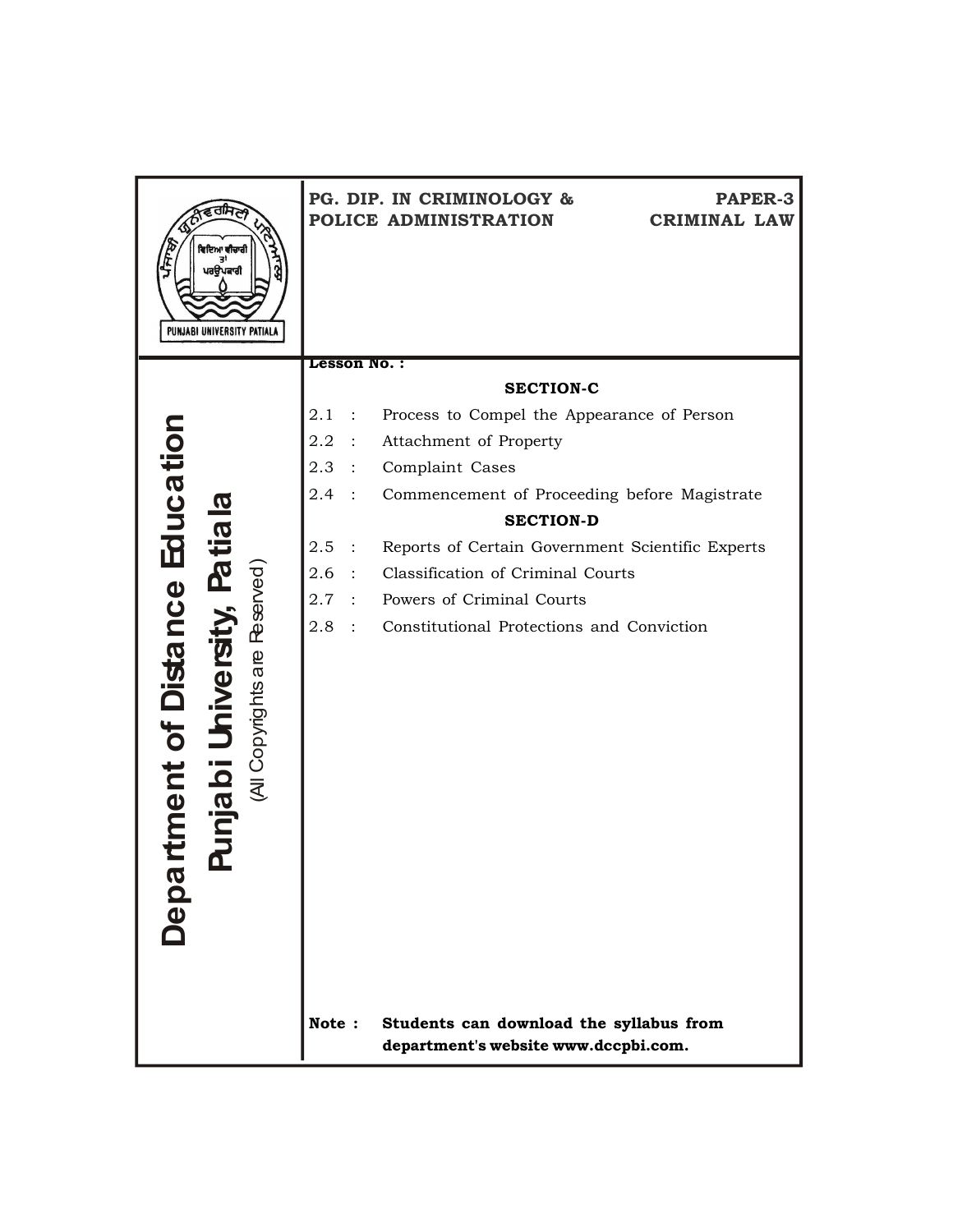# **PG. DIP. IN CRIMINOLOGY & POLICE ADMINISTRATION PAPER-3**

# **CRIMINAL LAW**

### **LESSON NO. 2.1 SECTION-C AUTHOR : DR. ARPINDER SINGH KHAIRA**

# **PROCESS TO COMPEL THE APPEARANCE OF PERSON**

#### **An Overview**

- 2.1.0 Introduction
- 2.1.1 Summons: Sections 61 to 69
- 2.1.2 Warrant of Arrest: Sections 70-81
- 2.1.3 Warrant in lieu of summons: Sections 87 and 89
- 2.1.4 Proclamation of an absconder: Section 82
- 2.1.5 References and Suggested Books

#### **2.1.0 Introduction**

A condition precedent to a trial is securing the attendance of the accused, witnesses or other necessary persons before the court and also the production of the documents necessary for the trail. Thus, appearance is required not only of the accused, but also of witnesses. Process is defined as any means used by court to compel appearance of a defendant before it or a compliance with its demand. There are different modes in the Code of Criminal Procedure, 1973 (hereinafter read as Cr.PC) to compel the appearance of a person. The law regarding in this respect is laid down in Chapter VI entitled 'Process to Compel Appearance' under sections 61 to 90 of the Cr.PC and there are six ways of process to compel a person to appear in court namely:

- (1) Summons: Sections 61 to 69
- (2) Warrant: Sections 70 to 81
- (3) Warrant in lieu of summons: Sections 87 and 89
- (4) Proclamation of an absconder: Section 82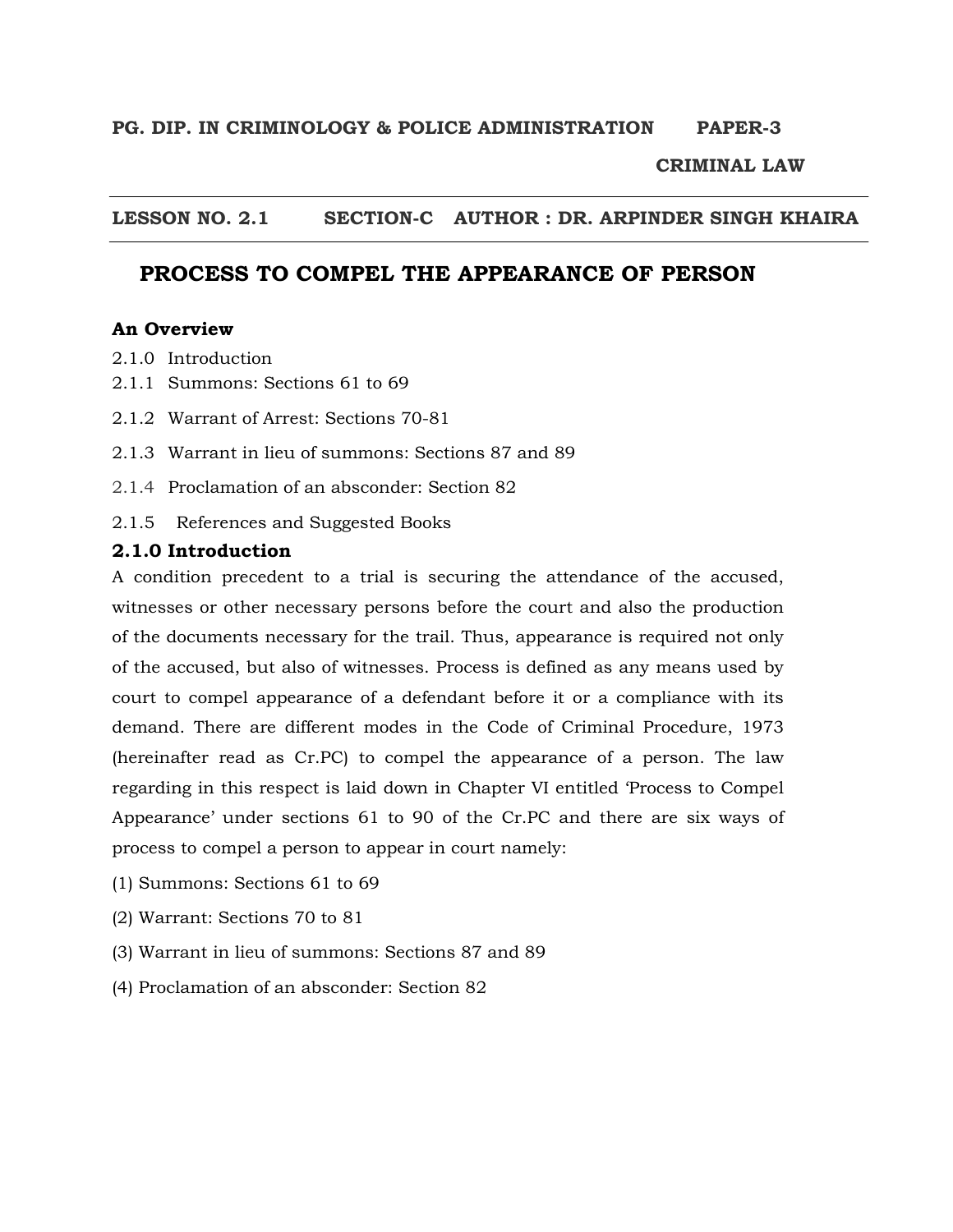- (5) Attachment of Property: Sections 83 to 85
- (6) Bond, with or without sureties: Section 88

#### **2.1.1 Summons: Sections 61 to 69**

Summons are issued for the purpose of appearance or for the production of document or thing in the court of law. It is a document issued from the office of a court of justice calling upon the person to whom it is directed to attend before a judge or officer of the court. Section 61 of Cr.PC requires that every summons issued by a court shall be in writing in duplicate signed and sealed by the Presiding Officer of such court. In this respect, sections 61to 69 of the Cr.PC runs as under:

### **Section 61: Form of summons**

"Every summons issued by a Court under this Code shall be in writing, in duplicate, signed by the presiding officer of such Court or by such other officer as the High Court may, from time to time, by rule direct, and shall bear the seal of the Court."

#### **Section 62:Summons how served**

"(1) Every summons shall be served by a police officer, or subject to such rules as the State Government may make in this behalf, by an officer of the Court issuing it or other public servant.

(2) The summons shall, if practicable, be served personally on the person summoned, by delivering or tendering to him one of the duplicates of the summons.

(3) Every person on whom a summons is so served shall, if so required by the serving officer, sign a receipt therefor on the back of the other duplicate."

#### **Section 63: Service of summons on corporate bodies and societies**

"Service of a summons on a corporation may be effected by serving it on the secretary, local manager or other principle officer of the corporation, or by letter sent by registered post, addressed to the chief officer of the corporation in India,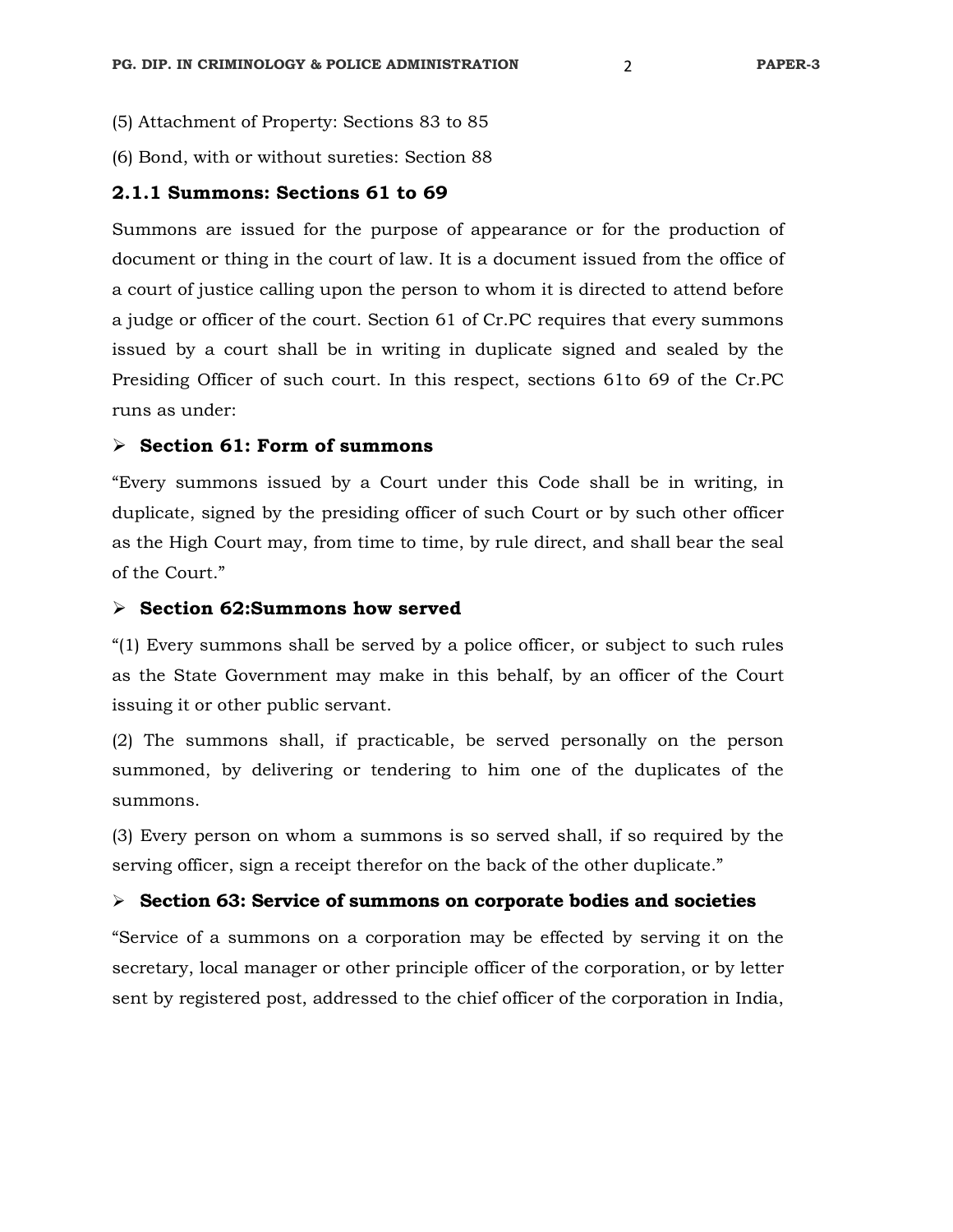in which case the service shall be deemed to have been effected when the letter would arrive in ordinary course of post.

**Explanation :** In this section, "corporation" means an incorporated company or other body corporate and includes a society registered under the Societies Registration Act, 1860 (21 of 1860)."

#### **Section 64: Service when persons summoned cannot be found**

"Where the person summoned cannot, by the exercise of due diligence, be found, the summons may be served by leaving one of the duplicates for him with some adult male member of his family residing with him, and the person with whom the summons is so left shall, if so required by the serving officer, sign a receipt therefor on the back of the other duplicate.

**Explanation :** A servant is not a member of the family within the meaning of this section."

# **Section 65: Procedure when service cannot be effected as before provided**

"If service cannot by the exercise of due diligence be effected as provided in section 62, section 63 or section 64, the serving officer shall affix one of the duplicates of the summons to some conspicuous part of the house or homestead in which the person summoned ordinarily resides; and thereupon the Court, after making such inquiries as it thinks fit, may either declare that the summons has been duly served or order fresh service in such manner as it considers proper."

# **Section 66: Service on Government servant**

"(1) Where the person summoned is in the active service of the Government, the Court issuing the summons shall ordinarily sent it in duplicate to the head of the office in which such person is employed; and such head shall thereupon cause the summons to be served in the manner provided by section 62, and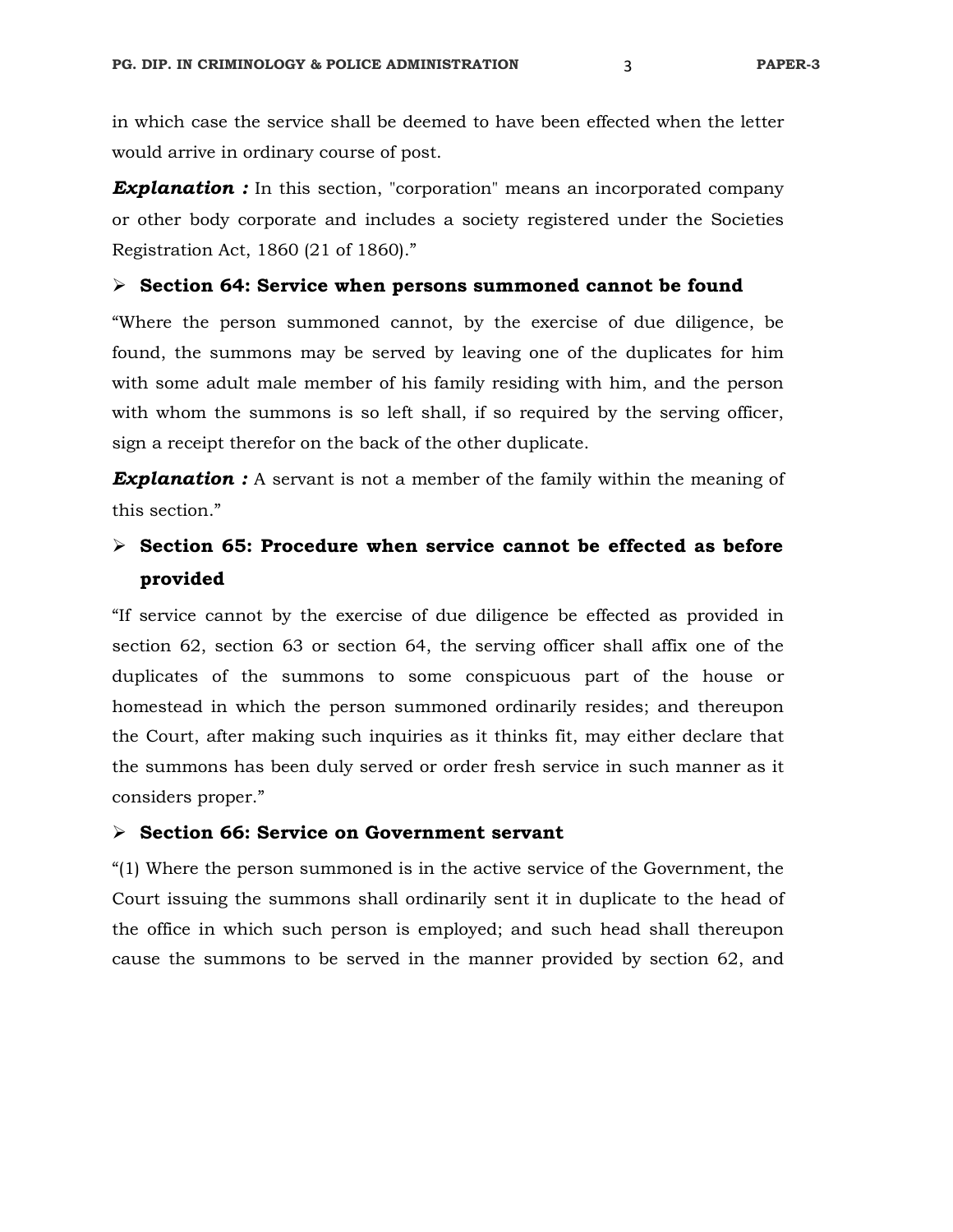shall return it to the Court under his signature with the endorsement required by that section.

(2) Such signature shall be evidence of due service."

#### **Section 67: Service of summons outside local limits**

"When a Court desires that a summons issued by it shall be served at any place outside its local jurisdiction, it shall ordinarily send such summons in duplicate to a Magistrate within whose local jurisdiction the person summoned resides, or is, to be there served."

# **Section 68: Proof of service in such cases and when serving officer not present**

"(1) When a summons issued by a Court is served outside its local jurisdiction, and in any case where the officer who has served a summons is not present at the hearing of the case, an affidavit, purporting to be made before a Magistrate, that such summons has been served, and a duplicate of the summons purporting to be endorsed (in the manner provided by section 62 or section 64) by the person to whom it was delivered or tendered or with whom it was left, shall be admissible in evidence, and the statements made therein shall be deemed to be correct unless and until the contrary is proved.

(2) The affidavit mentioned in this section may be attached to the duplicate of the summons are returned to the Court."

#### **Section 69: Service of summons on witness by post**

 "(1) Notwithstanding anything contained in the preceding sections of this Chapter, a Court issuing a summons to a witness may, in addition to and simultaneously with the issue of such summons, direct a copy of the summons to be served by registered post addressed to the witness at the place where he ordinarily resides or carries on business or personally works for gain.

(2) When an acknowledgment purporting to be signed by the witness or an endorsement purporting to be made by a postal employee that the witness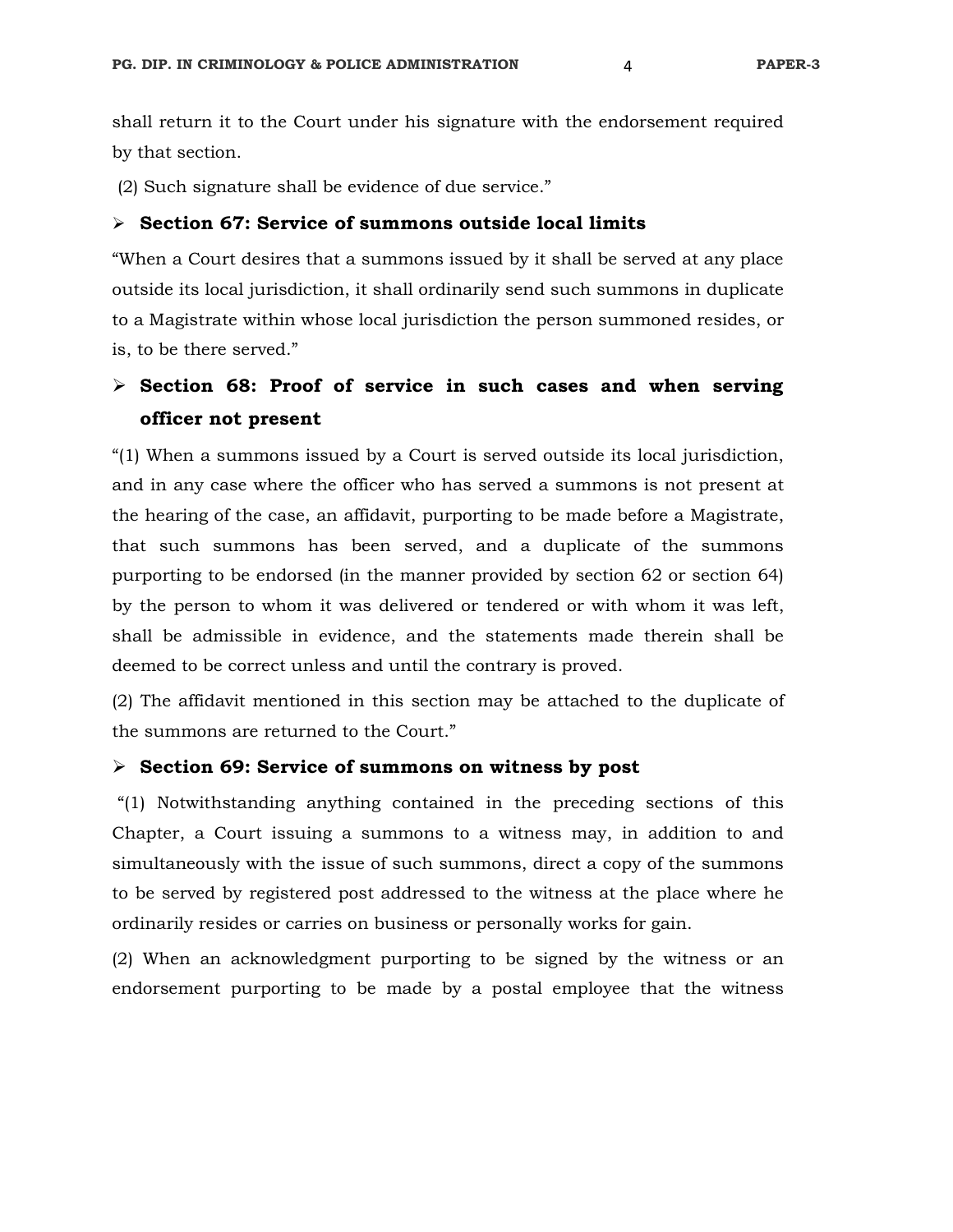refused to take delivery of the summons has been received, the Court issuing the summons may declare that the summons has been duly served."

Thus, summon in clear terms is the title of the court, the place at which and the day or time of the day when the attendance of the person summoned is required. The summons shall be served by a police officer or an officer of the court issuing it or other public servant. The summons has to be served personally on the person, summoned by delivering a duplicate copy of the summons, who signs receipt therefore on the back of the other duplicate.

#### **2.1.2 Warrant of Arrest: Sections 70 to 81**

The second method of securing attendance of a person is by means of a warrant of arrest. The warrant is an order addressed to a certain person directing him to arrest the accused and to produce him before the court. It is executed by a Magistrate on good and legal ground only. Section 70 of the Cr.PC gives the essentials of a warrant of arrest. It lays down that every warrant of arrest issued by a court shall be in writing, signed by the Presiding Officer of such court, and shall bear the seal of the court and in order to be valid a warrant must fulfil the following requisites:

(i) It must be in writing and signed by the Presiding Officer

(ii) It must bear the name and designation of the police officer or other person who is to execute it

(iii) It must give full particulars of the person to be arrested so as to identify him clearly

(iv) It must specify the offences charged

(v) It must be sealed.

Warrants are of two kinds: bailable and non-bailable. Section 71 deals with bailable warrant and lays down that a warrant may contain a direction of the court that if the person to be arrested executes a bond with sufficient sureties for his attendance before the court at a specified time, the serving officer shall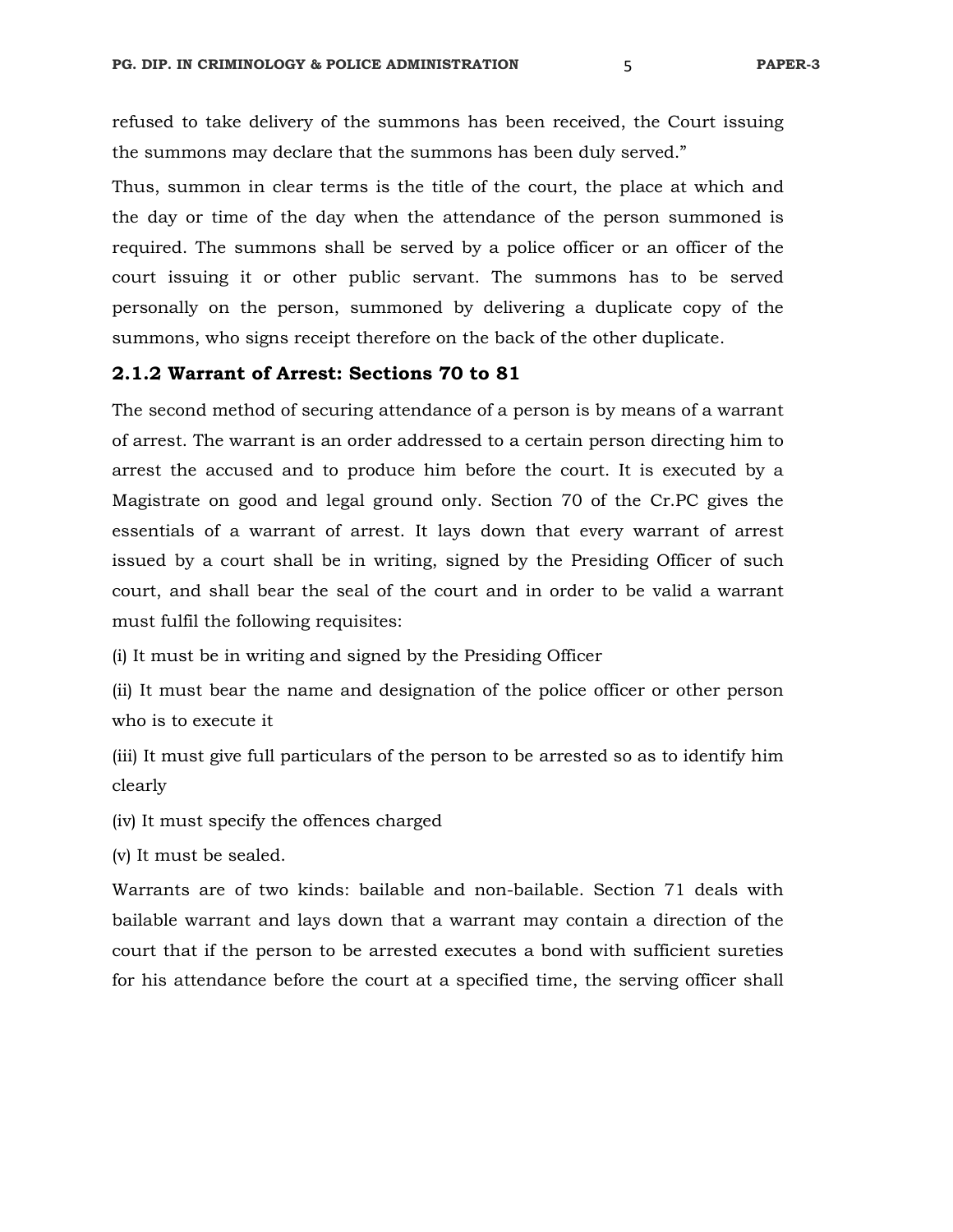take such security and release him from custody. Such a bailable warrant shall also state the number of sureties, the amount of the bond and the time at which the arrested person is to attend the court. A warrant of arrest shall ordinarily be directed to one or more police officers, but the court issuing such a warrant may, if its immediate execution is necessary and no police officer is immediately available, direct it to any other person or persons and such person or persons shall execute the same.

The Chief Judicial Magistrate or a Magistrate of the first class may direct a warrant to any person within his local jurisdiction for the arrest of any escaped convict, offender or person accused of a non-bailable offence, or a proclaimed offender evading arrest. The police officer or any other person executing a warrant has to notify the substance thereof to the person to be arrested, and if so required, to show him the warrant. The police officer or other person executing a warrant shall (subject to the provisions of section 71 to security) without unnecessary delay bring the person arrested before the court before which he is required by law to produce such person: provided that such delay shall not in any case exceed 24 hours exclusive of the time necessary for the journey from the place of arrest to the Magistrate's court. A warrant of arrest may be executed at any place in India and every warrant shall remain in force until it is cancelled by the court which issued it or until it is executed. A warrant of arrest does not become invalid on the expiry of the date fixed for return of the warrant. The legal provisions in this context are contained in sections 70 to 80 of Cr.PC as under:

#### **Section 70: Form of warrant of arrest and duration**

"(1) Every warrant of arrest issued by a Court under this Code shall be in writing, signed by the presiding officer of such Court and shall bear the seal of the Court.

(2) Every such warrant shall remain in force until it is cancelled by the Court which issued it, or until it is executed."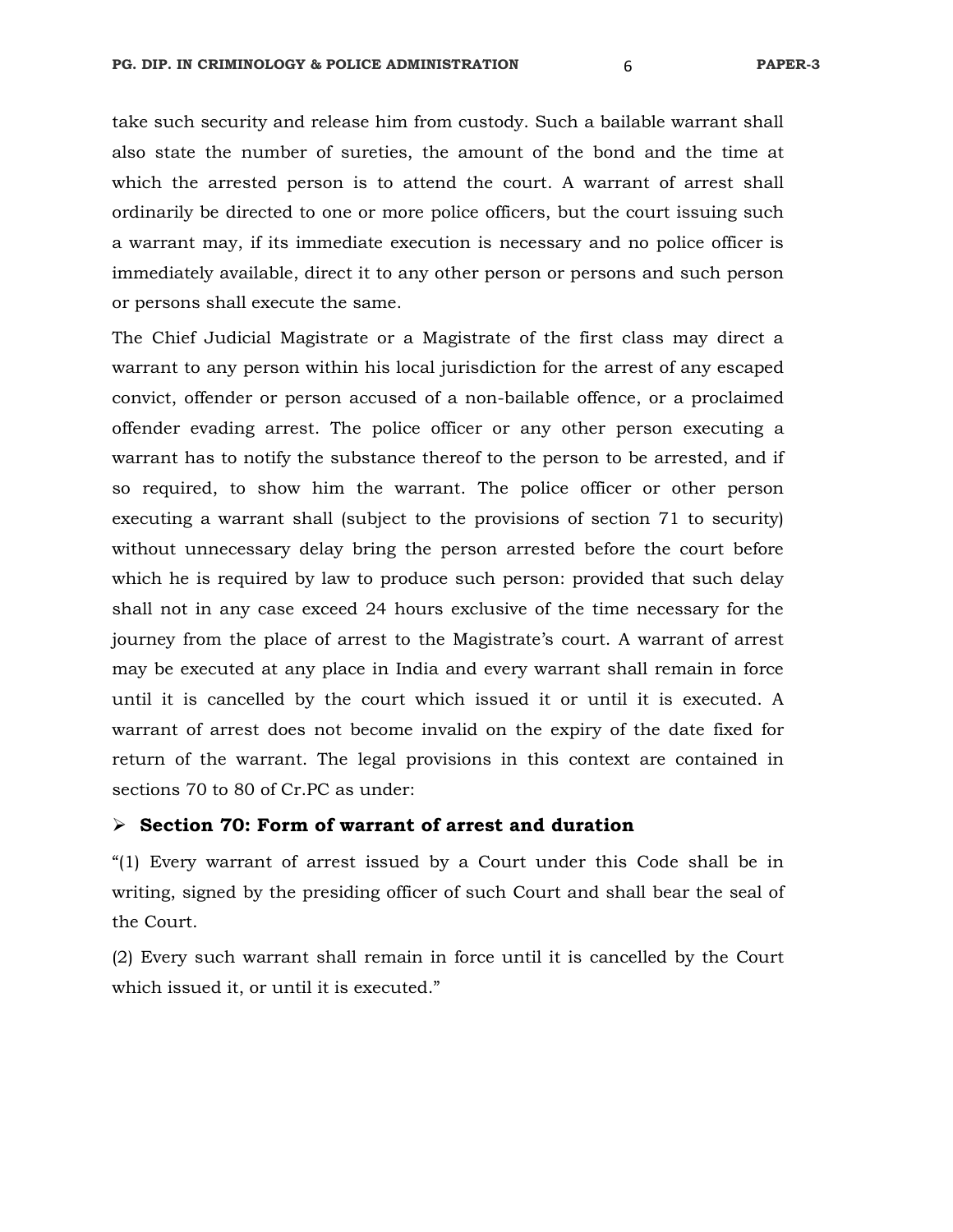#### **Section 71: Power to direct security to be taken**

"(1) Any Court issuing a warrant for the arrest of any person may in its discretion direct by endorsement on the warrant that, if such person executes a bond with sufficient sureties for his attendance before the Court at a specified time and thereafter until otherwise directed by the Court, the officer to whom the warrant is directed shall take such security and shall release such person from custody.

(2) The endorsement shall state-

- (a) the number of sureties;
- (b) the amount in which they and the person for whose arrest the warrant is issued, are be respectively bound;
- (c) the time at which he is to attend before the Court.

(3) Whenever security is taken under this section, the officer to whom the warrant is directed shall forward the bond to the Court."

#### **Section 72: Warrants to whom directed**

"(1) A warrant of arrest shall ordinarily be directed to one or more police officers; but the Court issuing such a warrant may, if its immediate execution is necessary and no police officer is immediately available, direct it to any other person or persons, and such person or persons shall execute the same.

(2) When a warrant is directed to more officers or persons than one, it may be executed by all, or by any one or more of them."

#### **Section 73: Warrant may be directed to any person**

"(1) The Chief Judicial Magistrate or a Magistrate of the first class may direct a warrant to any person within his local jurisdiction for the arrest of any escaped convict, proclaimed offender or of any person who is accused of a non-bailable offence and is evading arrest.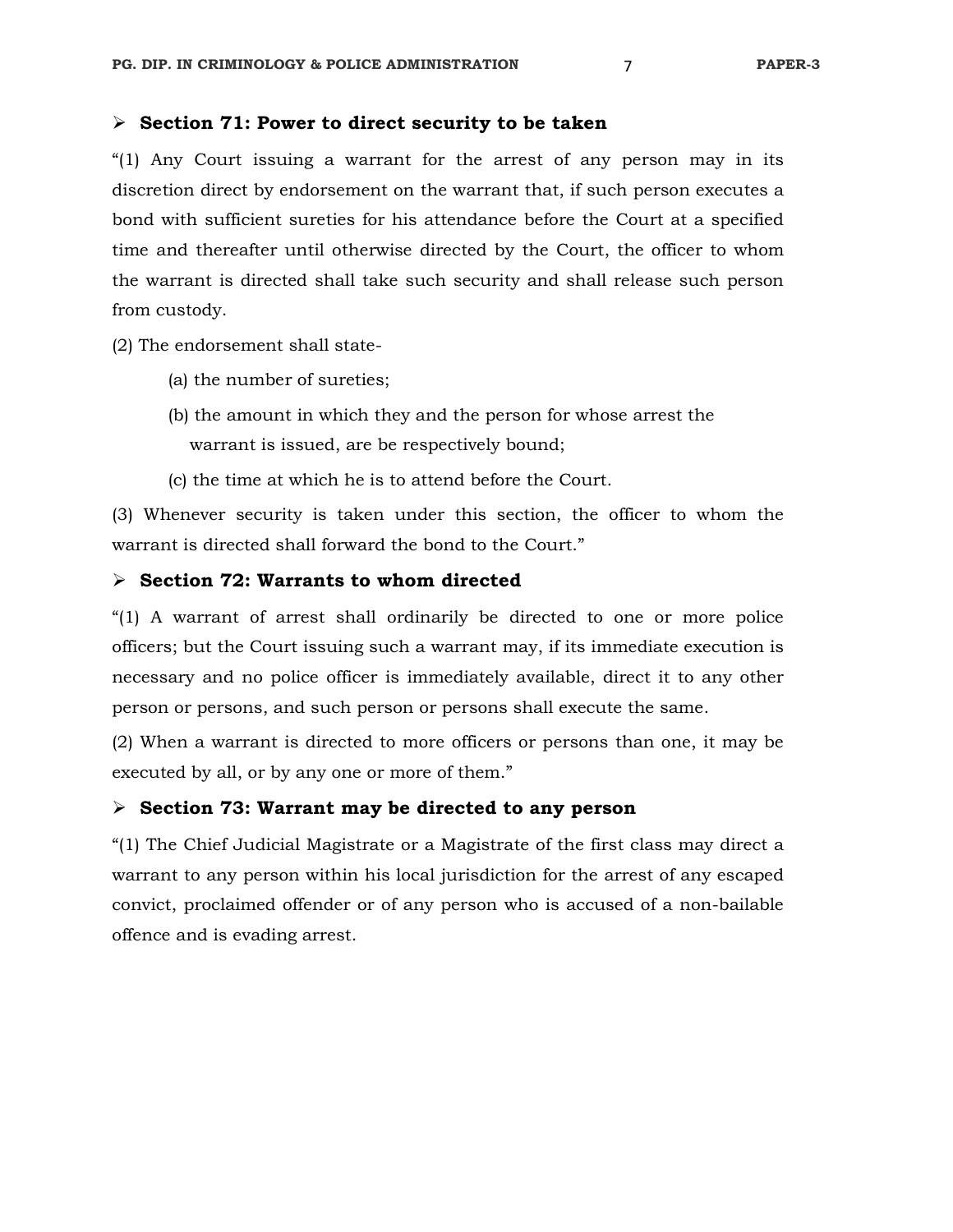(2) Such person shall acknowledge in writing the receipt of the warrant, and shall execute it if the person for whose arrest it was issued, is in, or enters on, any land or other property under his charge.

(3) When the person against whom such warrant is issued is arrested, he shall be made over with the warrant to the nearest police officer, who shall cause him to be taken before a Magistrate having jurisdiction in the case, unless security is taken under section 71."

#### **Section 74: Warrant directed to police officer**

"A warrant directed to any police officer may also be executed by any other police officer whose name is endorsed upon the warrant by the officer to whom it is directed or endorsed."

# **Section 75: Notification of substance of warrant**

"The police officer or other person executing a warrant of arrest shall notify the substance thereof to the person to be arrested, and, if so required, shall show him the warrant."

#### **Section 76: Person arrested to be brought before Court without delay**

"The police officer or other person executing a warrant of arrest shall (subject to the provisions of section 71 as to security) without unnecessary delay bring the person arrested before the Court before which he is required by law to produce such person:

Provided that such delay shall not, in any case, exceed twenty-four hours exclusive of the time necessary for the journey from the place of arrest to the Magistrate's Court."

#### **Section 77: Where warrant may be executed**

"A warrant of arrest may be executed at any place in India."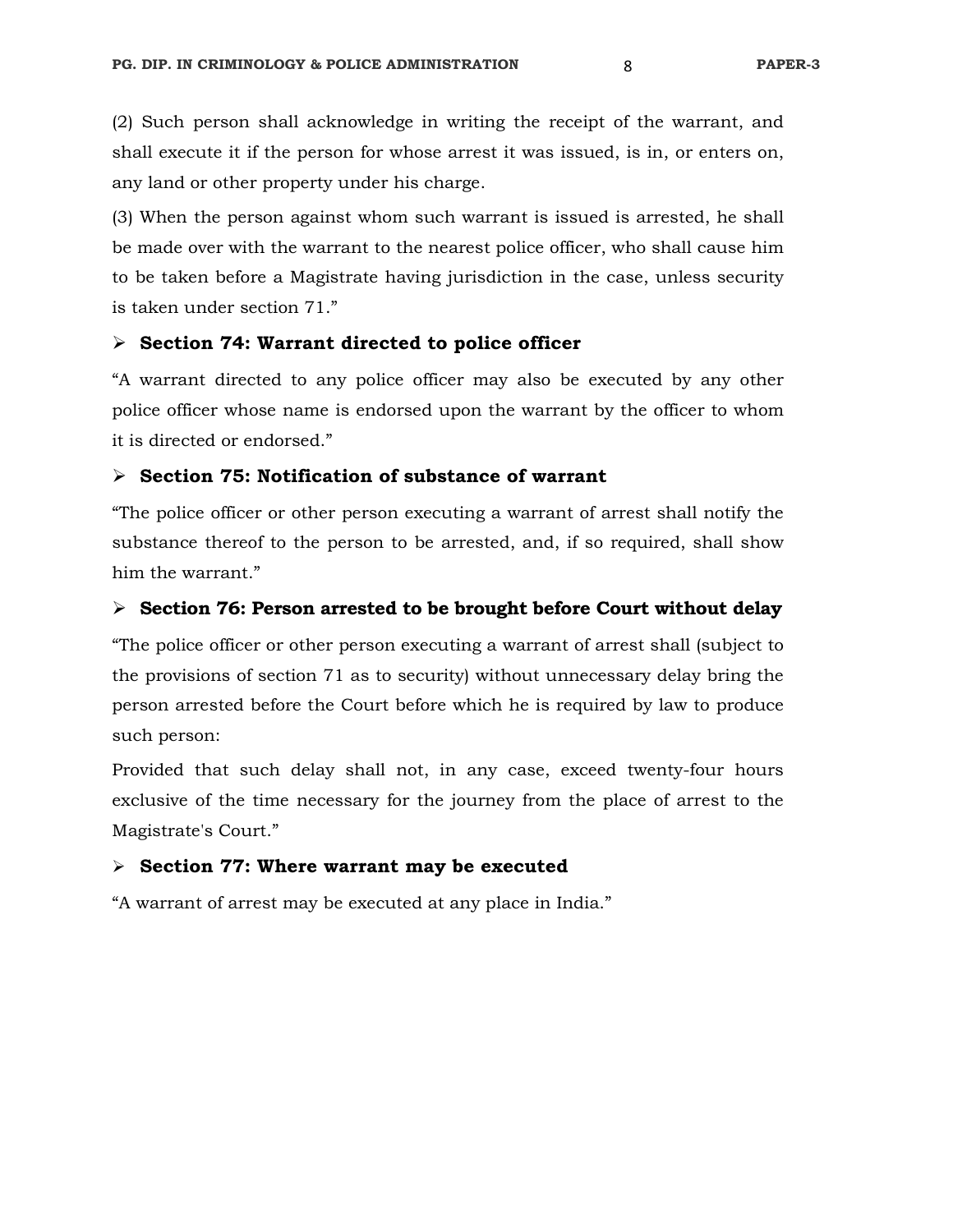#### **Section 78: Warrant forwarded for execution outside jurisdiction**

"(1) When a warrant is to be executed outside the local jurisdiction of the Court issuing it, such Court may, instead of directing the warrant to a police officer within its jurisdiction, forward it by post or otherwise to any Executive Magistrate or District Superintendent of Police or Commissioner of Police within the local limits of whose jurisdiction it is to be executed; and the Executive Magistrate or District Superintendent or Commissioner shall endorse his name thereon, and if practicable, cause it to be executed in the manner herein before provided.

(2) The Court issuing a warrant under sub-section (1) shall forward, along with the warrant, the substance of the information against the person to be arrested together with such documents, if any, as may be sufficient to enable the Court acting under section 81 to decide whether bail should or should not be granted to the person."

# **Section 79: Warrant directed to police officer for execution outside jurisdiction**

"(1) When a warrant directed to a police officer is to be executed beyond the local jurisdiction of the Court issuing the same, he shall ordinarily take it for endorsement either to an Executive Magistrate or to a police officer not below the rank of an officer in charge of a police station, within the local limits of whose jurisdiction the warrant is to be executed.

(2) Such Magistrate or police officer shall endorse his name thereon and such endorsement shall be sufficient authority to the police officer to whom the warrant is directed to execute the same, and the local police shall, if so required, assist such officer in executing such warrant.

(3)Whenever there is reason to believe that the delay occasioned by obtaining the endorsement of the Magistrate or police officer within whose local jurisdiction the warrant is to be executed will prevent such execution, the police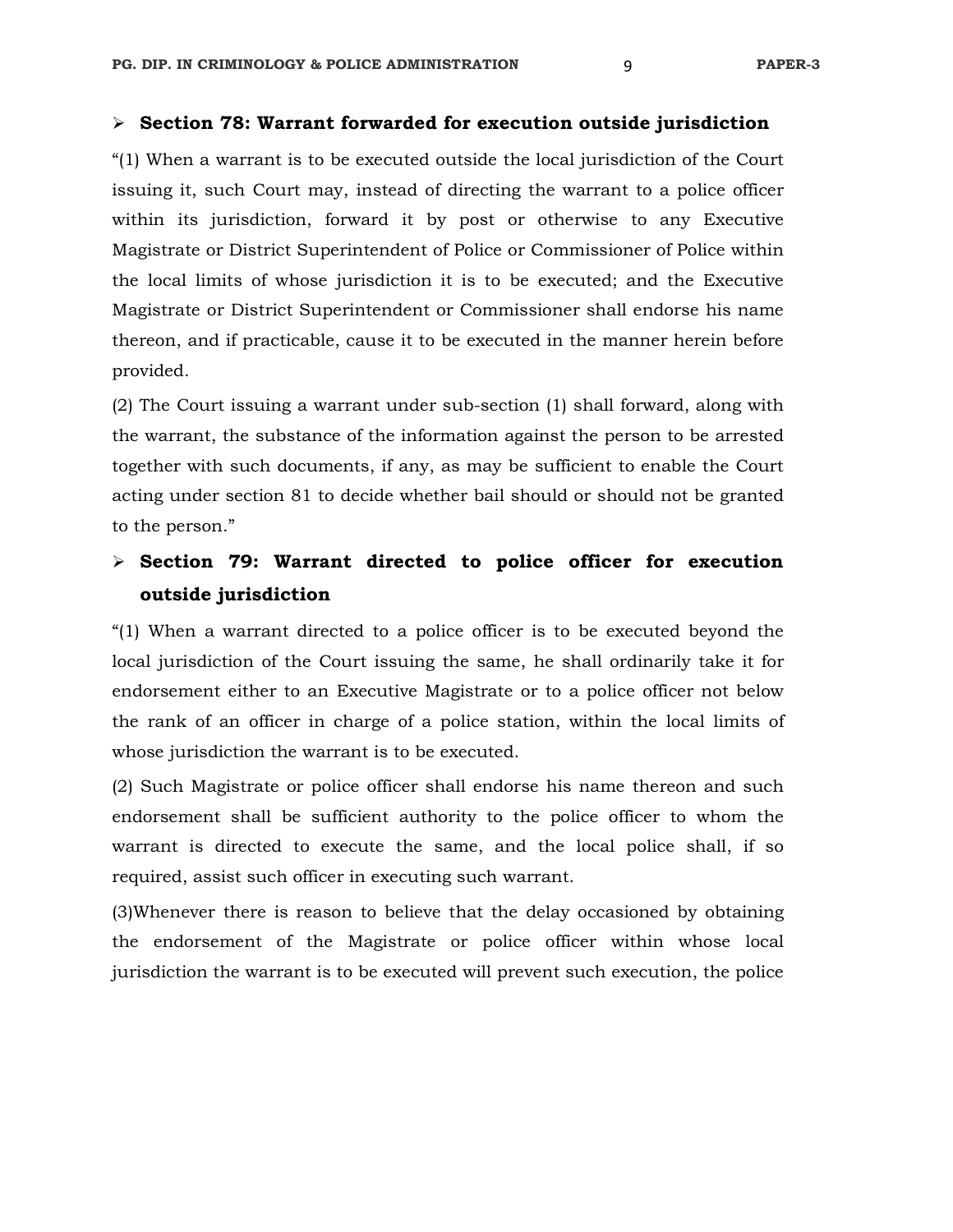officer to whom it is directed may execute the same without such endorsement in any place beyond the local jurisdiction of the Court which issued it."

# **Section 80: Procedure on arrest of person against whom warrant issued**

"When a warrant of arrest is executed outside the district in which it was issued, the person arrested shall, unless the Court which issued the warrant is within thirty kilometers of the place of arrest or is nearer than the Executive Magistrate or District Superintendent of Police or Commissioner of Police within the local limits of whose jurisdiction the arrest was made, or unless security is taken under section 71, be taken before such Magistrate or District Superintendent or Commissioner."

# **Section 81: Procedure by Magistrate before whom such person arrested is brought**

"(1) The Executive Magistrate or District Superintendent of Police or Commissioner of Police shall, if the person arrested appears to be the person intended by the Court which issued the warrant, direct his removal in custody to such Court:

Provided that, if the offence is bailable, and such person is already and willing to give bail to the satisfaction of such Magistrate, District Superintendent or Commissioner, or a direction has been endorsed under section 71 on the warrant and such person is ready and willing to give the security required by such direction, the Magistrate, District Superintendent or Commissioner shall take such bail or security, as the case may be, and forward the bond, to the Court which issued the warrant:

Provided further that if the offence is a non-bailable one, it shall be lawful for the Chief Judicial Magistrate (subject to the provisions of section 437), or the Sessions Judge, of the district in which the arrest is made on consideration of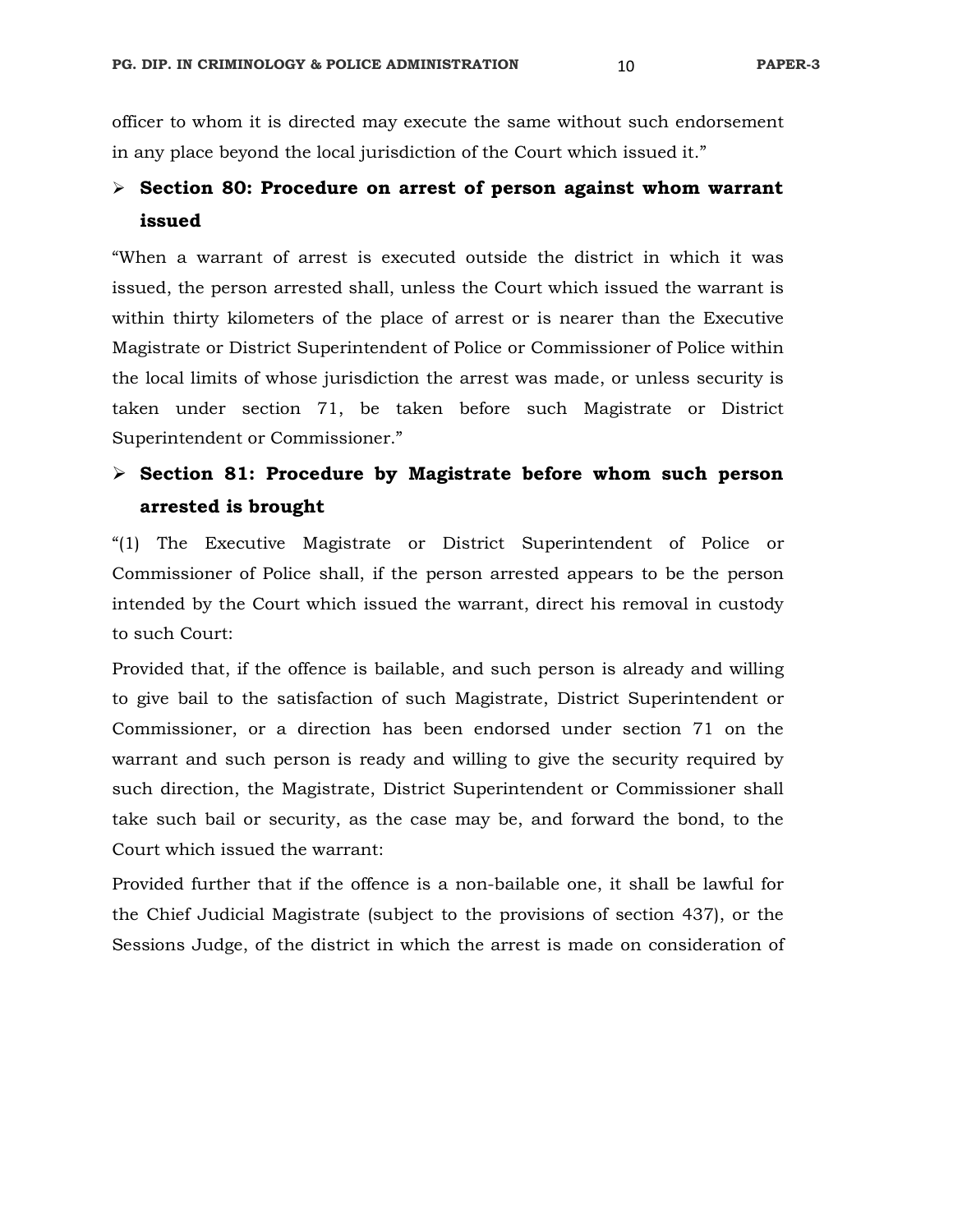the information and the documents referred to in sub-section (2) of section 78, to release such person on bail."

(2) Nothing in this section shall be deemed to prevent a police officer from taking security under section 71."

Thus, an arrest warrant is a written order issued by a judge or other proper judicial officer, upon probable cause, directing the police to arrest a particular person. Where a person has been concerned in a non-cognizable offence he cannot (except in certain cases) be arrested without a warrant. Every warrant of arrest issued by a court should be in writing and must contain the signature of the Presiding Officer, name of the person who is to execute, name of the person to be arrested and seal of the court. Every warrant shall remain in force until it is cancelled by the court or until it is executed. Court may in its discretion make an endorsement on warrant for the release of the person after executing a bond with sufficient sureties. Every warrant issued by any Magistrate in India may be executed in any place in India or it may be forwarded for execution outside its jurisdiction to any Executive Magistrate or District superintendent of police or Commissioner of police within the local limits of whose jurisdiction it is to be executed.

#### **2.1.3 Warrant in lieu of summons: Sections 87 and 89**

A court may issue a warrant in lieu of or in addition to a summons for the appearance of any person in the following three cases:

(i) Where the court believes that the person summoned has absconded or will not obey the summons

(ii) Where although the summons is proved to have been served in time, the person summoned without reasonable cause fails to appear, and

(iii) On breach of a bond for appearance.

Thus under these circumstances, a Magistrate ought not to issue a warrant either in lieu of or in addition to summons in a summons case unless he has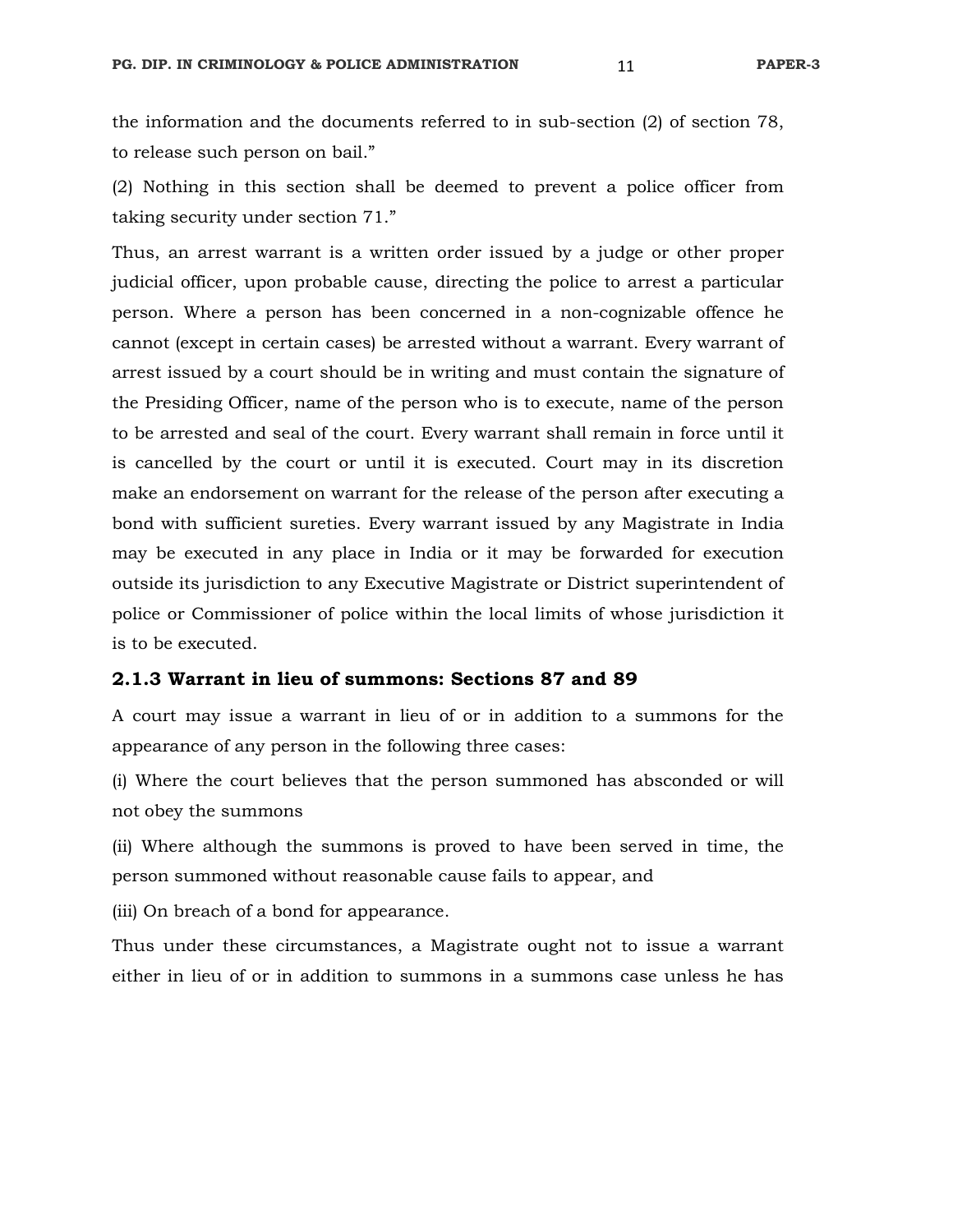previously recorded the reason for his so doing. The legal provisions are contained in sections 87 and 89 of Cr.PC. as under:

# **Section 87:Issue of warrant in lieu of, or in addition to, summons**

"A Court may, in any case in which it is empowered by this Code to issue a summons for the appearance of any person, issue, after recording its reasons in writing, a warrant for his arrest-

(a) if, either before the issue of such summons, or after the issue of the same but before the time fixed for his appearance, the Court sees reason to believe that he has absconded or will not obey the summons; or

(b) if at such time he fails to appear and the summons is proved to have been duly served in time to admit of his appearing in accordance therewith and no reasonable excuse is offered for such failure."

# **Section 89: Arrest on breach of bond for appearance**

"When any person who is bound by any bond taken under this Code to appear before a Court, does not appear, the officer presiding in such Court may issue a warrant directing that such person be arrested and produced before him."

### **2.1.4 Proclamation of an absconder: Section 82**

The fourth processes of compelling the appearance of a person before a court are by a proclamation. If a court has reasons to believe that any person against whom a warrant has been issued by it has absconded or is concealing himself so that such warrant cannot be executed, such court may publish a written proclamation requiring him to appear at a specified place and time not less than thirty days from the date of publishing such proclamation. The court may also, if it thinks fit, direct a copy of the proclamation to be published in daily newspaper circulating in the place in which such person ordinarily resides. In this respect section 82 runs as under: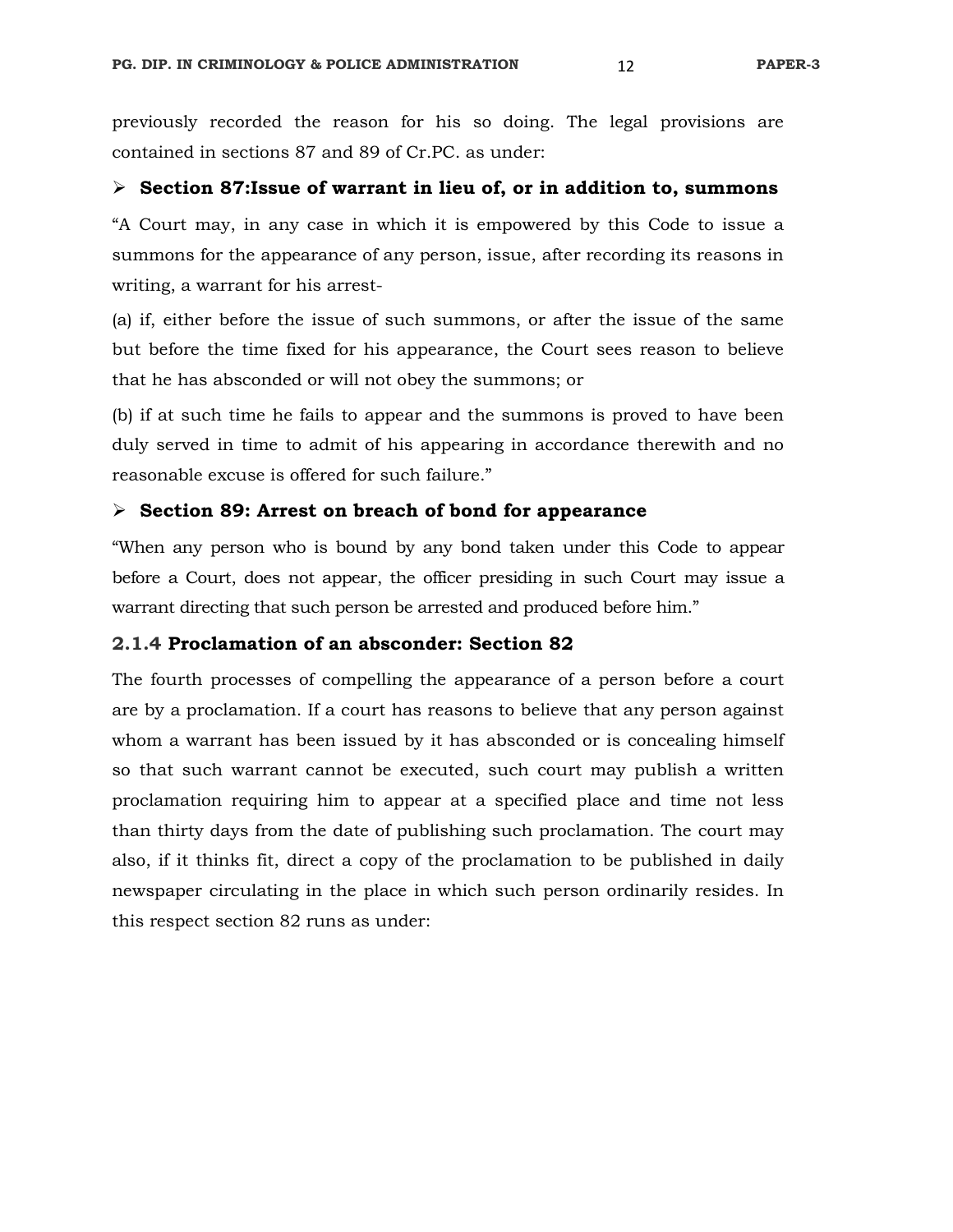#### **Section 82:Proclamation for person absconding**

 "(1) If any Court has reason to believe (whether after taking evidence or not) that any person against whom a warrant has been issued by it has absconded or is concealing himself so that such warrant cannot be executed, such Court may public a written proclamation requiring him to appear at a specified place and at a specified time not less than thirty days from the date of publishing such proclamation.

(2) The proclamation shall be published as follows:-

 (i) (a) it shall be publicly read in some conspicuous place of the town or village in which such person ordinarily resides;

 (b) it shall be affixed to some conspicuous part of the house or homestead in which such person ordinarily resides or to some conspicuous place of such town or village;

 (c) a copy thereof shall be affixed to some conspicuous part of the Court-house;

 (ii) the Court may also, if it thinks fit, direct a copy of the proclamation to be published in a daily newspaper circulating in the place in which such person ordinarily resides.

(3) A statement in writing by the Court issuing the proclamation to the effect that the proclamation was duly published on a specified day, in the manner specified in clause (I) of sub-section (2), shall be conclusive evidence that the requirements of this section have been complied with, and that the proclamation was published on such day.

It is worth noting that in the year of 2005 by the Code of Criminal Procedure (Amendment) 2005, in section 82 of the principal Act, after sub-section (3), the following sub-sections are inserted, namely:

(4) Where a proclamation published under sub-section (1) is in respect of a person accused of an offence punishable under section 302, 304, 364, 367,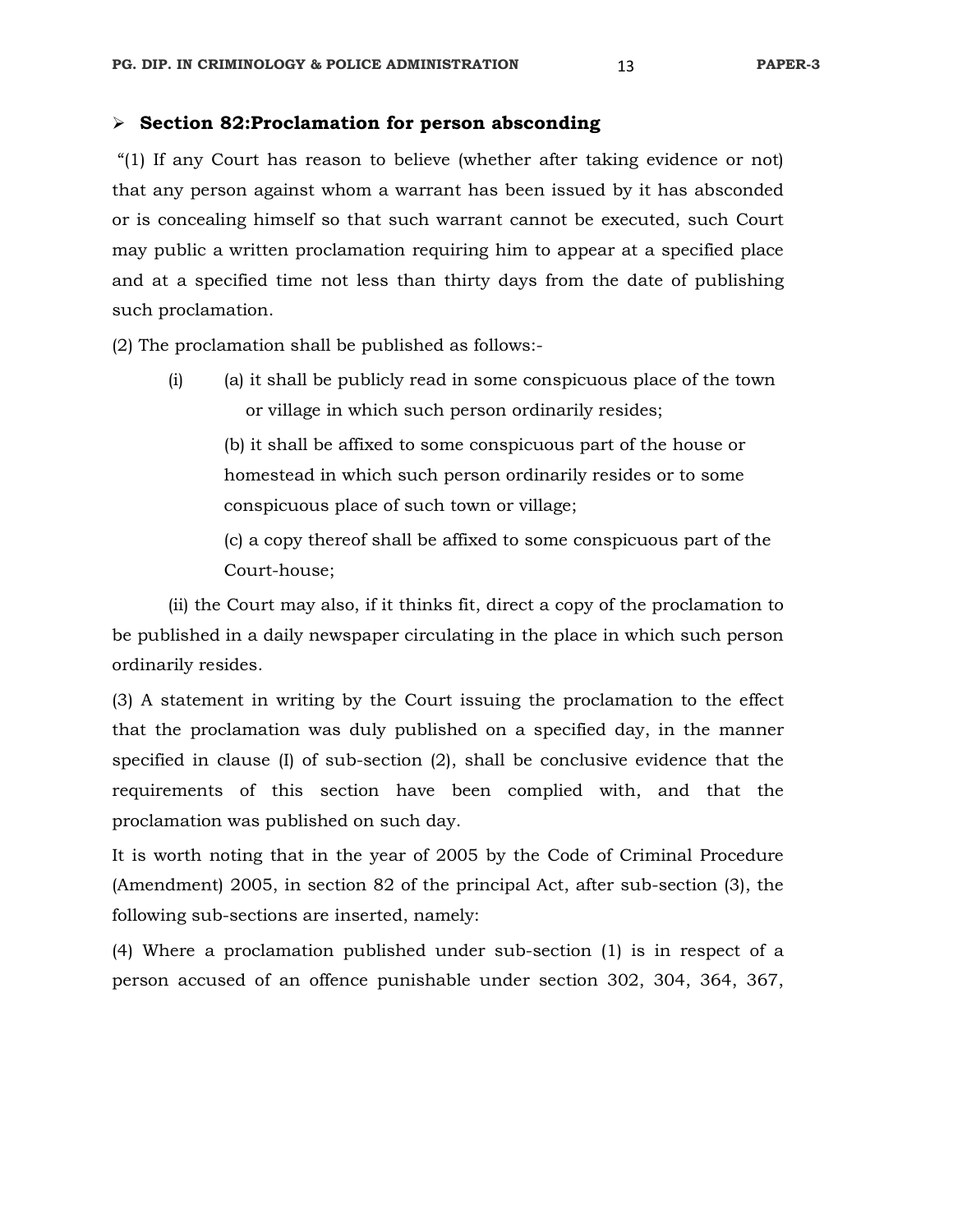382, 392, 393, 394, 395, 396, 397, 398, 399, 400, 402, 436, 449, 459 or 460 of the Indian Penal Code (45 of 1860), and such person fails to appear at the specified place and time required by the proclamation, the Court may, after making such inquiry as it thinks fit, pronounce him a proclaimed offender and make a declaration to that effect.

(5) The provisions of sub-sections (2) and (3) shall apply to a declaration made by the Court under sub-section (4) as they apply to the proclamation published under sub-section (1)."

#### **2.1.5 References and Suggested Books**

- 1. S.C. Sarkar, "The Law of Criminal Procedure", India Law House, New Delhi, 7th edn., Reprint 2001.
- 2. Universal Criminal Manual, Universal Law Publishing Co. Pvt. Ltd., Delhi, 2004.
- 3. Dr. Ashok K. Jain, "Criminal Law-1", Ascent Publications, New Delhi, 5th edn., 2014.
- 4. R.V. Kelkar, "Criminal Procedure" Eastern Book Company, Lucknow, 1st edn., 1977, Reprinted 2011.
- 5. Durga Das Basu, "Criminal Procedure Code, 1973" LexisNexis Publication, Haryana, 5th edn., (Vol.2) 2014.
- 6. Sohoni's, "The Code of Criminal Procedure, 1973", The Law Book Company (P) Ltd., Allahabad, 19th edn., 1996.
- 7. Prof. S.N. Misra, "The Code of Criminal Procedure", Central Law Publication, Allahbad, 11<sup>th</sup> edn., 2004.
- 8. M.P Tandon, "The Code of Criminal Procedure" Allahabad Law Agency, Faridabad, Haryana, 12th edn., 2001.
- 9. J W Cecil Turner, "Kenny's Outlines of Criminal Law", Universal Law Publishing Co. Pvt. Ltd. New Delhi, 19th edn., 1966 (Reprinted) 2002.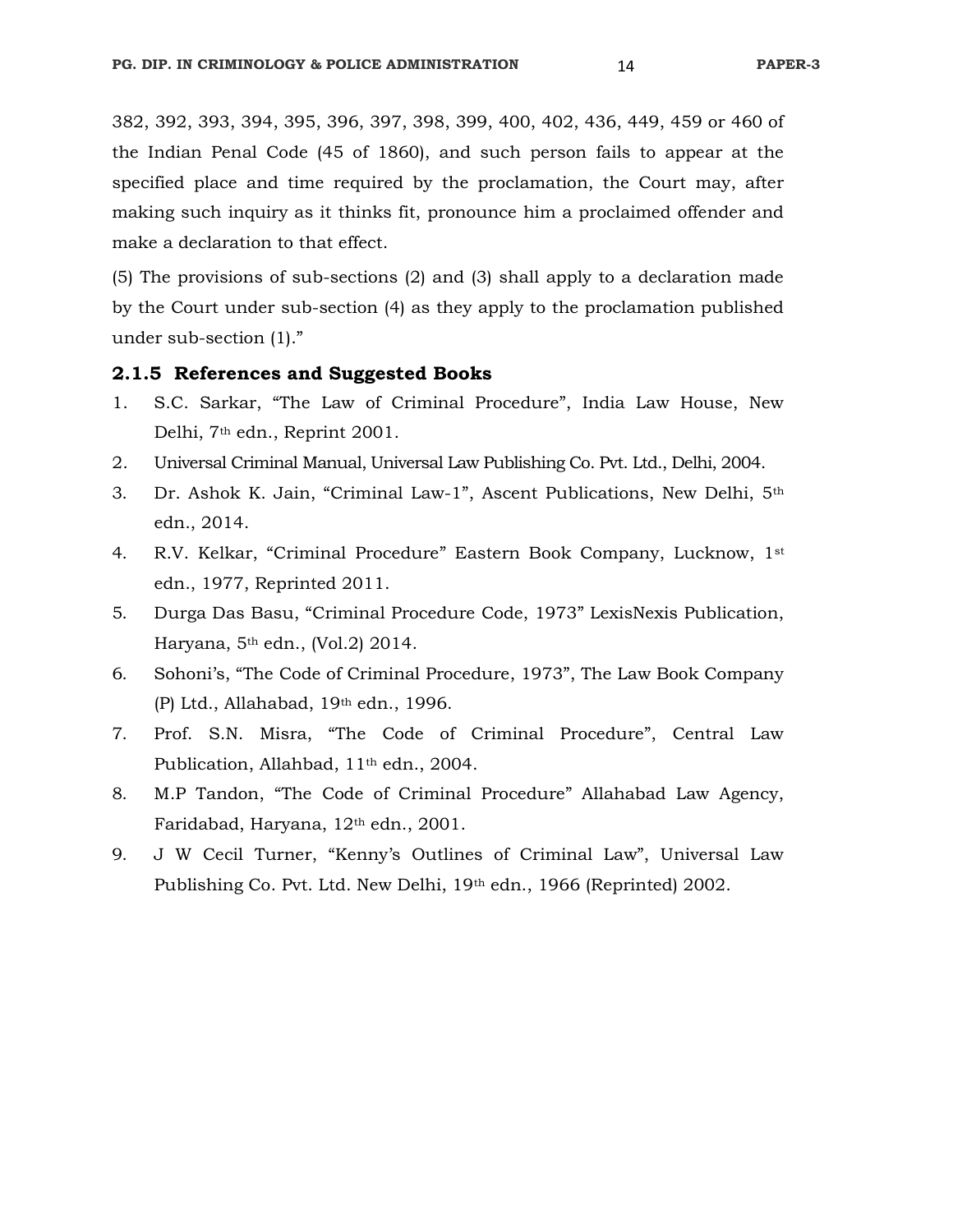#### **CRIMINAL LAW**

# **LESSON NO. 2.2 SECTION-C AUTHOR : DR. ARPINDER SINGH KHAIRA**

# **ATTACHMENT OF PROPERTY**

#### **An Overview**

- 2.2.0 Introduction
- 2.2.1 Attachment of Property: Sections 83 to 86
- 2.2.2 Bond of Appearance: Sections 88 to 89
- 2.2.3 References and Suggested Books

#### **2.2.0 Introduction**

A condition precedent to a trial is securing the attendance of the accused, witnesses or other necessary persons before the court and also the production of the documents necessary for the trail. Thus, appearance is required not only of the accused, but also of witnesses. Process is defined as any means used by court to compel appearance of a defendant before it or a compliance with its demand. There are different modes in the Code of Criminal Procedure, 1973 (hereinafter read as Cr.PC) to compel the appearance of a person. The law regarding in this respect is laid down in Chapter VI entitled 'Process to Compel Appearance' under sections 61 to 90 of the Cr.PC and there are six ways of process to compel a person to appear in court namely:

- (1) Summons: Sections 61 to 69
- (2) Warrant: Sections 70 to 81
- (3) Warrant in lieu of summons: Sections 87 and 89
- (4) Proclamation of an absconder: Section 82
- (5) Attachment of Property: Sections 83 to 85
- (6) Bond, with or without sureties: Section 88
	- 15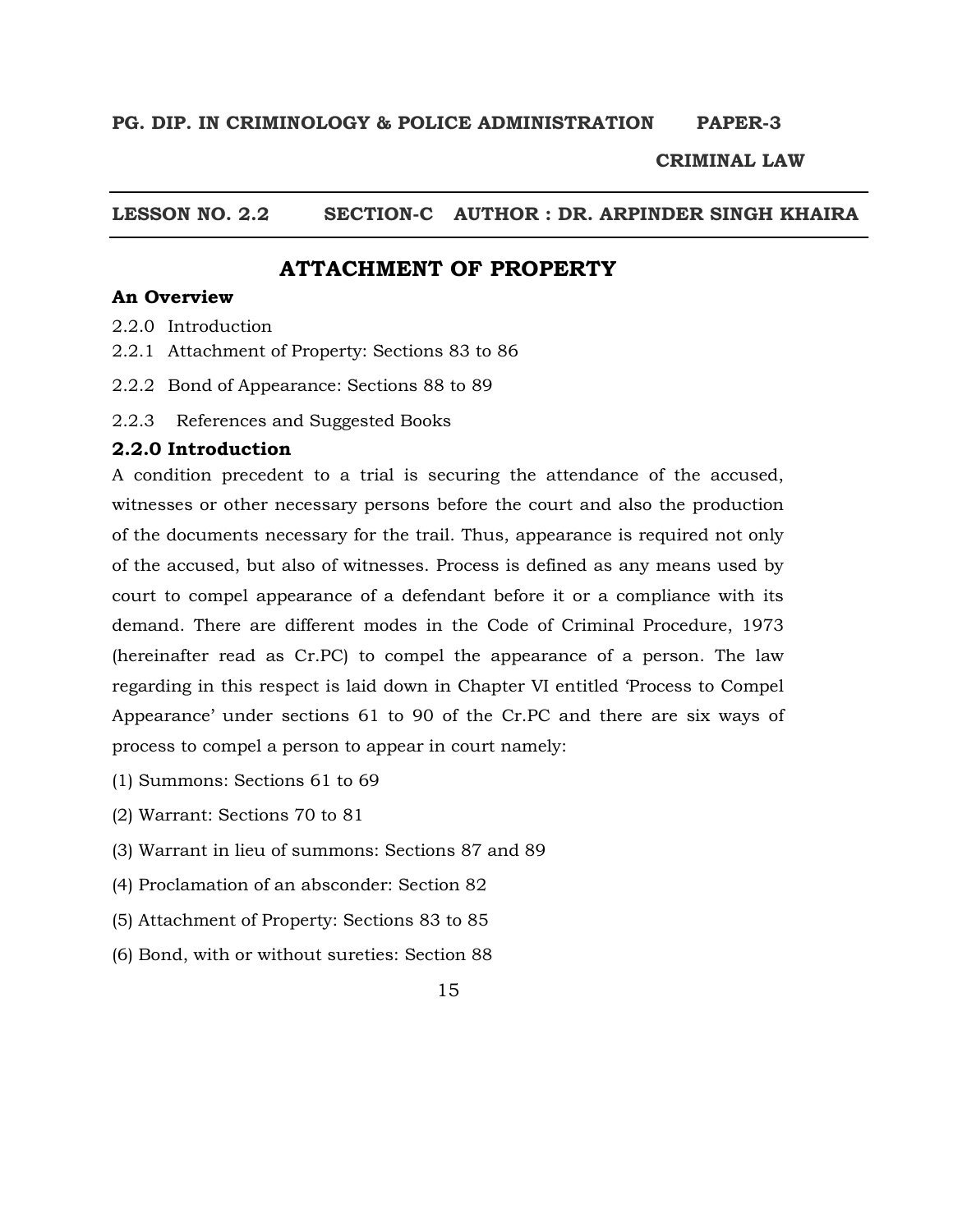#### **2.2.1 Attachment of Property: Sections 83 to 86**

After issuing of such proclamation if he fails to comply and has been avoiding his arrest the court may issue an order for the attachment of the properties of the person absconding. The purpose and the object are to compel the appearance of the person. The court issuing a proclamation may for reasons to be recorded in writing at any time order the attachment of any property, movable or immovable, or both, belonging to the proclaimed person. There may even be a simultaneous order of attachment along with the order of proclamation. If the court is satisfied that the person in relation to whom the proclamation is issued is about to dispose of the whole or any part of his property or is about to remove the whole or any part of his property from the local jurisdiction of the court. Since the object of attachment is to enforce the appearance of the absconder, the attachment usually accompanies the proclamation. The statutory provisions in this respect are contained in sections 83, 84, 85 and 86 of the Cr.PC and these provisions are explained as under:

#### **Section 83: Attachment of property of person absconding**

"(1) The Court issuing a proclamation under section 82 may, for reasons to be recorded in writing, at any time after the issue of the proclamation, order the attachment of any property, movable or immovable, or both, belonging to the proclaimed person:

Provided that where at the time of the issue of the proclamation the Court is satisfied, by affidavit or otherwise that the person in relation to whom the proclamation is to be issued,-

- (a) is about to dispose of the whole or any part of his property, or
- (b) is about to remove the whole or any part of his property from the local jurisdiction of the Court, it may order the attachment simultaneously with the issue of the proclamation.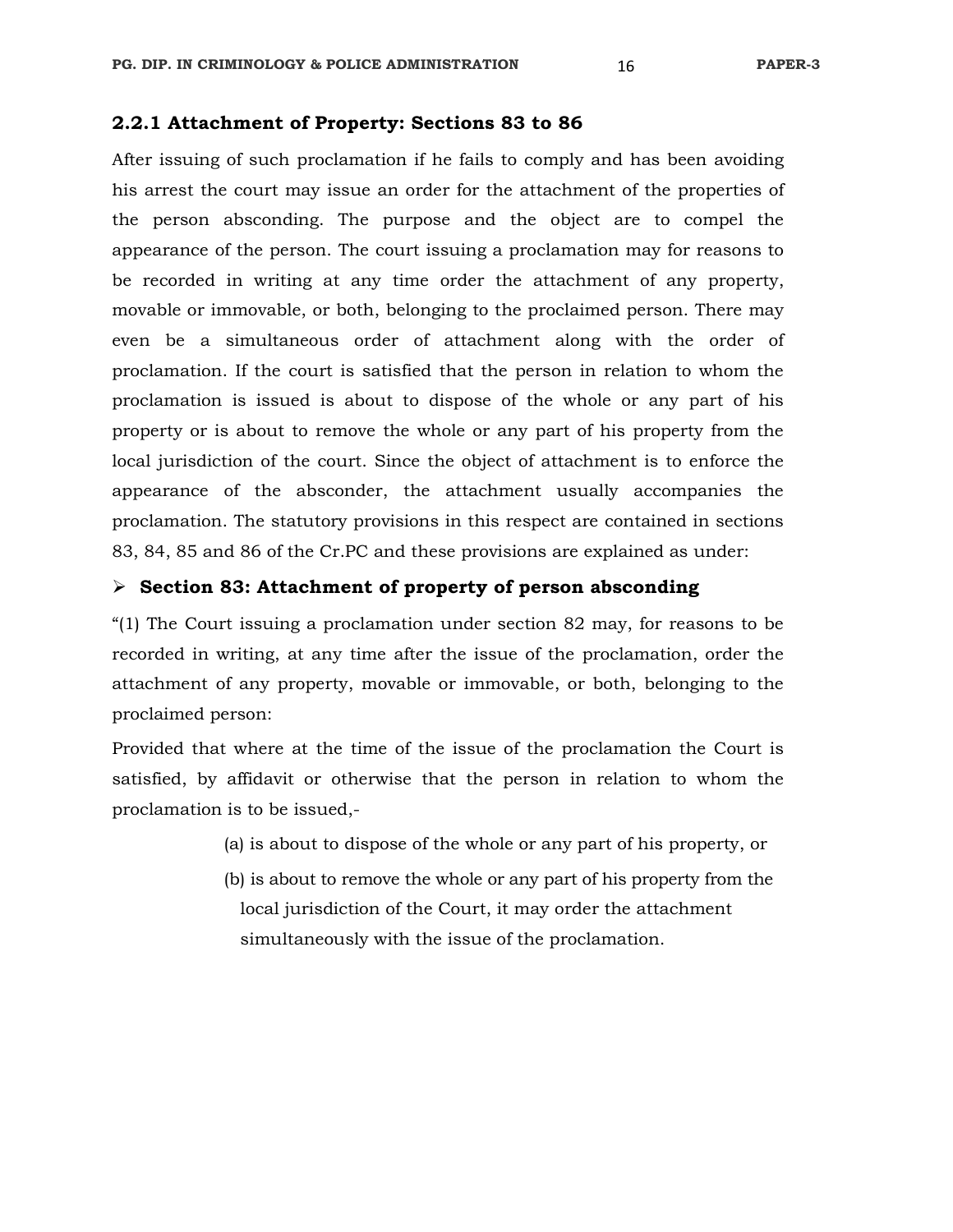(2) Such order shall authorize the attachment of any property belonging to such person within the district in which it is made; and it shall authorize the attachment of any property belonging to such person without such district when endorsed by the District Magistrate within whose district such property is situate.

(3) If the property ordered to be attached is a debt or other movable property, the attachment under this section shall be made-

(a) by seizure; or

(b) by the appointment of a receiver; or

(c) by an order in writing prohibiting the delivery of such property to the proclaimed person or to any one on his behalf; or

(d) by all or any two of such methods, as the Court thinks fit.

(4) If the property ordered to be attached is immovable, the attachment under this section shall, in the case of land paying revenue to the State Government, be made through the Collector of the district in which the land is situate, and in all other cases-

(a) by taking possession; or

(b) by the appointment of a receiver; or

(c) by an order in writing prohibiting the payment of rent on delivery of property to the proclaimed person or to any one on his behalf; or

(d) by all or any two of such methods, as the Court thinks fit.

(5) If the property ordered to be attached consists of live-stock or is of a perishable nature, the Court may, if it thinks it expedient, order immediate sale thereof, and in such case the proceeds of the sale shall abide the order of the Court.

(6) The powers, duties and liabilities of a receiver appointed under this section shall be the same as those of a receiver appointed under the Code of Civil Procedure, 1908(5 of 1908)."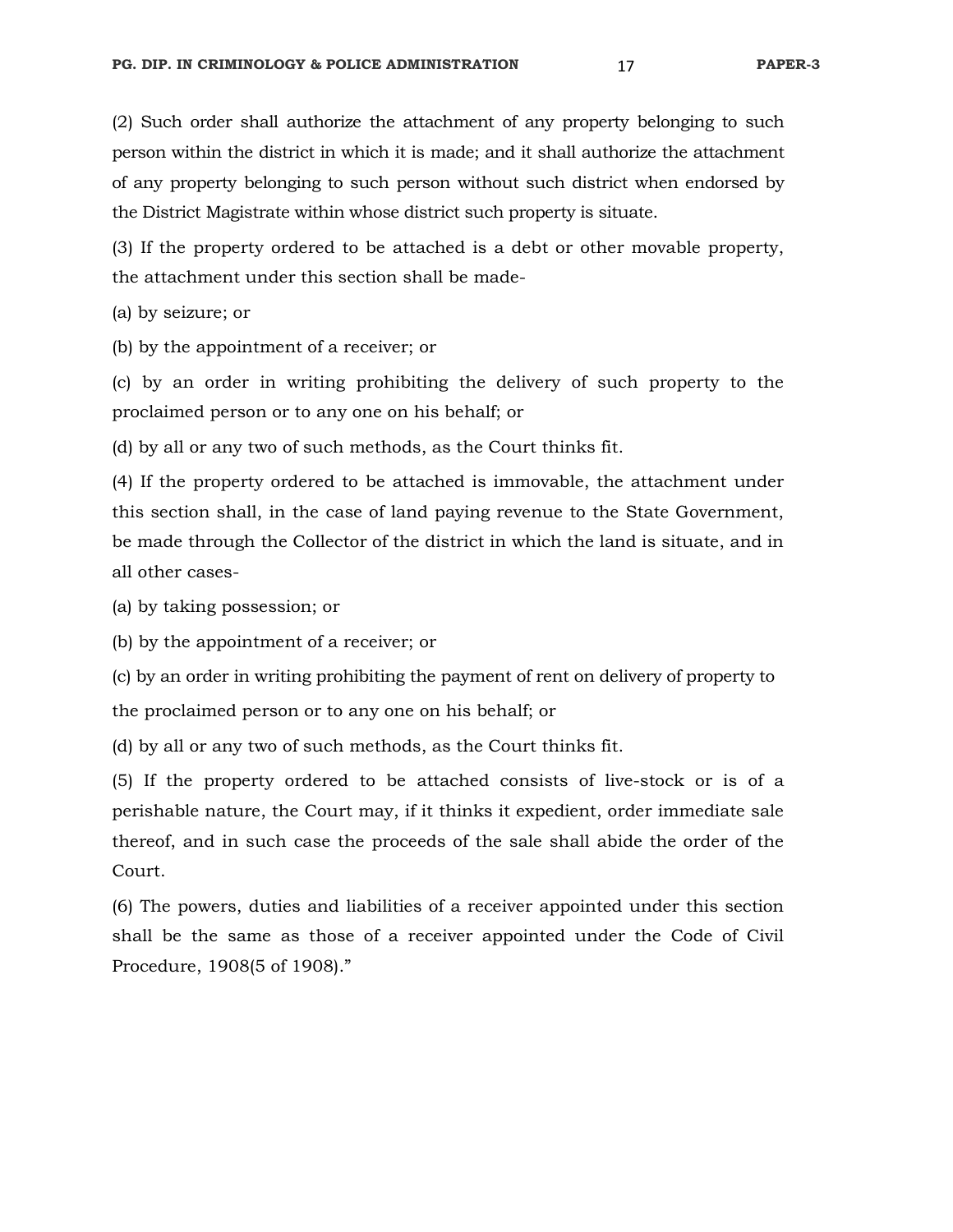Thus, section 83 of the Cr.PC provides different modes of attachment of property.

### **Section 84: Claims and objections to attachment**

"(1) If any claim is preferred to, or objection made to the attachment of, any property attached under section 83, within six months from the date of such attachment, by any person other than the proclaimed person, on the ground that the claimant or objector has an interest in such property, and that such interest is not liable to attachment under section 83, the claim or objection shall be inquired into, and may be allowed or disallowed in whole or in part:

Provided that any claim preferred or objection made within the period allowed by this sub-section may, in the event of the death of the claimant or objector, be continued by his legal representative.

(2) Claims or objections under sub-section (1) may be preferred or made in the Court by which the order of attachment is issued, or, if the claim or objection is in respect of property attached under an order endorsed under sub-section (2) of section 83, in the Court of the Chief Judicial Magistrate of the district in which the attachment is made.

(3) Every such claim or objection shall be inquired into by the Court in which it is preferred or made:

Provided that, if it is preferred or made in the Court of a Chief Judicial Magistrate, he may make it over for disposal to any Magistrate subordinate to him.

(4) Any person whose claim or objection has been disallowed in whole or in part by an order under sub-section (1) may, within a period of one year from the date of such order, institute a suit to establish the right which he claims in respect of the property in dispute; but subject to the result of such suit, if any, the order shall be conclusive."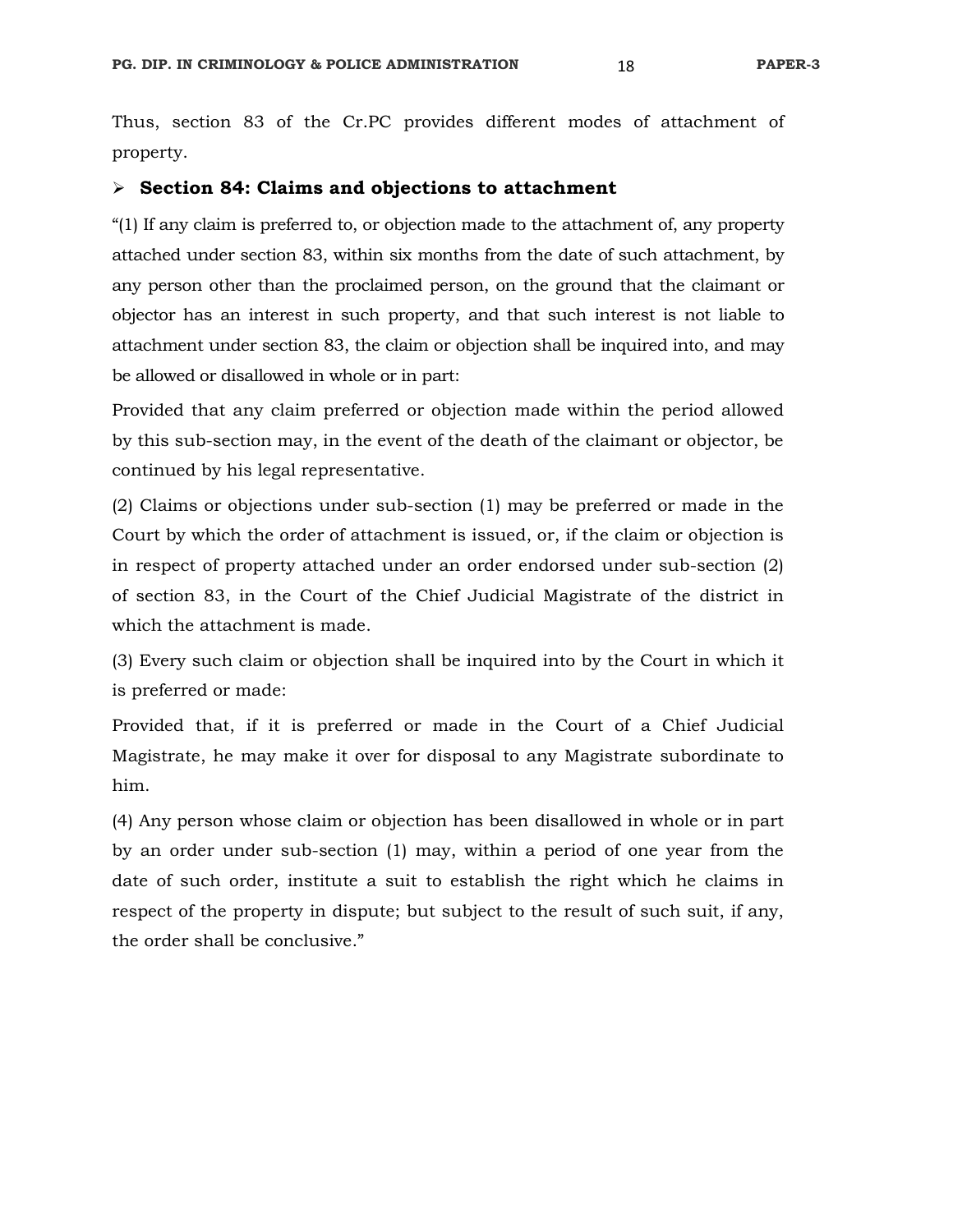Thus, section 84 makes the provisions for the objections to the attachment by third person.

#### **Section 85: Release, sale and restoration of attached property**

"(1) If the proclaimed person appears within the time specified in the proclamation, the Court shall make an order releasing the property from the attachment.

(2) If the proclaimed person does not appear within the time specified in the proclamation, the property under the attachment shall be at the disposal of the State Government; but it shall not be sold until the expiration of six months from the date of the attachment and until any claim preferred or objection made under section 84 has been disposed of under that section, unless it is subject to speedy and natural decay, or the Court considers that the sale would be for the benefit of the owner; in either of which cases the Court may cause it to be sold whenever it thinks fit.

(3) If, within two years from the date of the attachment, any person whose property is or has been at the disposal of the State Government, under subsection (2), appears voluntarily or is apprehended and brought before the Court by whose order the property was attached, or the Court to which such Court is subordinate, and proves to the satisfaction of such Court that he did not abscond or conceal himself for the purpose of avoiding execution of the warrant, and that he had not such notice of the proclamation as to enable him to attend within the time specified therein such property, or, if the same has been sold, the net proceeds of the sale, or, if part only thereof has been sold, the net proceeds of the sale, and the residue of the property, shall, after satisfying there from all costs incurred in consequence of attachment, be delivered to him."

Thus, section 85 expressed about the restoration of attached property.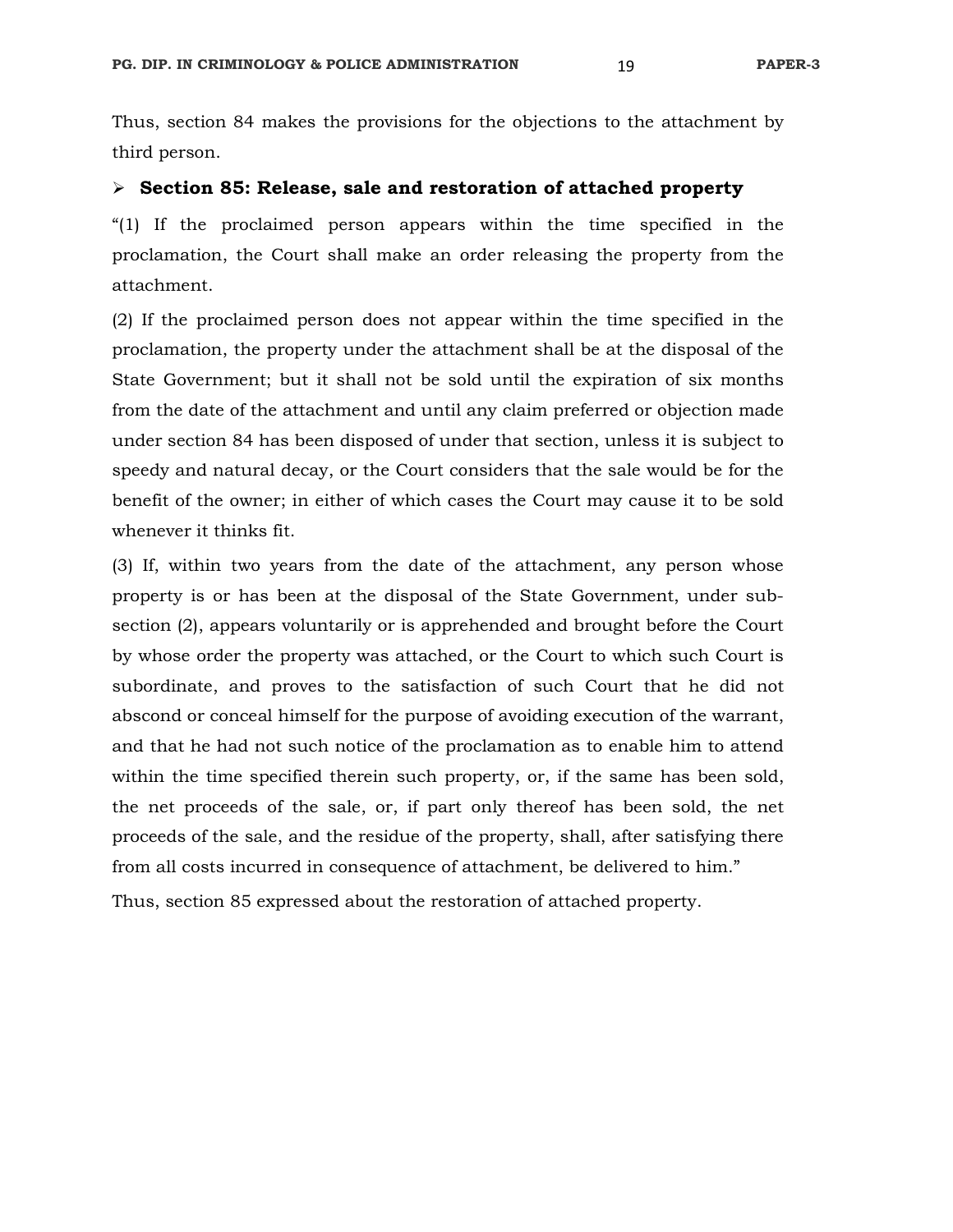# **Section 86: Appeal from order rejecting application for restoration of attached property**

 "Any person referred to in sub-section (3) of section 85, who is aggrieved by any refusal to deliver property or the proceeds of the sale thereof may appeal to the Court to which appeals ordinarily lie from the sentences of the first-mentioned Court."

#### **2.2.2 Bond of Appearance: Sections 88 to 89**

The sixth method of securing attendance of a person in court is to require him to execute a bond, with or without sureties, for his appearance in court. When a person for whose appearance or arrest the Officer Presiding in any court is empowered to issue a summons or warrant is present in such court, he may require such person to execute a bond, with or without sureties for his appearance in such court. When the person so bound by any bond to appear before a court does not appear, the Presiding Officer may issue a warrant directing that such person be arrested and produced before him. The legal provisions in this respect are contained in sections 88 and 89 of the Cr.PC and these runs as under:

#### **Section 88: Power to take bond for appearance**

"When any person for whose appearance or arrest the officer presiding in any Court is empowered to issue a summons or warrant, is present in such Court, such officer may require such person to execute a bond, with or without sureties, for his appearance in such Court, or any other Court to which the case may be transferred for trial."

#### **Section 89: Arrest on breach of bond for appearance**

"When any person who is bound by any bond taken under this Code to appear before a Court, does not appear, the officer presiding in such Court may issue a warrant directing that such person be arrested and produced before him."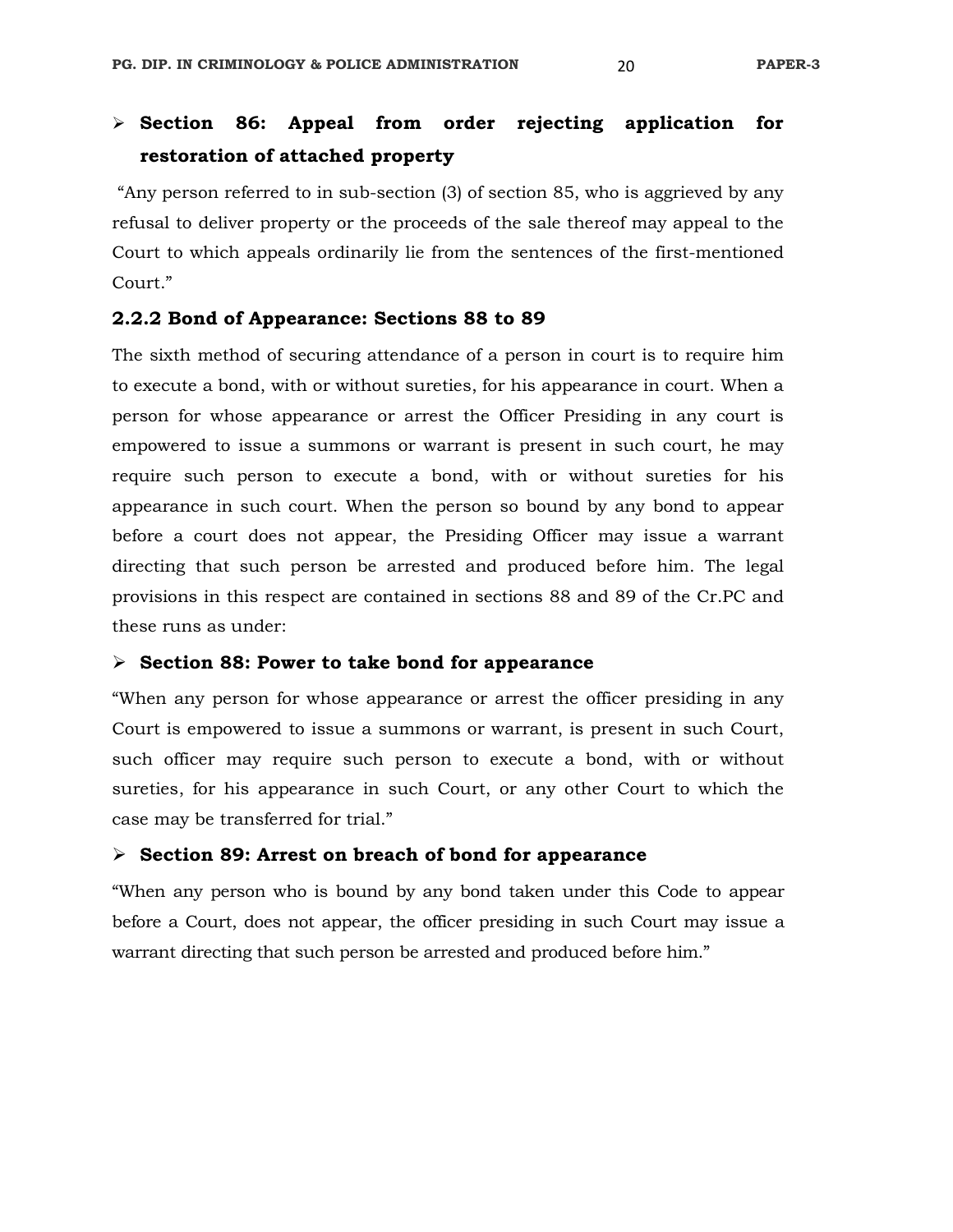"The provisions contained in this Chapter relating to a summons and warrant, and their issue, service and execution, shall, so far as may be, apply to every summons and every warrant of arrest issued under this Code."

Hence, the procedure is laid down in the CrPC to compel the attendance of the persons including the accused and witnesses by issuing of summons, arrest warrant or in case of absconding, declaring such person as proclaimed offender (commonly known as PO) and attaching his properties etc.

### **2.2.3 References and Suggested Books**

- 1. S.C. Sarkar, "The Law of Criminal Procedure", India Law House, New Delhi, 7th edn., Reprint 2001.
- 2. Universal Criminal Manual, Universal Law Publishing Co. Pvt. Ltd., Delhi, 2004.
- 3. Dr. Ashok K. Jain, "Criminal Law-1", Ascent Publications, New Delhi, 5th edn., 2014.
- 4. R.V. Kelkar, "Criminal Procedure" Eastern Book Company, Lucknow, 1st edn., 1977, Reprinted 2011.
- 5. Durga Das Basu, "Criminal Procedure Code, 1973" LexisNexis Publication, Haryana, 5th edn., (Vol.2) 2014.
- 6. Sohoni's, "The Code of Criminal Procedure, 1973", The Law Book Company (P) Ltd., Allahabad, 19th edn., 1996.
- 7. Prof. S.N. Misra, "The Code of Criminal Procedure", Central Law Publication, Allahbad, 11<sup>th</sup> edn., 2004.
- 8. M.P Tandon, "The Code of Criminal Procedure" Allahabad Law Agency, Faridabad, Haryana, 12th edn., 2001.
- 9. J W Cecil Turner, "Kenny's Outlines of Criminal Law", Universal Law Publishing Co. Pvt. Ltd. New Delhi, 19th edn., 1966 (Reprinted) 2002.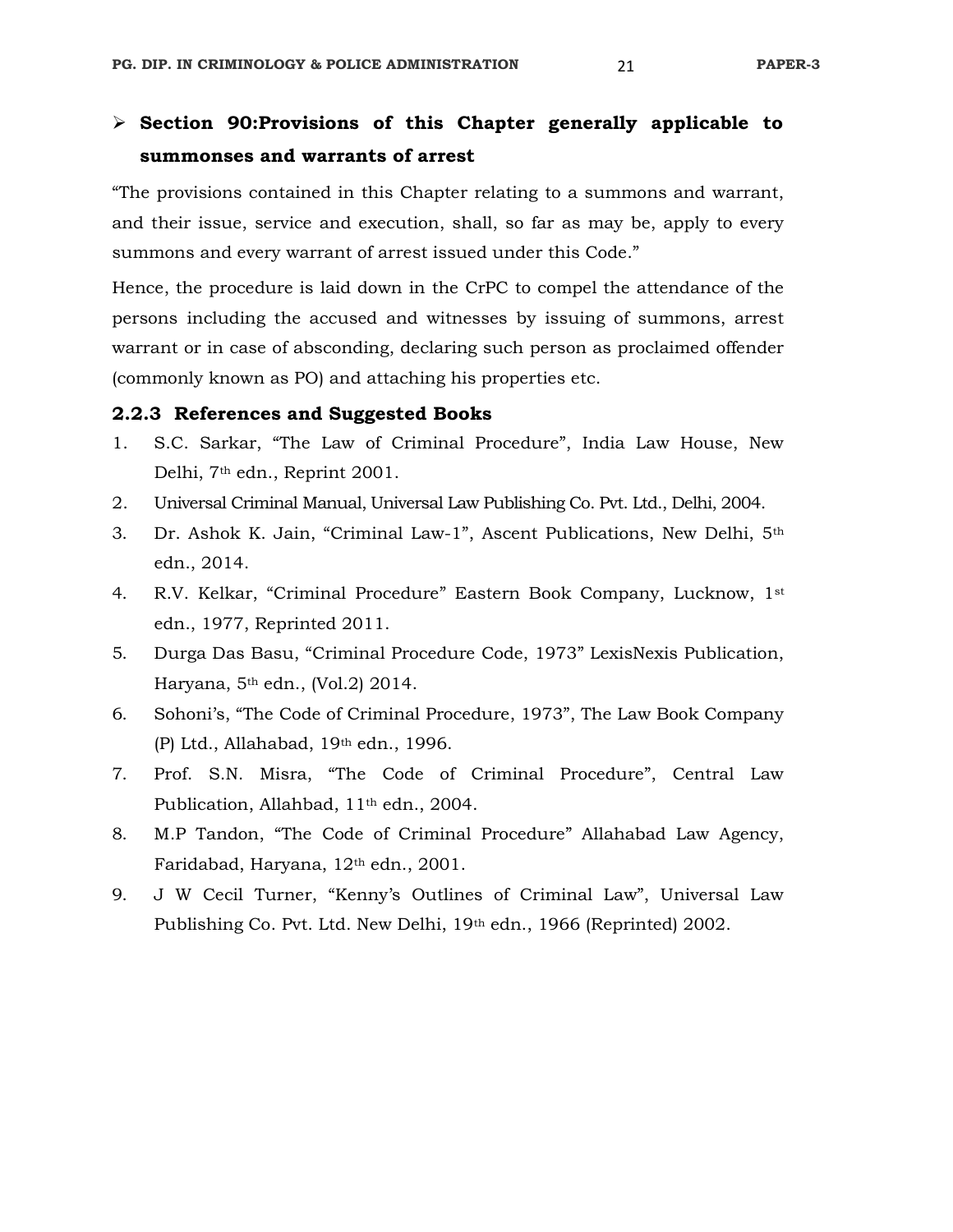#### **CRIMINAL LAW**

# **LESSON NO. 2.3 SECTION-C AUTHOR : DR. ARPINDER SINGH KHAIRA**

# **COMPLAINT CASES**

# **An Overview**

- 2.3.0 Introduction
- 2.3.1 Complaint: Meaning and Definition: Section 2 (d)
- 2.3.2 Cognizance of offence by Magistrates: Sections 190 to 199
- 2.3.3 References and Suggested Books

**Important Note:** This topic is also relevant for Section B, Lesson No 8, under the title of "Complaint".

#### **2.3.0 Introduction**

A Complaint is an allegation which prima facie discloses the commission of an offence with the necessary facts for the Magistrate to take action. In other words, the receipt of 'complaint' is one of the modes according to which a Magistrate can take cognizance of offence under section 190 of the Code of Criminal Procedure, 1973 (hereinafter read as Cr.PC). In this context, Chapter XIV, sections 190 to 199 of Cr.PC deals with "Conditions Requisite for initiation of Proceedings" and these sections describe the methods by which the criminal courts are entitled to take cognizance of offences. Similarly, Chapter XV, sections 200 to 203 deals with the "Complaints to Magistrate" and Chapter XVI, sections 204 to 210, are about "Commencement of Proceedings before Magistrates". In this backdrop, Chapter XIV of the Cr.PC under the caption 'Conditions requisite for initiation of proceedings' employs the word 'cognizance' and the very first section in the said Chapter *viz.,* section 190, outlines as to how cognizance of offences will be taken by a Magistrate of an offence. According to section 190 (1) of Cr.PC, any Magistrate of the first class any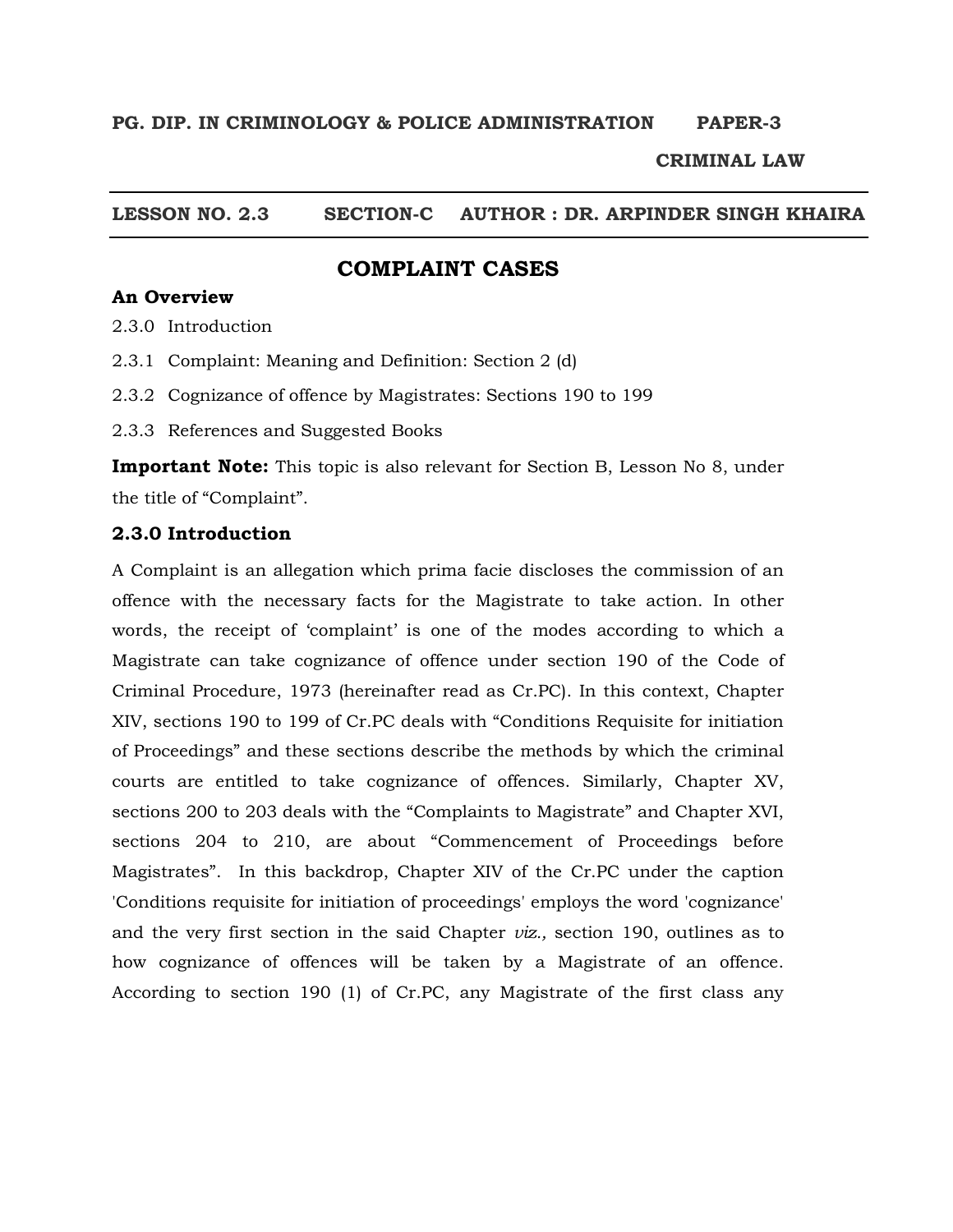Magistrate of the second class specially empowered in this behalf, may take cognizance of any offence:

- a. Upon receiving a complaint of facts which constitute such offence;
- b. Upon a police report of such facts;
- c. Upon information received from any person other than a police officer or upon his own knowledge, that such an offence has been committed.

Thus, on receiving a complaint, the Magistrate may take cognizance of the offence and examine the complainant on oath under section 200 or instead of taking cognizance, he may order an investigation under section 156 (3). Then police will investigate and submit a report to Magistrate under section 173(2). Thus, sections 200, 201, 202, 203 and 204 of Cr.PC deals with examination of complainant, procedure by Magistrate not competent to take cognizance of the case, postponement of issue of process and dismissal of complaint etc. Hence, in this context, following are the relevant provisions under Cr.PC, namely:

- $\triangleright$  Complaint: Section 2 (d)
- Cognizance of offence by Magistrates: Sections 190 to 199
- Commencement of Proceeding before Magistrates: Sections 200 to 204

#### **2.3.1 Complaint: Meaning and Definition: Section 2 (d)**

According to section 2(d) of CrPC, "complaint means any allegation made orally or in writing to a Magistrate, with a view to his taking action under this Code, that some person, whether known or unknown, has committed an offence, but does not include a police report.

Explanation.- A report made by a police officer in a case which discloses, after investigation, the commission of a non- cognizable offence shall be deemed to be a complaint; and the police officer by whom such report is made shall be deemed to be the complainant."

Thus, according to this definition, to constitute a complaint there must be an allegation made with a view to the recipient taking action under the Code,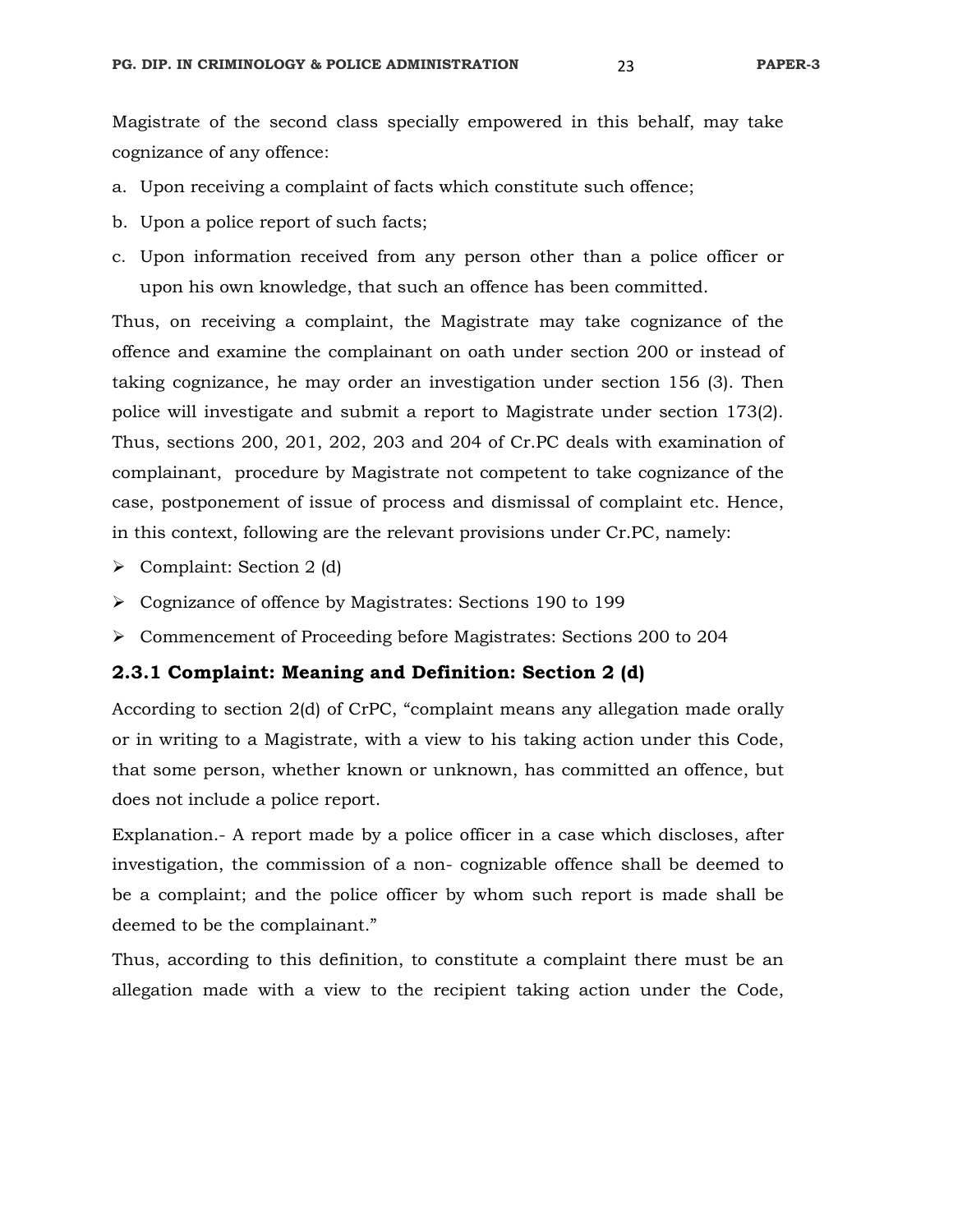charging some person with a particular offence. A mere presentation of petition to a Magistrate to enable him to take administrative action is not a complaint within the terms of the definition. It must be presented to him with a view to his taking action under Cr.PC. A complaint need not necessarily be made by the person aggrieved but may be made by any person aware of the offence. Hence, the following are the main ingredients of a complaint:

- $\triangleright$  The allegation must be made to a Magistrate. A police officer is not a Magistrate and as such a petition or information sent to him is not a complaint.
- $\triangleright$  The allegation must be made with a view to the Magistrate's taking action under the Code. A mere statement to a Magistrate by way of information without any intention of asking him to take action is not a complaint.
- $\triangleright$  The allegation must be made orally or in writing. It need not set out all the facts on which the accused is to be charged, but must contain a statement of true facts relied on as constituting the offence in ordinary and concise language admitting of no ambiguity.
- $\triangleright$  The allegation must be that an offence has been committed. It is not necessary that a particular offence be stated: only the allegation of fact must constitute an offence. The mention of a wrong section does not vitiate the character of a complaint. The complaint need not specify any offender or even the section of the law which makes the act or omission punishable.
- $\triangleright$  A complaint need not necessarily be made by the person injured but may be made by any person aware of the offence. In case of the defiance of general law, any person, whether he has suffered any particular injury or not, has a right to complaint. The court will, therefore, take cognizance of the above complaint.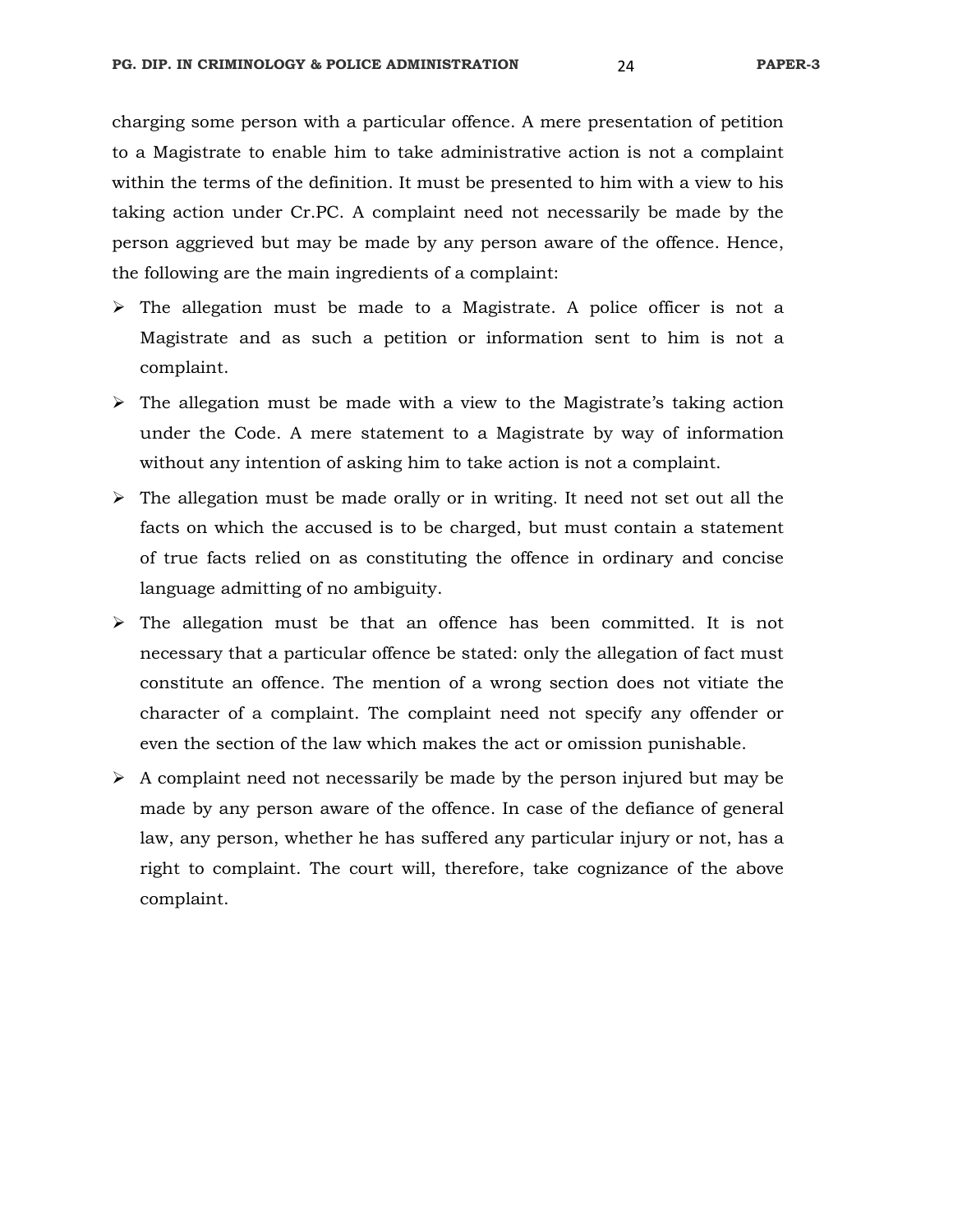#### **2.3.2 Cognizance of offence by Magistrates: Sections 190 to 199**

The word 'cognizance', rooting from old French "conoisance", based on Latin "cognoscere" or the words 'taking cognizance' have not been deciphered and defined in the procedural law, the same derive definite connotation from plethora of precedents and gain perceptive explanation and incisive exegesis from judicial pronouncements. While plain and dictionary meaning thereof is 'taking note of', 'taking account of', 'to know about', 'to gain knowledge about', 'awareness about certain things' etc. In law, the common understanding of the term 'cognizance' is "taking judicial notice by a court of law, possessing jurisdiction, on a cause or matter presented before it so as to decide whether there is any basis for initiating proceedings and determination of the cause or matter 'judicially'". Thus, legal sense of taking judicial notice by a court of law or a Magistrate is altogether different from the view and idea a layman has for it; however, a broad and general comprehension is 'judicial notice by a court of law on a crime which, according to such court, has been committed against the complainant, to take further action if facts and circumstances so warrant. Regarding the procedure involved in taking cognizance, to start with, there must be application of judicial mind to the materials, oral and documentary as well as other information submitted and apprised of. The litmus test of taking cognizance, whether it be relating to an offence on a complaint, or on a police report, or upon information of a person other than a police officer, is making a thorough assessment of the allegations by coming into grip with the facts presented and bringing into focus the law on the subject and applying the facts to the law and thereafter arriving at a conclusion by a process of reasoning and evidencing that all relevant facts have been taken note of and properly analysed in the light of the law applicable.

Hence **"**Taking cognizance" of a case relating to an alleged offence is different from "cognizable case". A police officer can register an FIR only if a cognizable offence is made out and he cannot investigate into a non-cognizable offence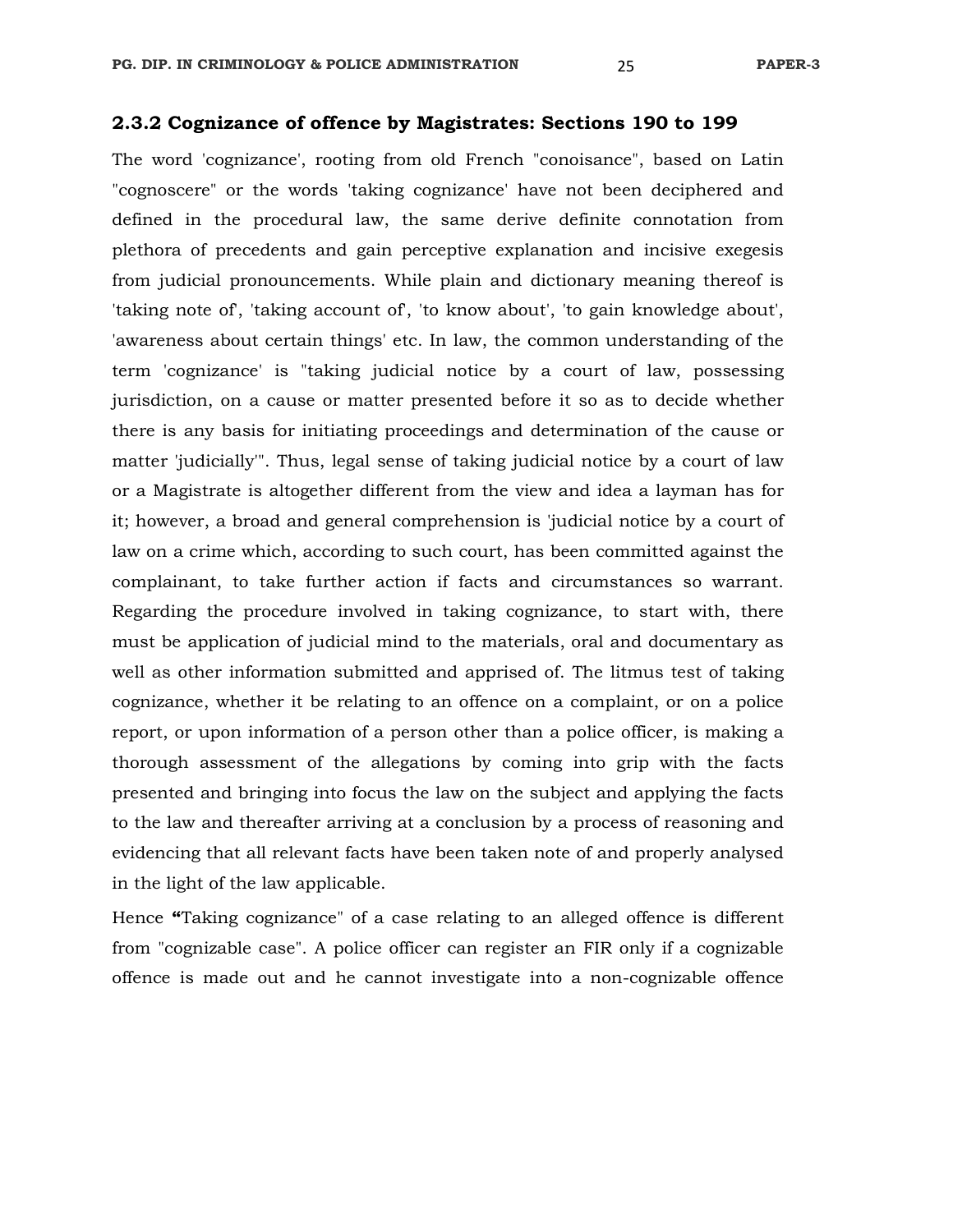without seeking permission from the court. Both the terms seem to sound similar but they stand for a meaning and context different from each other. Though, the word 'cognizance' is not defined in the Code, but the term 'cognizable offence' has been defined in section 2 (c) of the Cr.PC. According to section 2 (c), "Cognizable offence means an offence for which, and 'cognizable case' means a case in which a police officer may, in accordance with the First schedule or under any other law for the time being in force, arrest without warrant. According to section 2(l), 'non-cognizable offence' means an offence for which and 'non cognizbale case' means a case in which a police officer has no authority to arrest without warrant. Therefore, one must be clear about the application of the Code with reference to "taking cognizance" and distinction between "cognizable" and "non-cognizable" offences. Once cognizance is taken, process may have to be issued against the person, who is alleged to have committed the offence and the procedure adumbrated must necessarily follow. For better analysis of the scope of cognizance and the consequences arising there from, it is worthwhile to highlight the scheme of relevant provisions in the Code and the case laws touching the same.

In this context, section 190 contains the provisions as to how cognizance of offences will be taken by a Magistrate of an offence. Section 191 empowers the Chief Judicial Magistrate for transfer of a case taken on file *suo-motu* by a Judicial Magistrate concerned since the Magistrate himself being a complainant, there may be scope for alleging prejudice or malice. By virtue of section 192, a Chief Judicial Magistrate, who takes cognizance of an offence, by passing administrative order, transfer the case concerned to the file of any other Magistrate subordinate to him for inquiry or trial. Section 193 prohibits cognizance of any offence by a court of Sessions stepping into the shoes of the court having original jurisdiction except in cases where power is conferred by the statute while section 194 empowers Sessions Courts for transfer of cases to the file of Additional and Assistant Sessions Judges. Section 195 deals with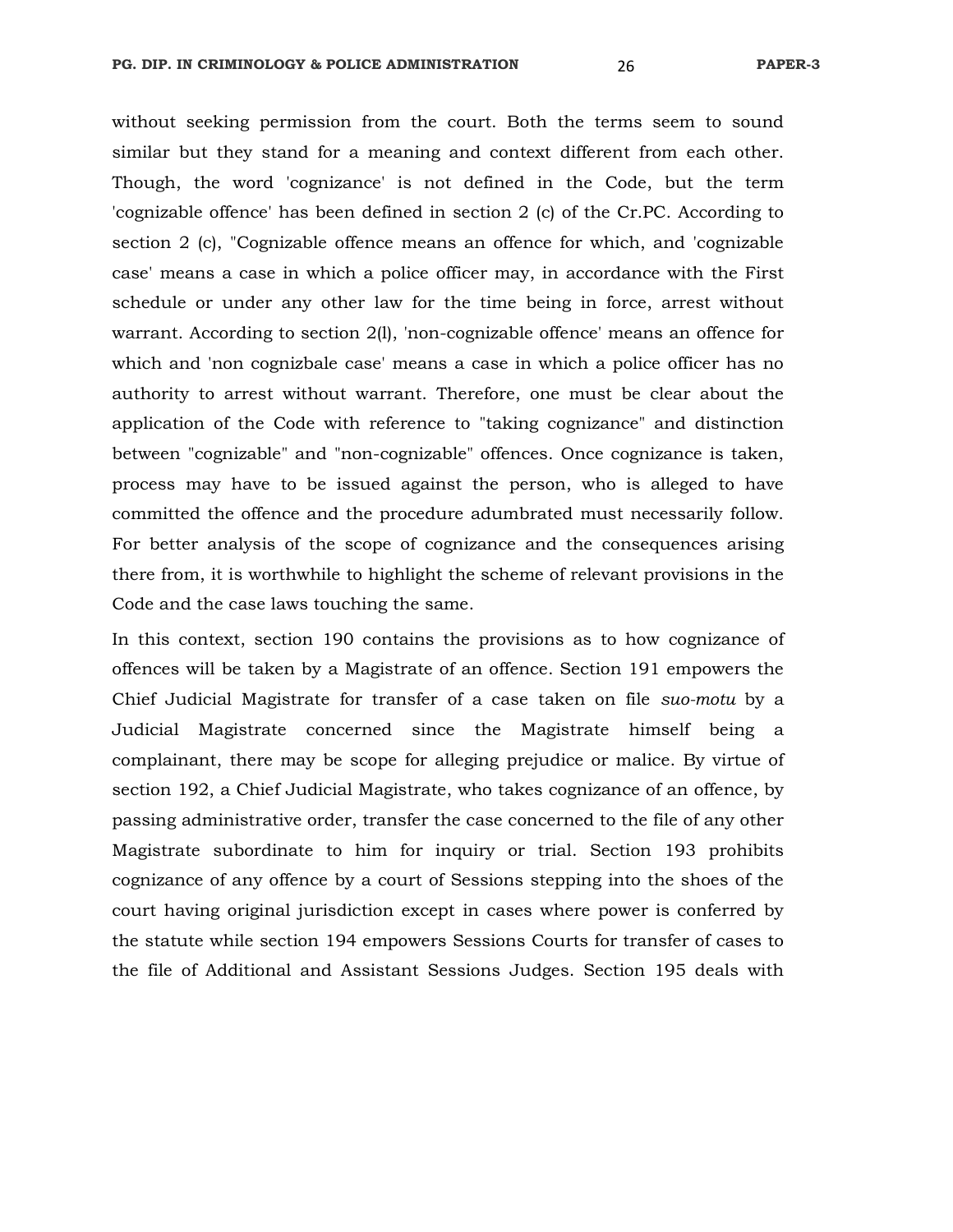prosecution for contempt of lawful authority of public servants for offences against public justice and for offences relating to documents given in evidence. Section 196 pertains to offences against the State and for criminal conspiracy to commit the offence and sections 197, 198, 198-A and 199 relates to prosecution of Judges and public servants, prosecution for offences against marriage, offences under section 498-A IPC and defamation respectively. The relevant legal provisions in these sections under Cr.PC are explained as under:

#### **Section 190: Cognizance of offences by Magistrates**

"(1) Subject to the provisions of this Chapter, any Magistrate of the first class, and any Magistrate of the second class specially empowered in this behalf under sub-section (2), may take cognizance of any offence –

(a) upon receiving a complaint of facts which constitute such offence;

(b) upon a police report of such facts;

 (c) upon information received from any person other than a police officer, or upon his own knowledge, that such offence has been committed.

(2) The Chief Judicial Magistrate may empower any Magistrate of the second class to take cognizance under sub-section (1) of such offences as are within his competence to inquire into or try."

#### **Section 191: Transfer on application of the accused**

"When a Magistrate takes cognizance of an offence under clause (c) of subsection (1) of section 190, the accused shall, before any evidence is taken, be informed that he is entitled to have the case inquired into or tried by another Magistrate, and if the accused or any of the accused, if there be more than one, objects to further proceedings before the Magistrate taking cognizance, the case shall be transferred to such other Magistrate as may be specified by the Chief Judicial Magistrate in this behalf."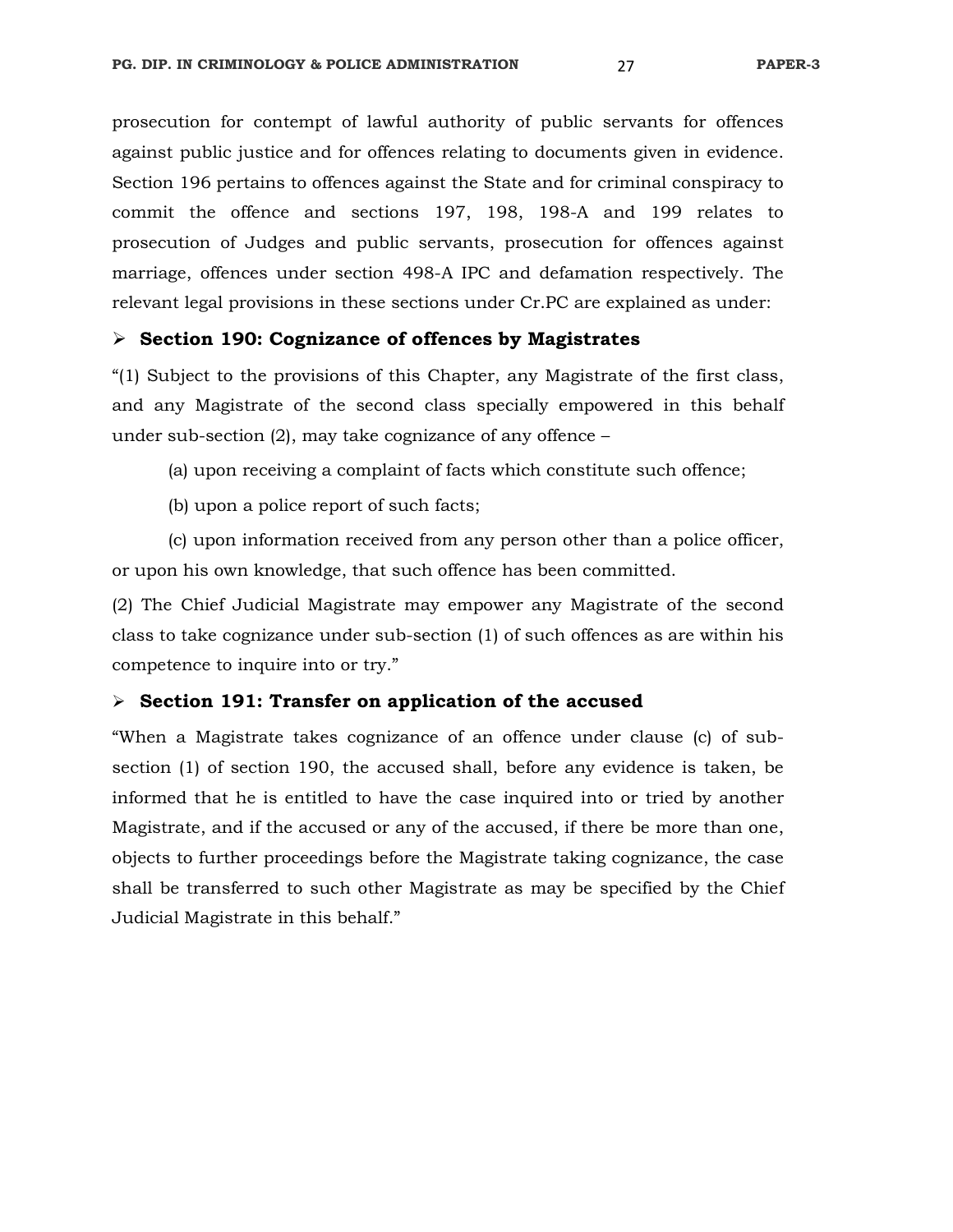#### **Section 192: Making over of cases to Magistrates**

"(1) Any Chief Judicial Magistrate may, after taking cognizance of an offence, make over the case for inquiry or trial to any competent Magistrate subordinate to him.

(2) Any Magistrate of the first class empowered in this behalf by the Chief Judicial Magistrate may, after taking cognizance of an offence, make over the case for inquiry or trial to such other competent Magistrate as the Chief Judicial Magistrate may, by general or special order, specify, and thereupon such Magistrate may hold the inquiry or trial."

#### **Section 193: Cognizance of offences by Courts of Session**

"Except as otherwise expressly provided by this Code or by any other law for the time being in force, no Court of Session shall take cognizance of any offence as a Court of original jurisdiction unless the case has been committed to it by a Magistrate under this Code."

# **Section 194: Additional and Assistant Sessions Judges to try cases made over to them**

"As Additional Sessions Judge or Assistant Sessions Judge shall try such cases as the Sessions Judge of the division may, by general or special order, make over to him for trial or as the High Court may, by special order, direct him to try."

 **Section 195: Prosecution for contempt of lawful authority of public servants, for offences against public justice and for offences relating to documents given in evidence** 

"(1) No Court shall take cognizance-

(a) (i) of any offence punishable under sections 172 to 188 (both inclusive) of the Indian Penal Code,(45 of 1860) or

(ii) of any abetment of, or attempt to commit, such offence, or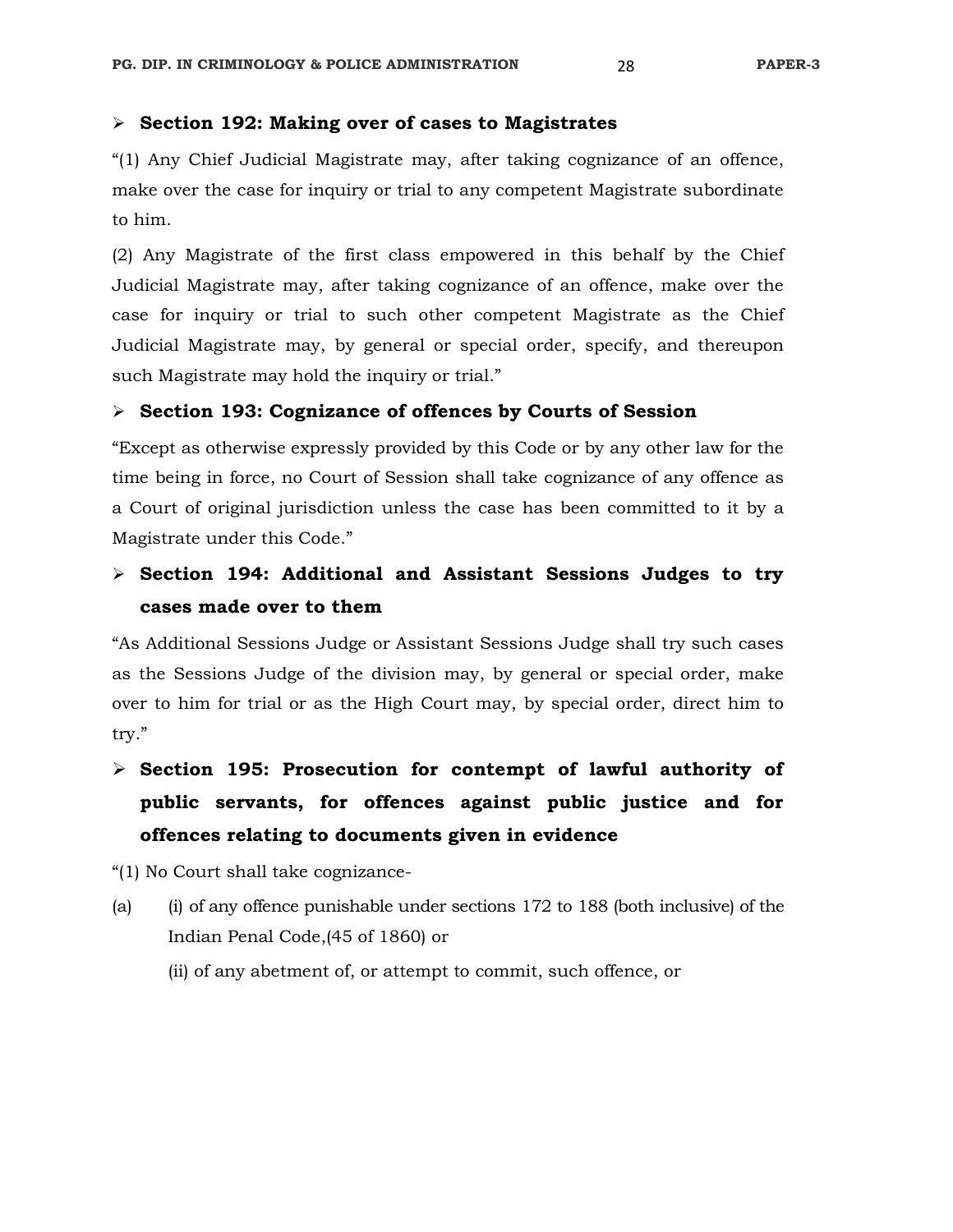(iii) of any criminal conspiracy to commit such offence, except on the complaint in writing of the public servant concerned or of some other public servant to whom he is administratively subordinate;

(b) (i) of any offence punishable under any of the following sections of the Indian Penal Code,(45 of 1860) namely, sections 193 to 196 (both inclusive), 199, 200, 205 to 211 (both inclusive) and 228, when such offence is alleged to have been committed in, or in relation to, any proceeding in any Court, or

 (ii) of any offence described in section 463, or punishable under section 471, section 475 or section 476, of the said Code, when such offence is alleged to have been committed in respect of a document produced or given in evidence in a proceeding in any Court, or

 (iii) of any criminal conspiracy to commit, or attempt to commit, or the abetment of, any offence specified in sub-clause (i) or sub-clause (ii),

except on the complaint in writing of that Court, or by such officer of the Court as that Court may authorise in writing in this behalf, or of some other Court to which that Court is subordinate.

(2) Where a complaint has been made by a public servant under clause (a) of sub-section (1) any authority to which he is administratively subordinate may order the withdrawal of the complaint and send a copy of such order to the Court; and upon its receipt by the Court, no further proceedings shall be taken on the complaint:

Provided that no such withdrawal shall be ordered if the trial in the Court of first instance has been concluded.

(3) In clause (b) of sub-section (1), the term "Court" means a Civil, Revenue or Criminal Court, and includes a tribunal constituted by or under a Central, Provincial or State Act if declared by that Act to be a Court for the purposes of this section.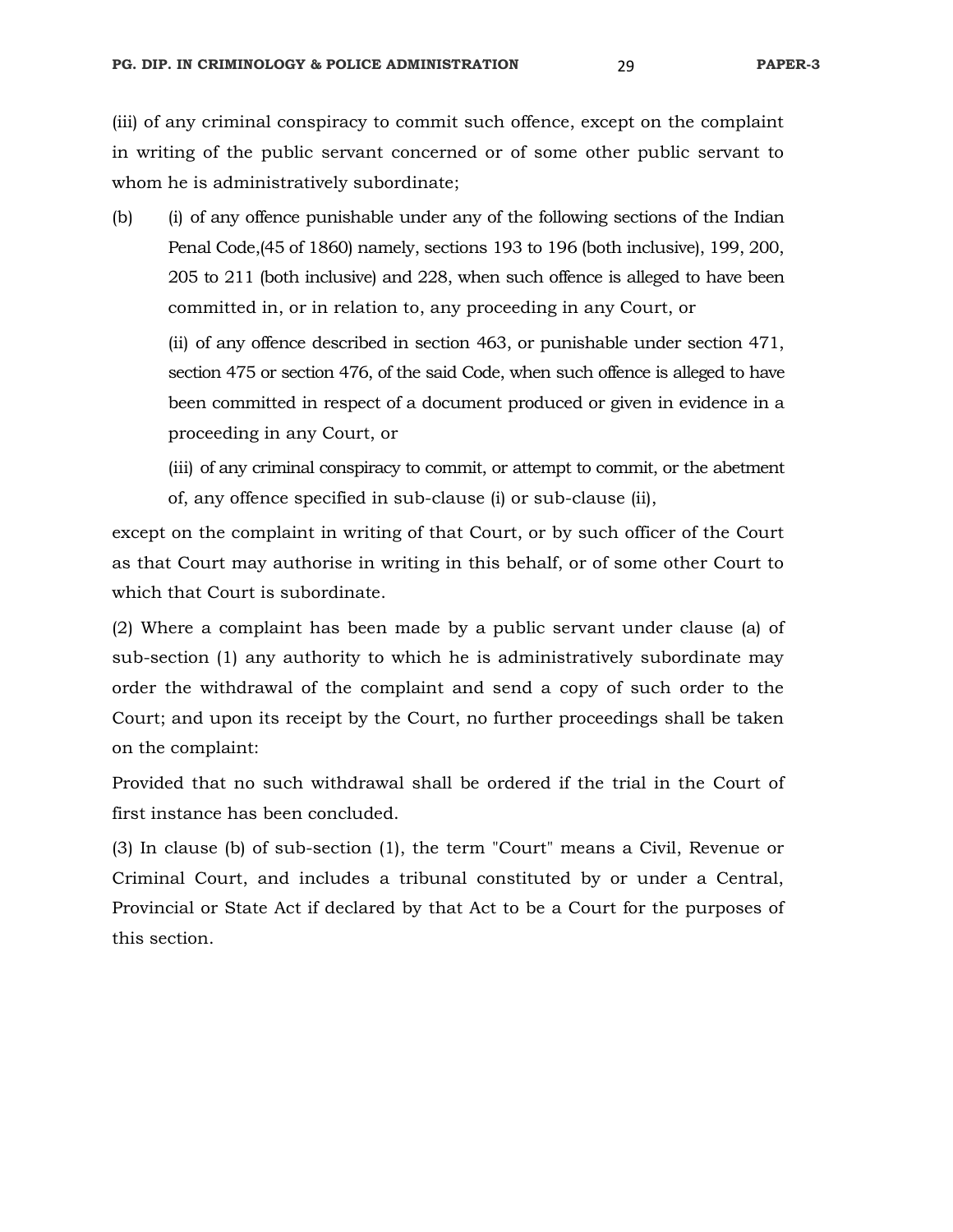(4) For the purposes of clause (b) of sub-section (1), a Court shall be deemed to be subordinate to the Court to which appeals ordinarily lie from the appealable decrees or sentences of such former Court, or in the case of a Civil Court from whose decrees no appeal ordinarily lies, to the Principal Court having ordinary original civil jurisdiction within whose local jurisdiction such Civil Court is situate:

Provided that-

(a) where appeals lie to more than one Court, the Appellate Court of inferior jurisdiction shall be the Court to which such Court shall be deemed to be subordinate;

(b) where appeals lie to a Civil and also to a Revenue Court, such Court shall be deemed to be subordinate to the Civil or Revenue Court according to the nature of the case or proceeding in connection with which the offence is alleged to have been committed."

# **Section 196: Prosecution for offences against the State and for criminal conspiracy to commit such offence**

"(1) No Court shall take cognizance of –

(a) any offence punishable under Chapter VI or under section 153A, section 153B, section 295A or section 505 of the Indian Penal Code, (45 of 1860) or

(b) a criminal conspiracy to commit such offence, or

(c)any such abetment, as is described in section 108A of the Indian Penal Code (45 of 1860), except with the previous sanction of the Central Government or of the State Government.

(1A) No Court shall take cognizance of-

(a) any offence punishable under section 153B or sub- section (2) or subsection (3) of section 505 of the Indian Penal Code (45 of 1860 ), or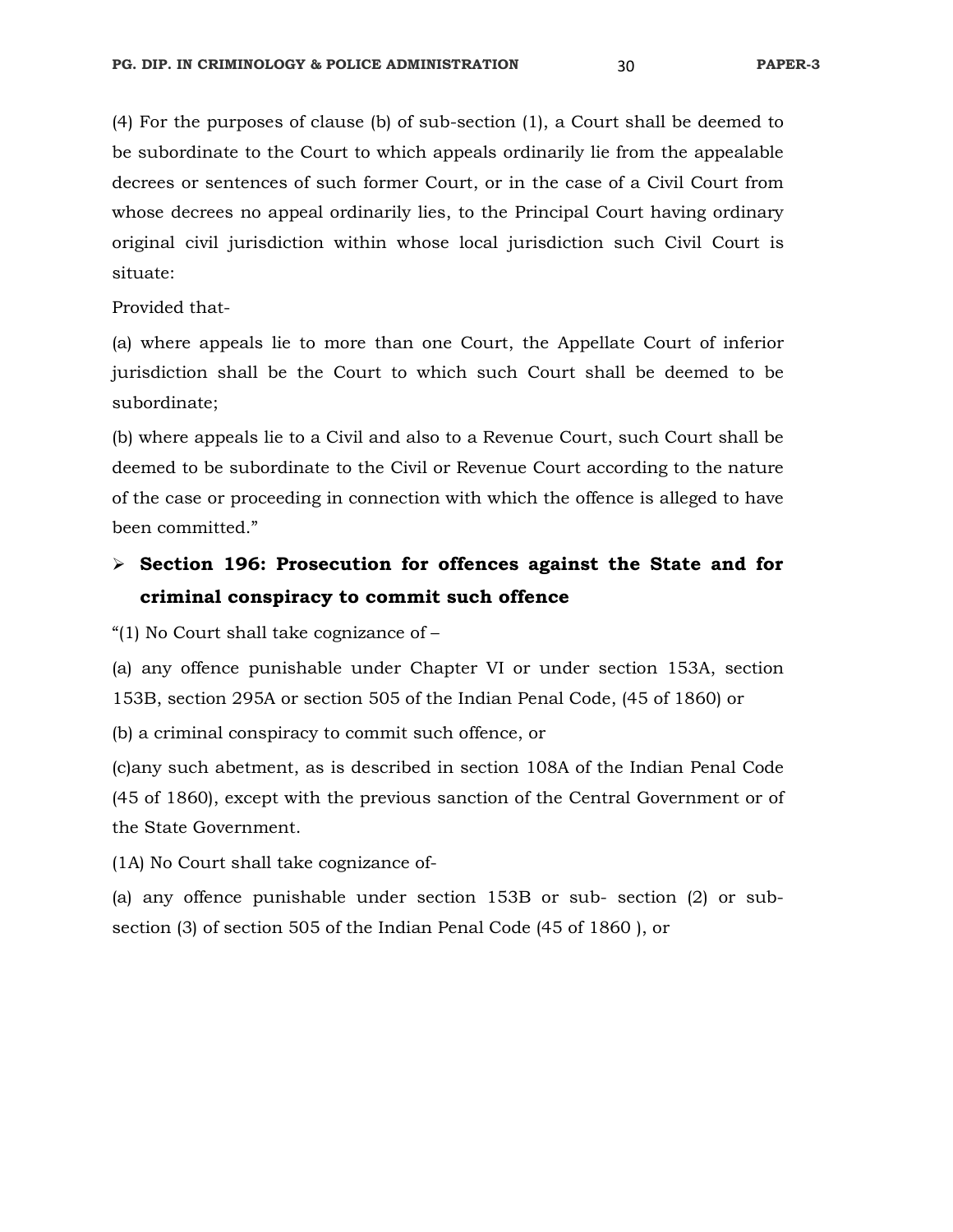(b) a criminal conspiracy to commit such offence, except with the previous sanction of the Central Government or of the State Government or of the District Magistrate.

(2) No Court shall take cognizance of the offence of any criminal conspiracy punishable under section 120B of the Indian Penal Code, (45 of 1860) other than a criminal conspiracy to commit a cognizable offence punishable with death, imprisonment for life or rigorous imprisonment for a term of two years or upwards, unless the State Government or the District Magistrate has consented in writing to the initiation of the proceedings:

Provided that where the criminal conspiracy is one to which the provisions of section 195 apply, no such consent shall be necessary.

(3) The Central Government or the State Government may, before according sanction 2 under sub- section (1) or sub- section (1A) and the District Magistrate may, before according sanction under sub- section (1A) and the State Government or the District Magistrate may, before giving consent under sub- section (2), order a preliminary investigation by a police officer not being below rank of Inspector, in which case such police officer shall have the powers referred to in sub- section (3) of section 155."

# **197: Prosecution of Judges and public servants**

"(1) When any person who is or was a Judge or Magistrate or a public servant not removable from his office save by or with the sanction of the Government is accused of any offence alleged to have been committed by him while acting or purporting to act in the discharge of his official duty, no Court shall take cognizance of such offence except with the previous sanction (save as otherwise provided in the Lokpal and Lokayuktas Act, 2013)-

(a) in the case of a person who is employed or, as the case may be, was at the time of commission of the alleged offence employed, in connection with the affairs of the Union, of the Central Government;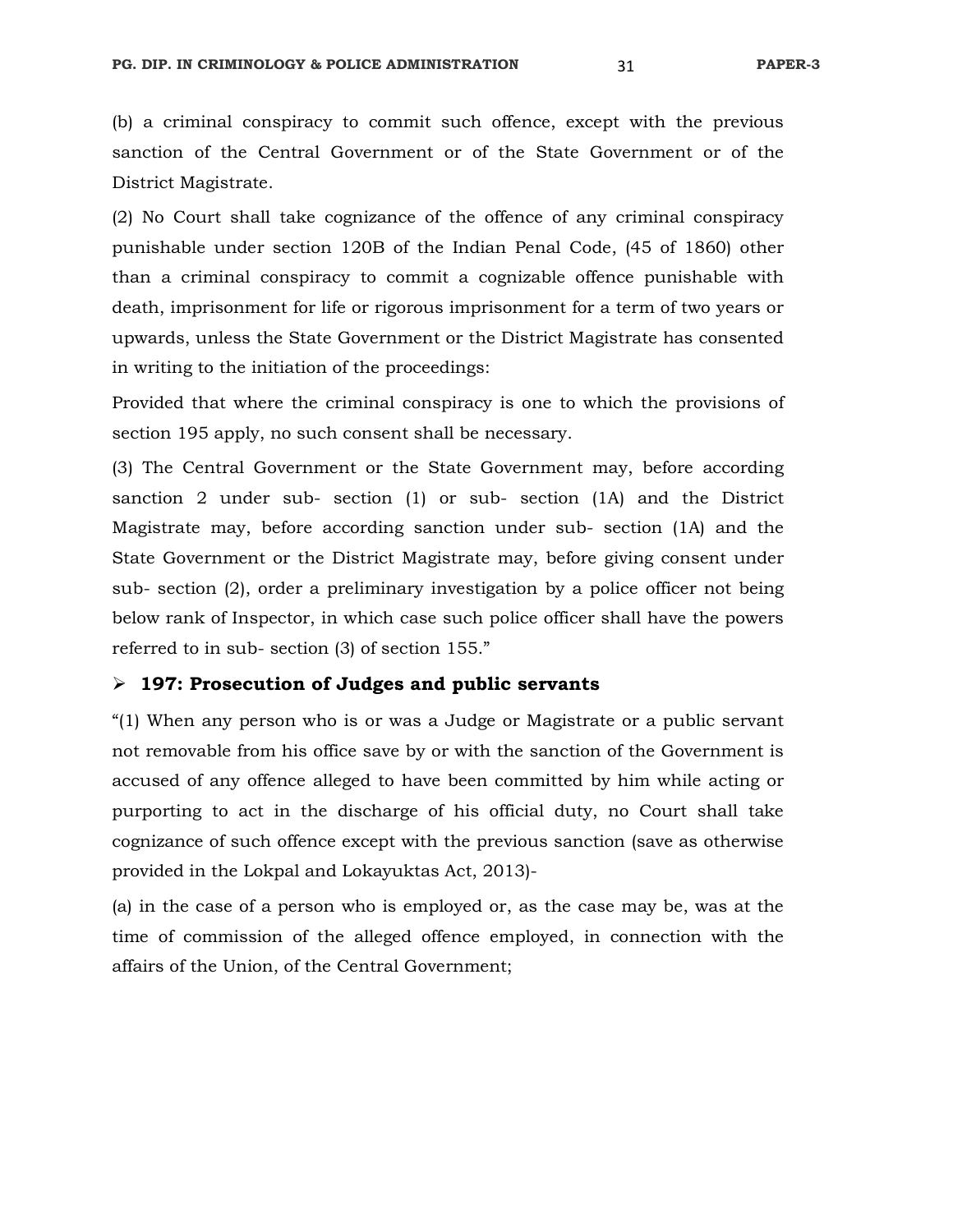(b) in the case of a person who is employed or, as the case may be, was at the time of commission of the alleged offence employed, in connection with the affairs of a State, of the State Government.

Provided that where the alleged offence was committed by a person referred to in clause (b) during the period while a Proclamation issued under clause (1) of Article section 356 of the Constitution was in force in a State, clause (b) will apply as if for the expression "State Government" occurring therein, the expression "Central Government" were substituted.

**Explanation :** For the removal of doubts it is hereby declared that no sanction shall be required in case of a public servant accused of any offence alleged to have been committed under section 166A, section 166B, section 354, section 354A, section 354B, section 354C, section 354D, section 370, section 375, section 376, section 376A, section 376AB, section 376C, section 376D, section 376DA, section 376DB or section 509 of the Indian Penal Code (45 of 1860).

(2) No Court shall take cognizance of any offence alleged to have been committed by any member of the Armed Forces of the Union while acting or purporting to act in the discharge of his official duty, except with the previous sanction of the Central Government.

(3) The State Government may, by notification, direct that the provisions of subsection (2) shall apply to such class or category of the members of the Forces charged with the maintenance of public order as may be specified therein, wherever they may be serving, and thereupon the provisions of that sub-section will apply as if for the expression "Central Government" occurring therein, the expression "State Government" were substituted.

(3A) Notwithstanding anything contained in Sub-Section (3), no Court shall take cognizance of any offence, alleged to have been committed by any member of the Forces charged with the maintenance of public order in a State while acting or purporting to act in the discharge of his official duty during the period while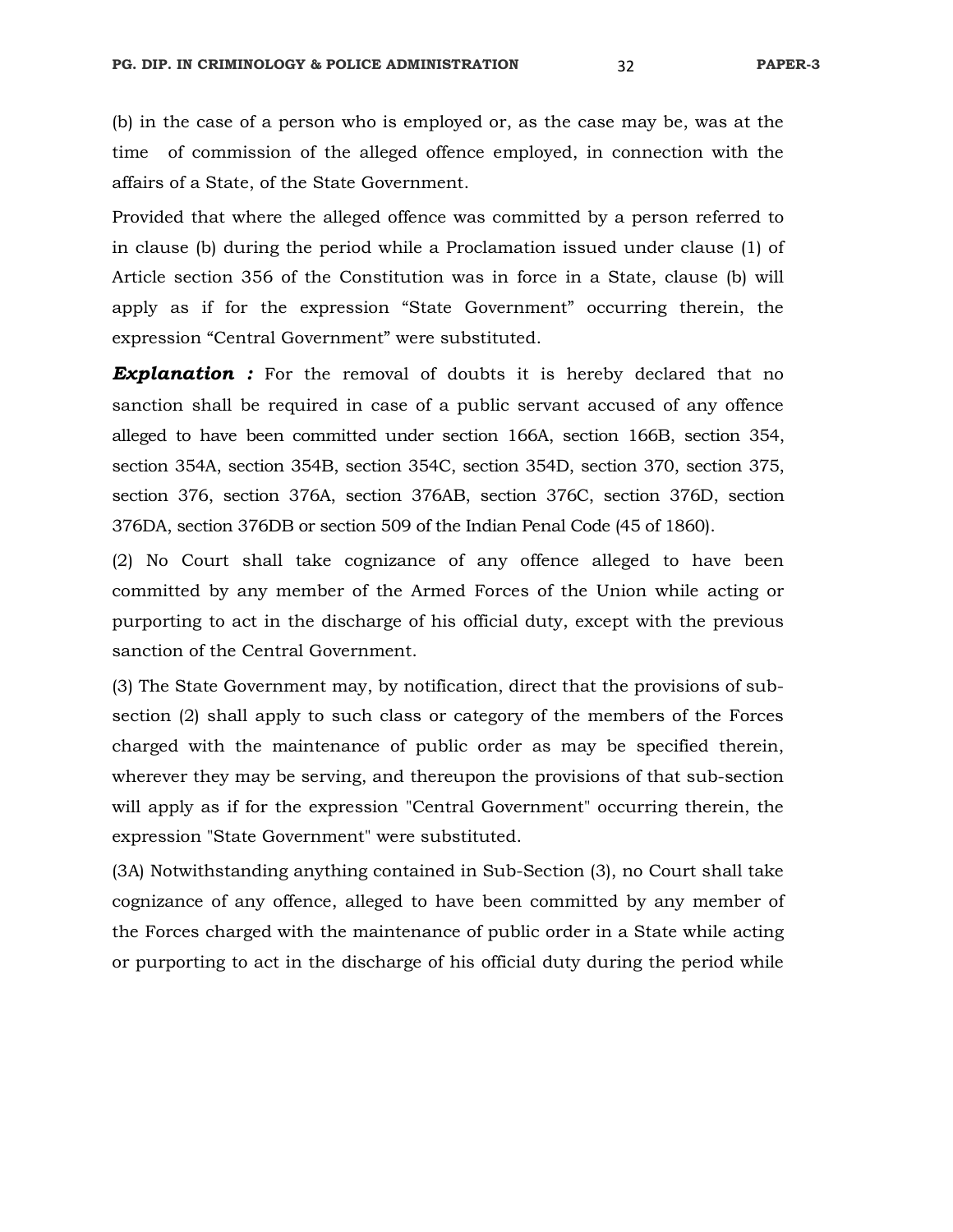a Proclamation issued under clause (1) of article 356 of the Constitution was in force therein, except with the previous sanction of the Central Government.

(3B) Notwithstanding anything to the contrary contained in this Code or any other law, it is hereby declared that any sanction accorded by the State Government or any cognizance taken by a Court upon such sanction, during the period commencing on the 20th day of August, 1991 and ending with the date immediately preceding the date on which the Code of Criminal Procedure (Amendment) Act, 1991, receives the assent of the President, with respect to an offence alleged to have been committed during the period while a Proclamation issued under clause (1) of article 356 of the Constitution was in force in the State, shall be invalid and it shall be competent for the Central Government in such matter to accord sanction and for the Court to take cognizance thereon.

(4) The Central Government or the State Government, as the case may be, may determine the person by whom, the manner in which, and the offence or offences for which, the prosecution of such Judge, Magistrate or public servant is to be conducted, and may specify the Court before which the trial is to be held."

#### **Section 198: Prosecution for offences against marriage**

"(1) No Court shall take cognizance of an offence punishable under Chapter XX of the Indian Penal Code (45 of 1860) except upon a complaint made by some person aggrieved by the offence:

Provided that-

(a) where such person is under the age of eighteen years, or is an idiot or a lunatic, or is from sickness or infirmity unable to make a complaint, or is a woman who, according to the local customs and manners, ought not to be compelled to appear in public, some other person may, with the leave of the Court, make a complaint on his or her behalf;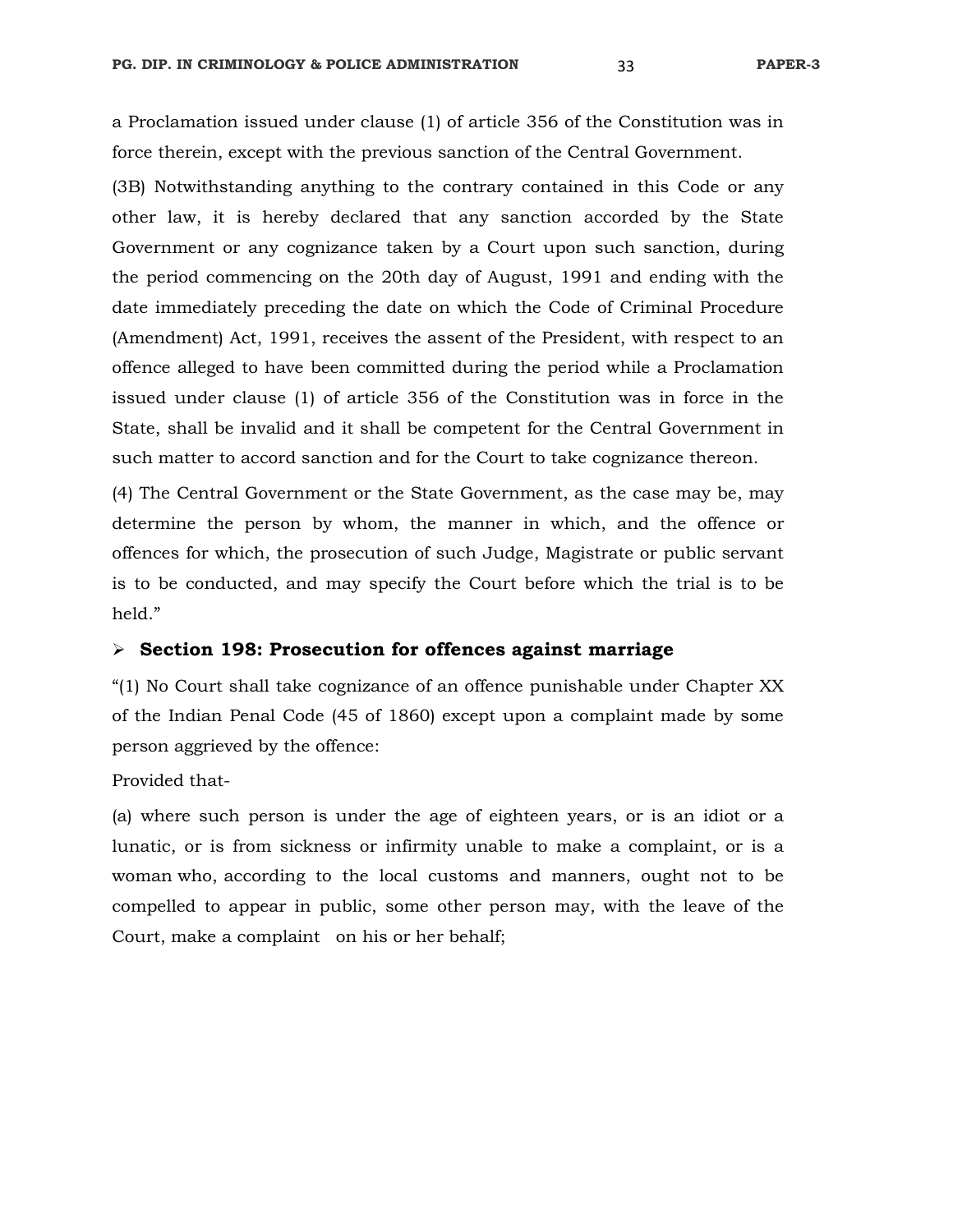(b) where such person is the husband and he is serving in any of the Armed Forces of the Union under conditions which are certified by his Commanding Officer as precluding him from obtaining leave of absence to enable him to make a complaint in person, some other person authorized by the husband in accordance with the provisions of sub-section (4) may make a complaint on his behalf;

(c) where the person aggrieved by an offence punishable under section 494 of the Indian Penal Code (45 of 1860) is the wife, complaint may be made on her behalf by her father, mother, brother, sister, son or daughter or by her father's or mother's brother or sister.

(2) For the purposes of sub-section (1), no person other than the husband of the woman shall be deemed to be aggrieved by any offence punishable under section 497 or section 498 of the said Code:

Provided that in the absence of the husband, some person who had care of the woman on his behalf at the time when such offence was committed may, with the leave of the Court, make a complaint on his behalf.

(3) When in any case falling under clause (a) of the proviso to sub-section (1), the complaint is sought to be made on behalf of a person under the age of eighteen years or of a lunatic by a person who has not been appointed or declared by a competent authority to be the guardian of the person of the minor or lunatic, and the Court is satisfied that there is a guardian so appointed or declared, the Court shall, before granting the application for leave, cause notice to be given to such guardian and give him a reasonable opportunity of being heard.

(4) The authorization referred to in clause (b) of the proviso to sub-section (1), shall be in writing, shall be signed or otherwise attested by the husband, shall contain a statement to the effect that he has been informed of the allegations upon which the complaint is to be founded, shall be countersigned by his Commanding Officer, and shall be accompanied by a certificate signed by that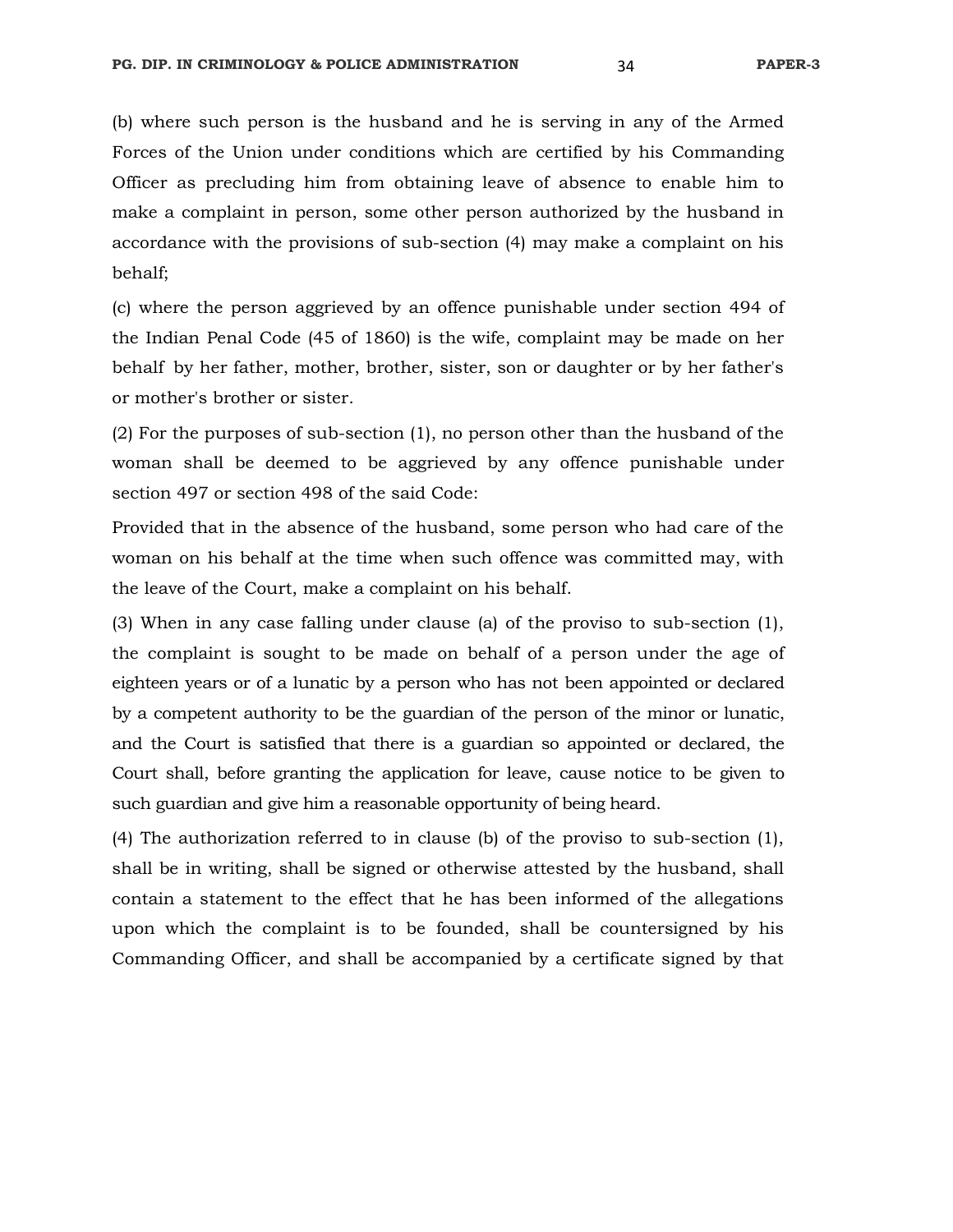Officer to the effect that leave of absence for the purpose of making a complaint in person cannot for the time being be granted to the husband.

(5) Any document purporting to be such an authorization and complying with the provisions of sub-section (4), and any document purporting to be a certificate required by that sub-section shall, unless the contrary is proved, be presumed to be genuine and shall be received in evidence.

(6) No Court shall take cognizance of an offence under section 376 of the Indian Penal Code, (45 of 1860) where such offence consists of sexual intercourse by a man with his own wife, the wife being under eighteen years of age, if more than one year has elapsed from the date of the commission of the offence.

(7) The provisions of this section apply to the abetment of, or attempt to commit, an offence as they apply to the offence."

#### **Section 199: Prosecution for defamation**

"(1) No Court shall take cognizance of an offence punishable under Chapter XXI of the Indian Penal Code (45 of 1860) except upon a complaint made by some person aggrieved by the offence:

Provided that where such person is under the age of eighteen years, or is an idiot or a lunatic, or is from sickness or infirmity unable to make a complaint, or is a woman who, according to the local customs and manners, ought not to be compelled to appear in public, some other person may, with the leave of the Court, make a complaint on his or her behalf.

(2) Notwithstanding anything contained in this Code, when any offence falling under Chapter XXI of the Indian Penal Code (45 of 1860) is alleged to have been committed against a person who, at the time of such commission, is the President of India, the Vice-President of India, the Governor of a State, the Administrator of a Union territory or a Minister of the Union or of a State or of a Union territory, or any other public servant employed in connection with the affairs of the Union or of a State in respect of his conduct in the discharge of his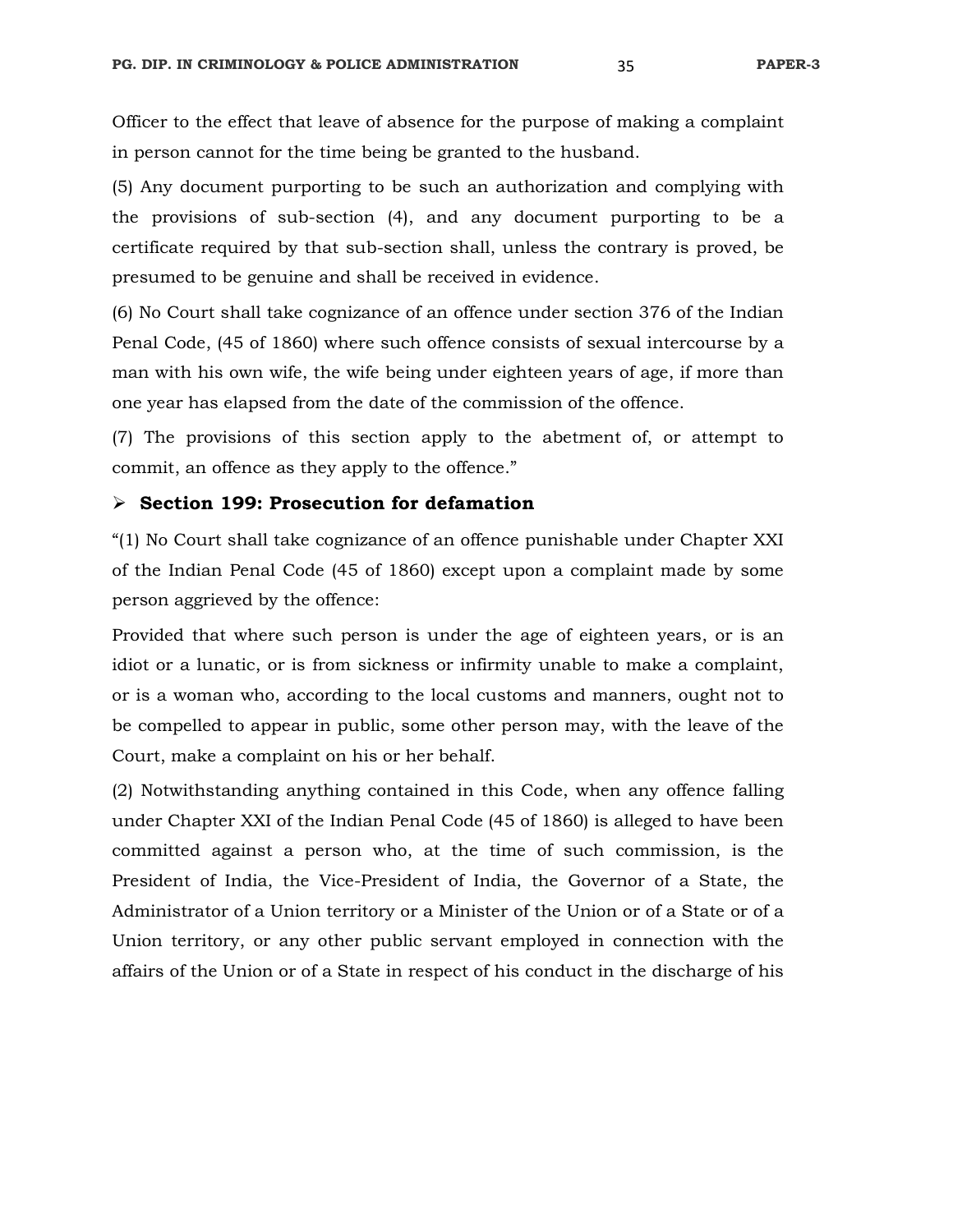public functions a Court of Session may take cognizance of such offence, without the case being committed to it, upon a complaint in writing made by the Public Prosecutor.

(3) Every complaint referred to in sub-section (2) shall set forth the facts which constitute the offence alleged, the nature of such offence and such other particulars as are reasonably sufficient to give notice to the accused of the offence alleged to have been committed by him.

(4) No complaint under sub-section (2) shall be made by the Public Prosecutor except with the previous sanction-

- (a) of the State Government, in the case of a person who is or has been the Governor of that State or a Minister of that Government;
- (b) of the State Government, in the case of any other public servant employed in connection with the affairs of the State;
- (c) of the Central Government, in any other case.

(5) No Court of Session shall take cognizance of an offence under sub-section (2) unless the complaint is made within six months from the date on which the offence is alleged to have been committed.

(6) Nothing in this section shall affect the right of the person against whom the offence is alleged to have been committed, to make a complaint in respect of that offence before a Magistrate having jurisdiction or the power of such Magistrate to take cognizance of the offence upon such complaint."

## **2.3.3 References and Suggested Books**

- 1. Andrew Ashworth, "Principle of Criminal Law", Clarendon Press, Oxford, 2nd edn., 1995.
- 2. Dr. K.I Vibhute, "P.S.A. Pillai's Criminal Law", Lexis Nexis, Butterworths Wadhwa, Nagpur,11th edn., 2012.
- 3. Ratanlal and Dhirajlal, "The Indian Penal Code", Wadhwa and Company Law Publishers, Nagpur, 27<sup>th</sup> edn., 1992 (reprint) 1995.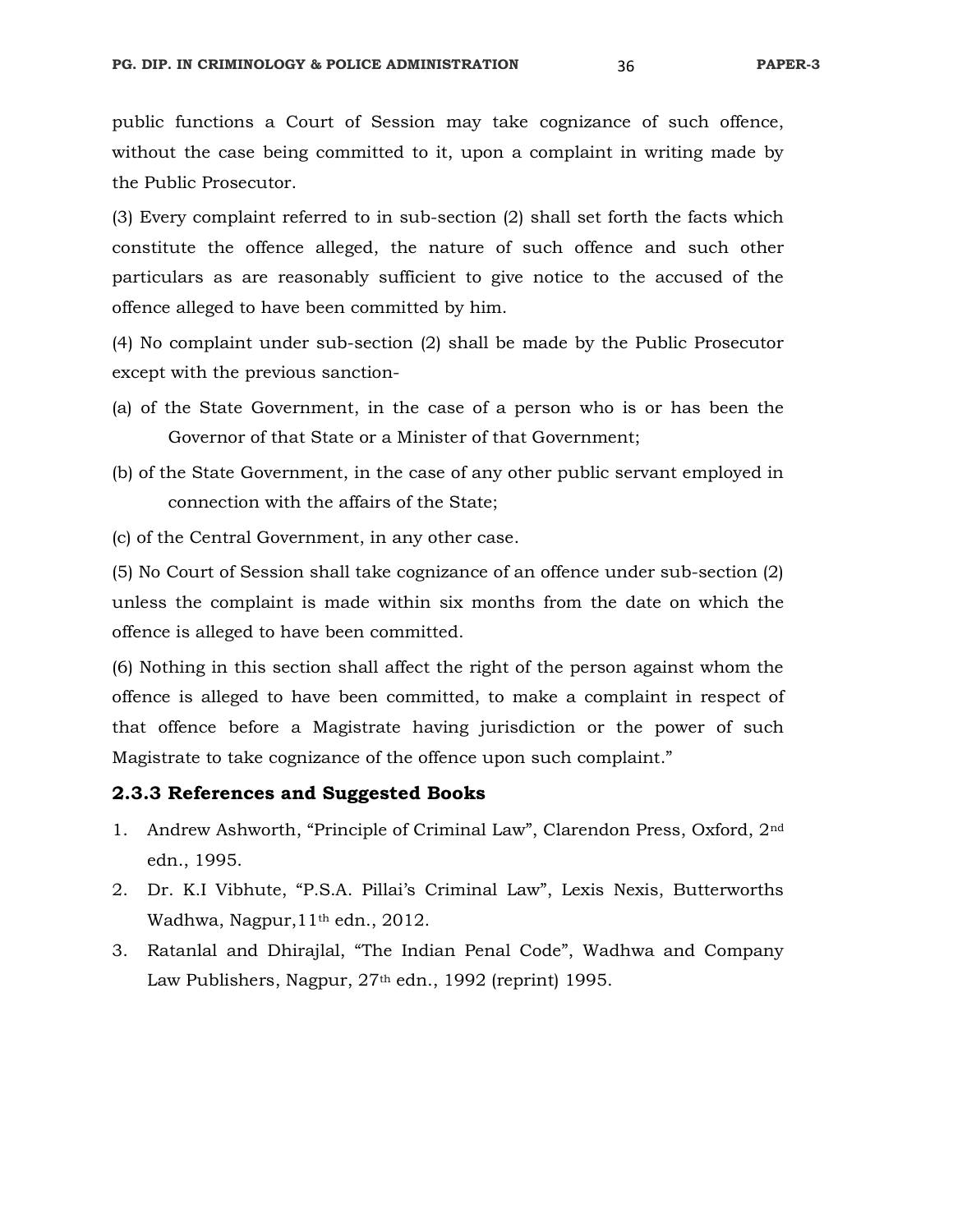- 4. Dr. Sri Hari Singh Gaur, "The Indian Penal Code", Law Publishers (India) Pvt. Ltd., Allahabad, 11th edn. in 4 Volumes, 1998.
- 5. Universal Criminal Manual, Universal Law Publishing Co. Pvt. Ltd., Delhi, 2004.
- 6. S.K. Mishra, "Criminal Law of India", Allahabad Law Agency, Faridabad, 3rd edn., 2011.
- 7. R.V. Kelkar, "Criminal Procedure" Eastern Book Company, Lucknow, 1st edn., 1977, Reprinted 2011.
- 8. Durga Das Basu, "Criminal Procedure Code, 1973" LexisNexis Publication, Haryana, 5th edn., (Vol.2) 2014.
- 9. Sohoni's, "The Code of Criminal Procedure, 1973", The Law Book Company (P) Ltd., Allahabad, 19th edn., 1996.
- 10. S.C. Sarkar, "The Law of Criminal Procedure", India Law House, New Delhi, 7th edn., Reprint 2001.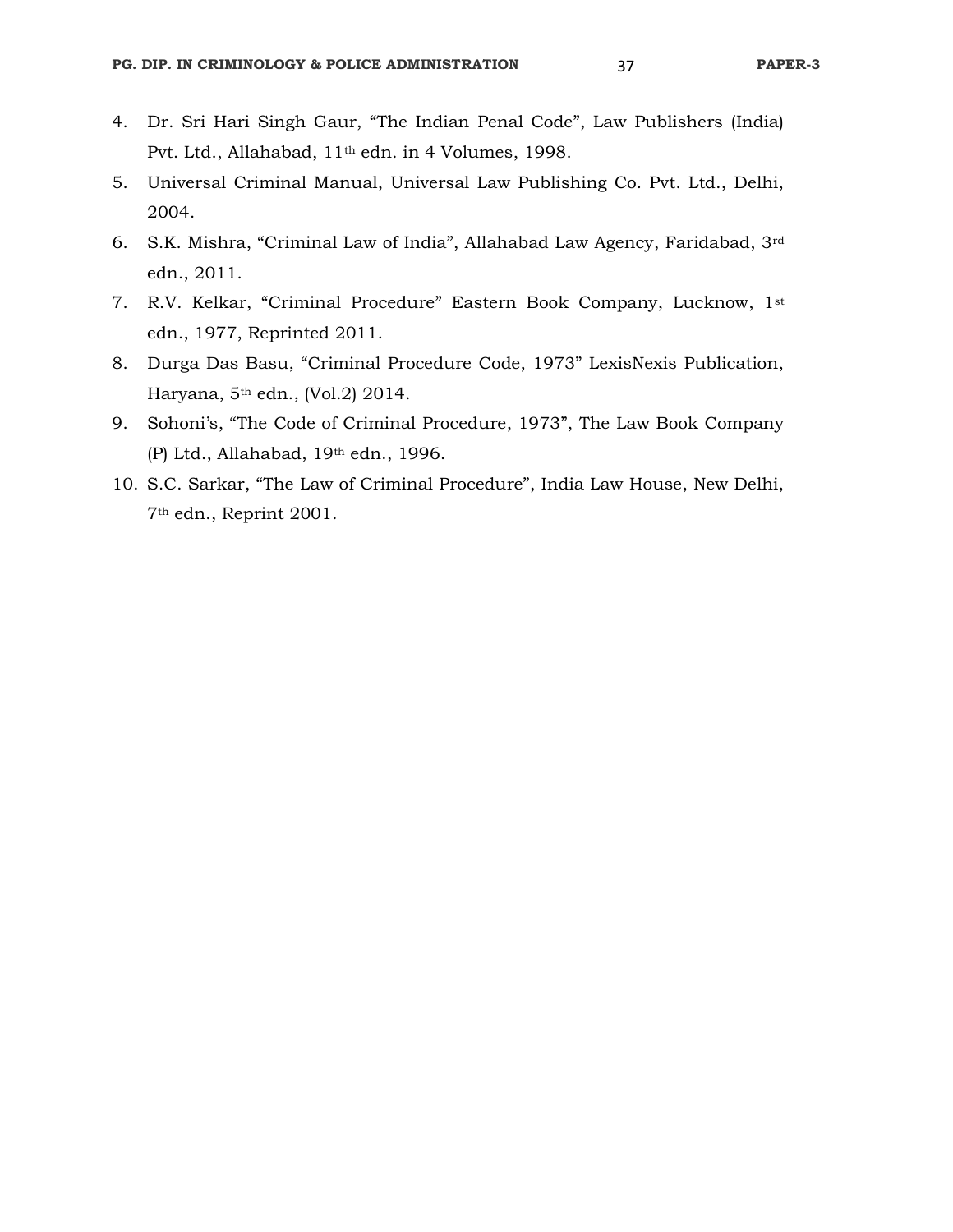## **CRIMINAL LAW**

**LESSON NO. 2.4 SECTION-C AUTHOR : DR. ARPINDER SINGH KHAIRA** 

# **Commencement of Proceeding before Magistrates**

## **An Overview**

2.4.0 Introduction

- 2.4.1 Commencement of Proceeding before Magistrates: Sections 200 to 204
- 2.4.2 References and Suggested Books

**Important Note:** This topic is also relevant for Section B, Lesson No 8, under the title of "Complaint".

## **2.4.0 Introduction**

A Complaint is an allegation which prima facie discloses the commission of an offence with the necessary facts for the Magistrate to take action. In other words, the receipt of 'complaint' is one of the modes according to which a Magistrate can take cognizance of offence under section 190 of the Code of Criminal Procedure, 1973 (hereinafter read as Cr.PC). In this context, Chapter XIV, sections 190 to 199 of Cr.PC deals with "Conditions Requisite for initiation of Proceedings" and these sections describe the methods by which the criminal courts are entitled to take cognizance of offences. Similarly, Chapter XV, sections 200 to 203 deals with the "Complaints to Magistrate" and Chapter XVI, sections 204 to 210, are about "Commencement of Proceedings before Magistrates". In this backdrop, Chapter XIV of the Cr.PC under the caption 'Conditions requisite for initiation of proceedings' employs the word 'cognizance' and the very first section in the said Chapter *viz.,* section 190, outlines as to how cognizance of offences will be taken by a Magistrate of an offence. According to section 190 (1) of Cr.PC, any Magistrate of the first class any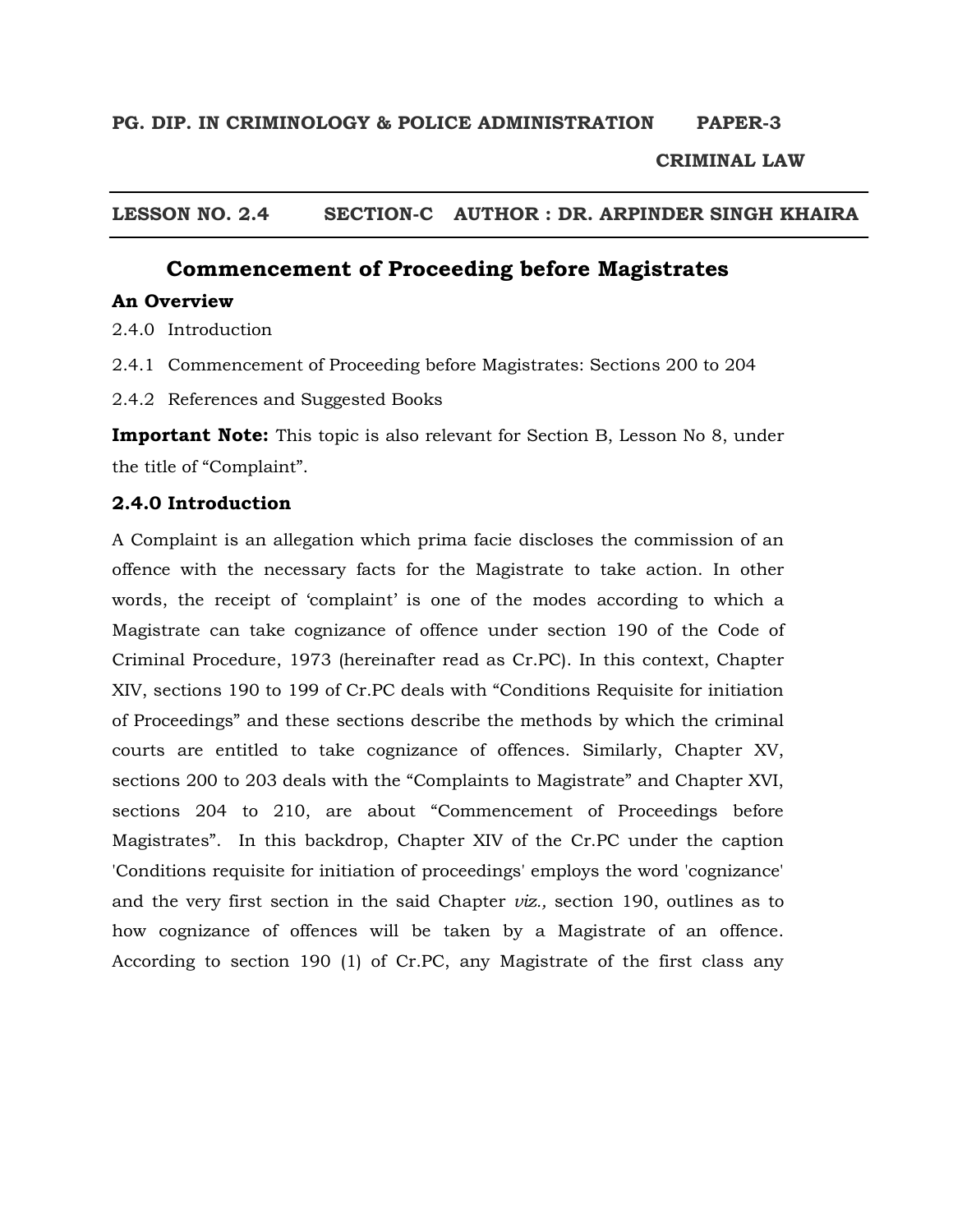Magistrate of the second class specially empowered in this behalf, may take cognizance of any offence:

- d. Upon receiving a complaint of facts which constitute such offence;
- e. Upon a police report of such facts;
- f. Upon information received from any person other than a police officer or upon his own knowledge, that such an offence has been committed.

Thus, on receiving a complaint, the Magistrate may take cognizance of the offence and examine the complainant on oath under section 200 or instead of taking cognizance, he may order an investigation under section 156 (3). Then police will investigate and submit a report to Magistrate under section 173(2). Thus, sections 200, 201, 202, 203 and 204 of Cr.PC deals with examination of complainant, procedure by Magistrate not competent to take cognizance of the case, postponement of issue of process and dismissal of complaint etc. Hence, in this context, following are the relevant provisions under Cr.PC, namely:

- $\triangleright$  Complaint: Section 2 (d)
- Cognizance of offence by Magistrates: Sections 190 to 199
- Commencement of Proceeding before Magistrates: Sections 200 to 204

## **2.4.1 Commencement of Proceeding before Magistrates: Sections 200 to 204**

When the complaint in writing is filed in the Court, the Magistrate after perusal of the complaint, registers it, and after registering it, the statement of complainant under section 200 of Cr.PC is recorded on the same day and the case is fixed for recording evidence of the witnesses under section 202 for any other day. After recording evidence under section 202 of the witness or witnesses, as the case may be, the case is fixed for arguments on summoning. Having heard the arguments on summoning, the case is fixed for order on summoning. If the Magistrate finds or satisfies that prima facie offence is made out against the accused and all essential ingredients of alleged offence are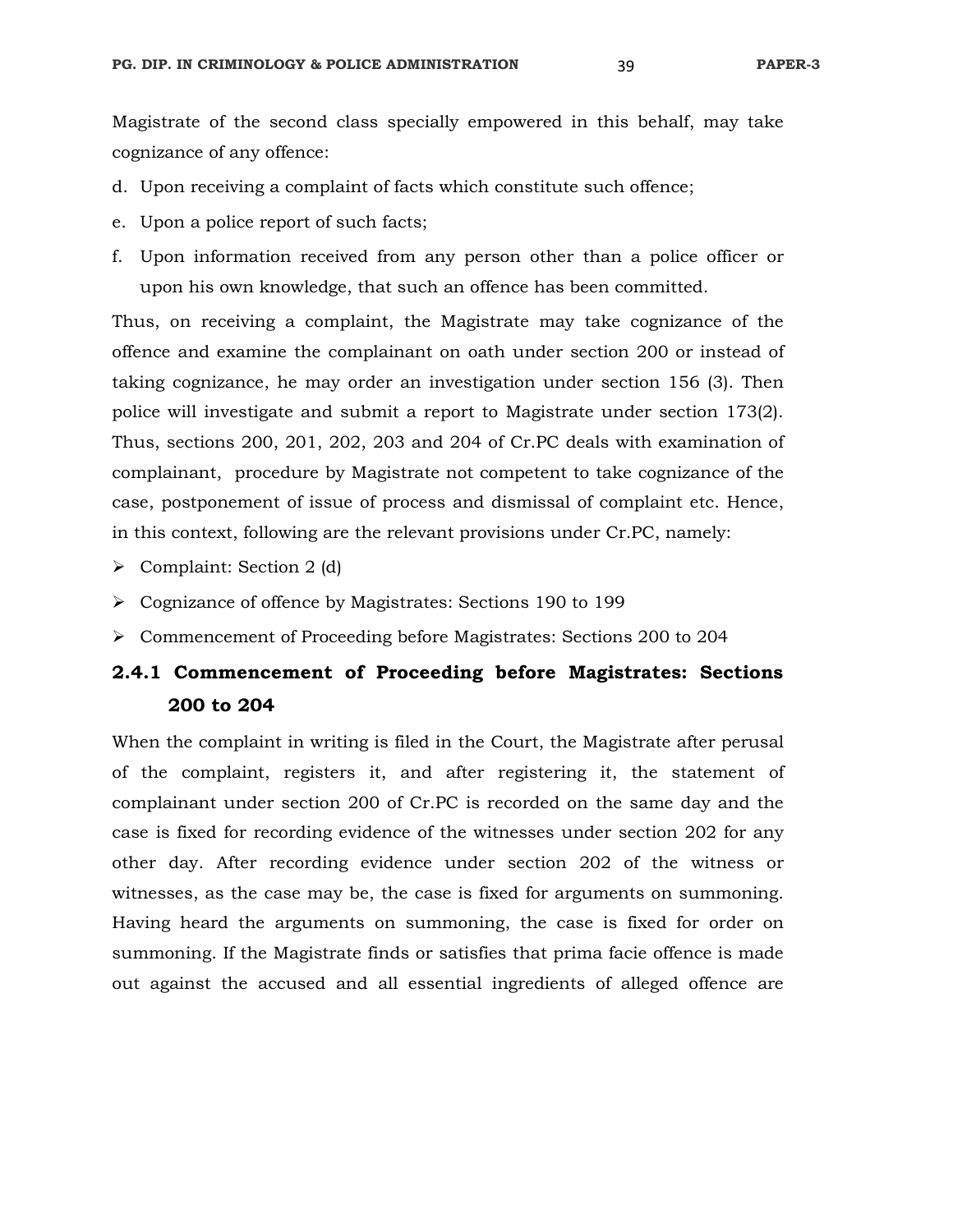available in complaint as per evidence under sections 200 and 202, then the Magistrate issues process under section 204 of the Cr.PC against the accused. On the other hand, if the Magistrate satisfied after perusal of evidence under sections 200 and 202 that no *prima facie* offence is made out and there is no sufficient ground for proceeding, he dismisses the complaint under section 203 of Cr.PC. But, as per provisions of Chapter XV of the Cr.PC, the procedure of the complaint is quite different from the above general practice in the Courts. Now, we take up the provisions of Chapter XV of the Cr.PC. The statutory provisions in this context under the Cr.PC run as under:

#### **Section 200: Examination of complainant**

"A Magistrate taking cognizance of an offence on complaint shall examine upon oath the complainant and the witnesses present, if any, and the substance of such examination shall be reduced to writing and shall be signed by the complainant and the witnesses, and also by the Magistrate:

Provided that, when the complaint is made in writing, the Magistrate need not examine the complainant and the witnesses-

(a) if a public servant acting or purporting to act in the discharge of his official duties or a Court has made the complainant; or

(b) if the Magistrate makes over the case for inquiry or trial to another Magistrate under section 192:

Provided further that if the Magistrate makes over the case to another Magistrate under section 192 after examining the complainant and the witnesses, the latter Magistrate need not re-examine them."

# **Section 201: Procedure by Magistrate not competent to take cognizance of the case**

"If the complaint is made to a Magistrate who is not competent to take cognizance of the offence, he shall, -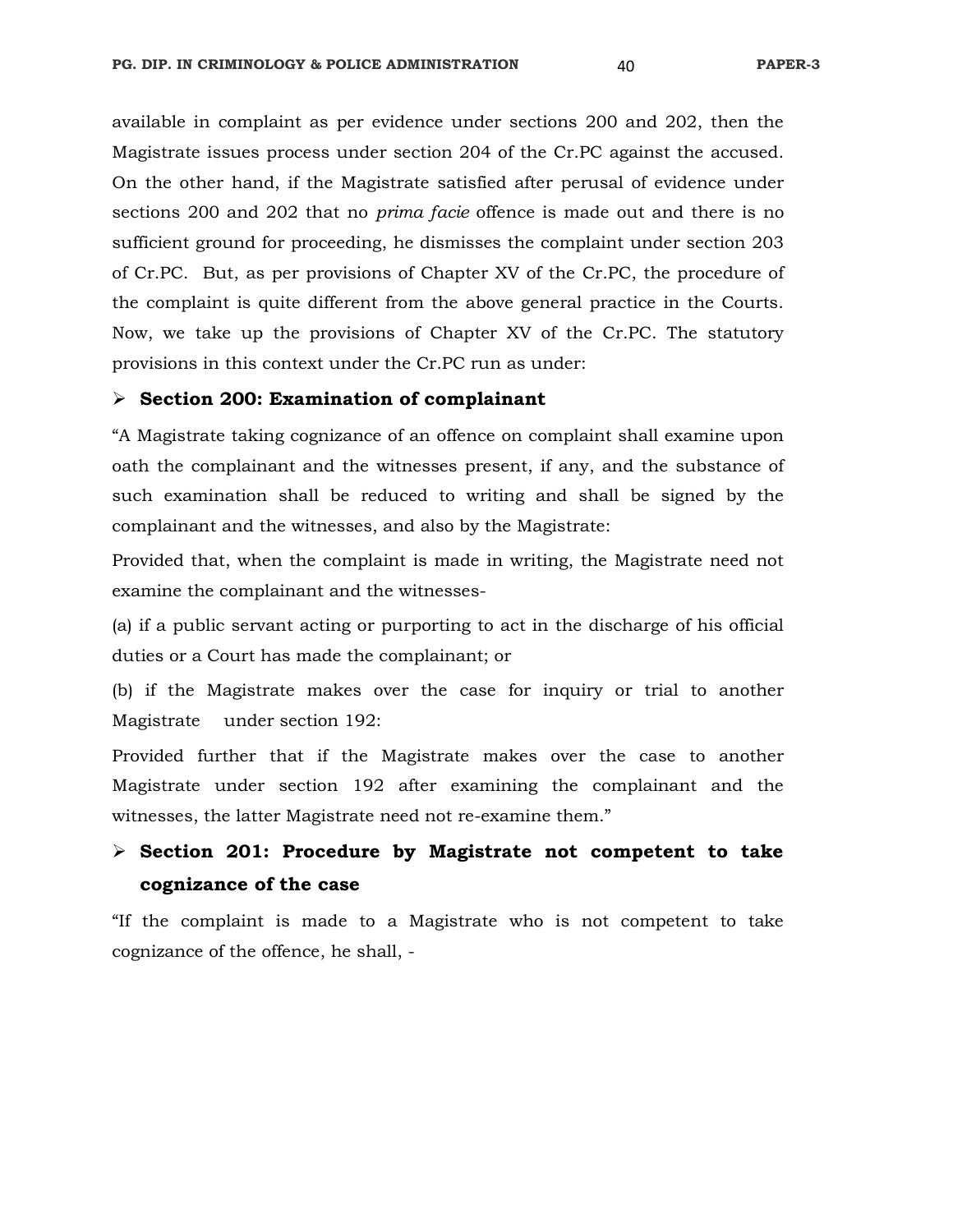(a) if the complaint is in writing, return it for presentation to the proper Court with an endorsement to that effect;

(b) if the complaint is not in writing, direct the complainant to the proper Court."

### **Section 202: Postponement of issue of process**

"(1) Any Magistrate, on receipt of a complaint of an offence of which he is authorized to take cognizance or which has been made over to him under section 192, may, if he thinks fit, and shall in a case where the accused is residing at a place beyond the area in which he exercise his jurisdiction postpone the issue of process against the accused, and either inquire into the case himself or direct an investigation to be made by a police officer or by such other person as he thinks fit, for the purpose of deciding whether or not there is sufficient ground for proceeding:

Provided that no such direction for investigation shall be made, -

(a) where it appears to the Magistrate that the offence complained of is triable exclusively by the Court of Session; or

(b) where the complaint has not been made by a Court, unless the complainant and the witnesses present (if any) have been examined on oath under section 200.

(2) In an inquiry under sub-section (1), the Magistrate may, if he thinks fit, take evidence of witnesses on oath:

Provided that if it appears to the Magistrate that the offence complained of is triable exclusively by the Court of Session, he shall call upon the complainant to produce all his witnesses and examine them on oath.

(3) If an investigation under sub-section (1) is made by a person not being a police officer, he shall have for that investigation all the powers conferred by this Code on an officer in charge of a police station except the power to arrest without warrant."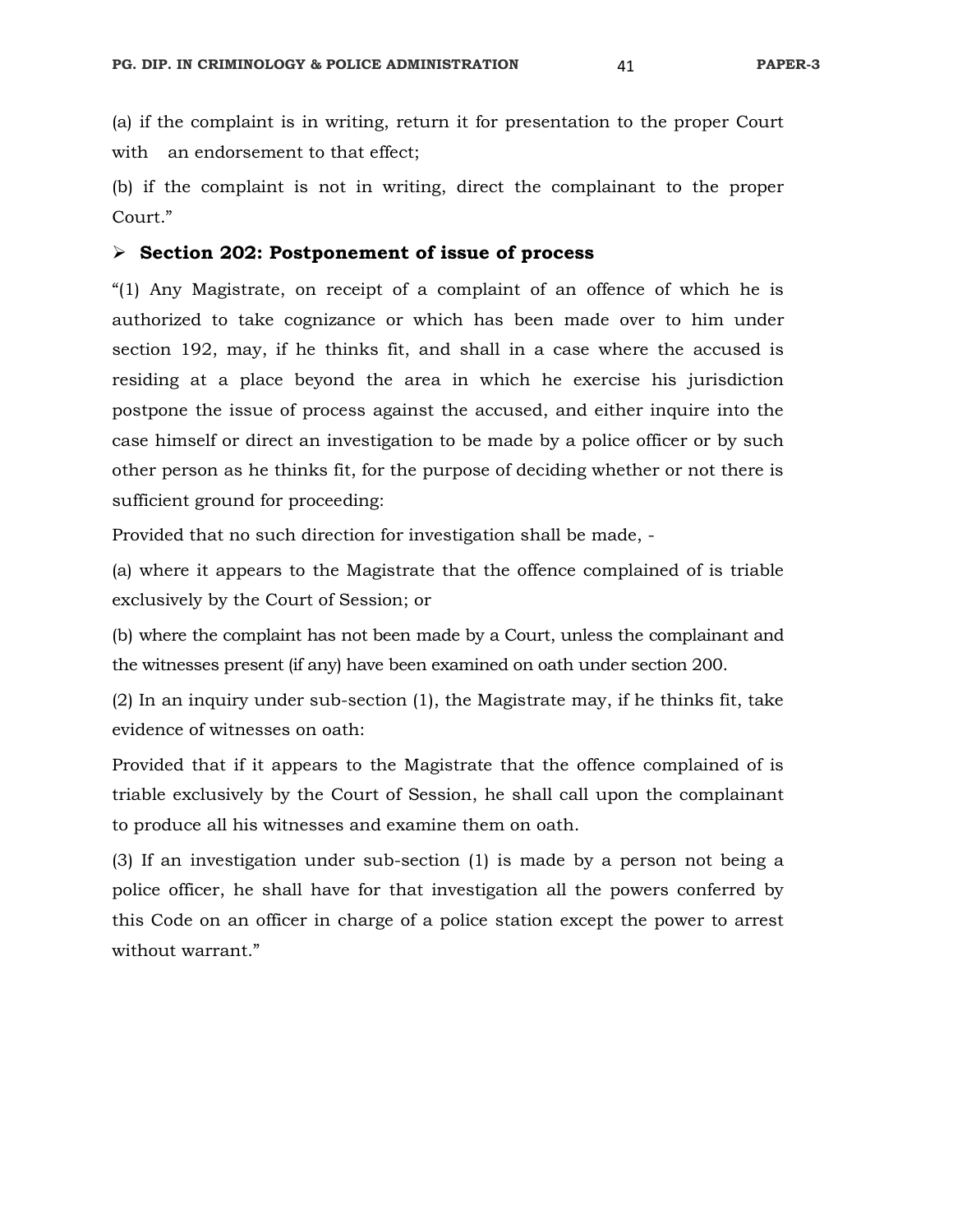## **Section 203: Dismissal of complaint**

"If, after considering the statements on oath (if any) of the complainant and of the witnesses and the result of the inquiry or investigation (if any) under section 202, the Magistrate is of opinion that there is no sufficient ground for proceeding, he shall dismiss the complaint, and in every such case he shall briefly record his reasons for so doing."

### **Section 204: Issue of process**

"(1) If in the opinion of a Magistrate taking cognizance of an offence there is sufficient ground for proceeding, and the case appears to be-

(a) a summons-case, he shall issue his summons for the attendance of the accused, or

(b) a warrant-case, he may issue a warrant, or, if he thinks fit, a summons, for causing the accused to be brought or to appear at a certain time before such Magistrate or (if he has no jurisdiction himself) some other Magistrate having jurisdiction.

(2) No summons or warrant shall be issued against the accused under subsection (1) until a list of the prosecution witnesses has been filed.

(3) In a proceeding instituted upon a complaint made in writing, every summons or warrant issued under sub-section (1) shall be accompanied by a copy of such complaint.

(4) When by any law for the time being in force any process-fees or other fees are payable, no process shall be issued until the fees are paid and, if such fees are not paid within a reasonable time, the Magistrate may dismiss the complaint.

(5) Nothing in this section shall be deemed to affect the provisions of section 87."

Thus, these provisions lay down the procedure when a Magistrate can take actions on receiving the complaints.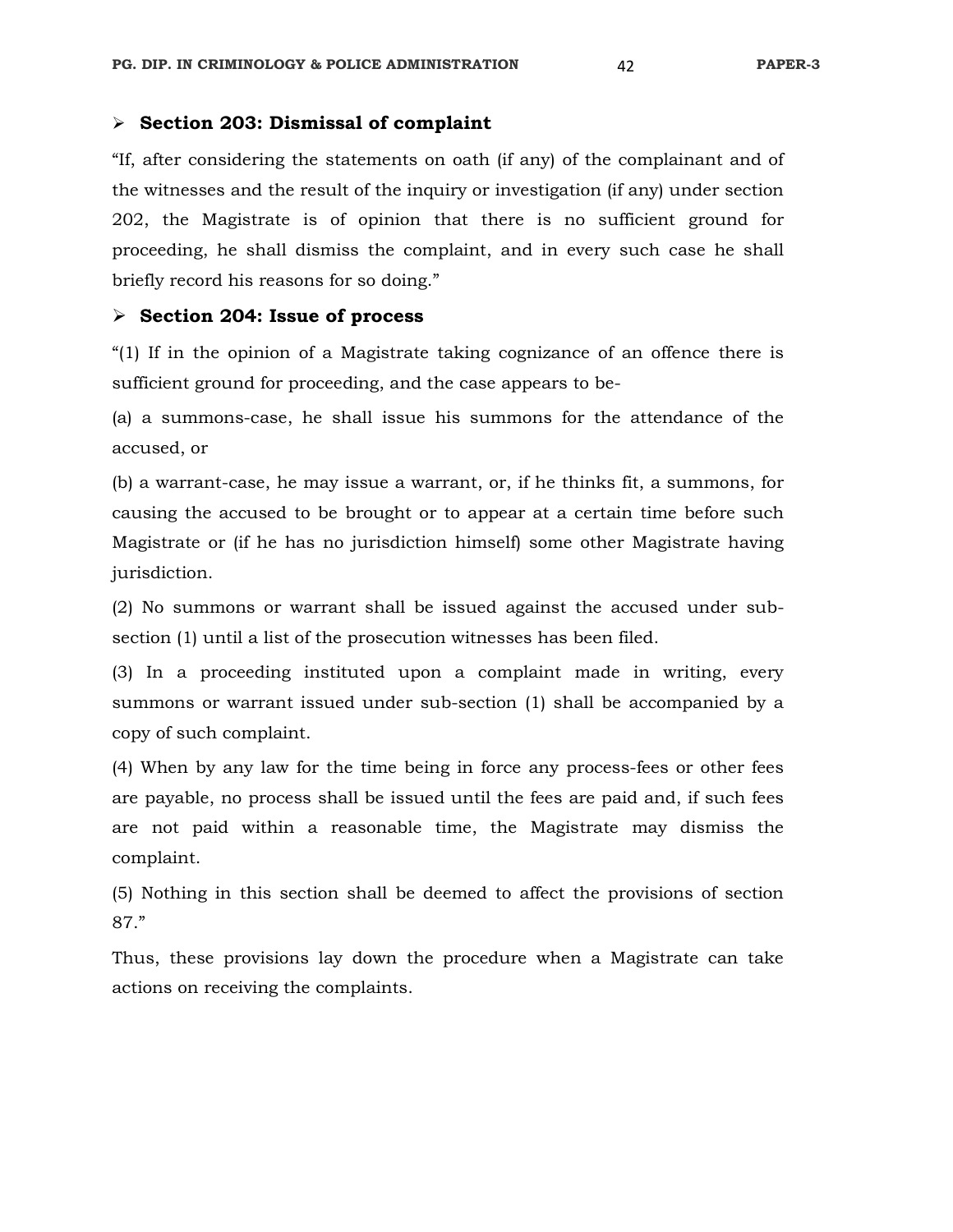## **2.4.2 References and Suggested Books**

- 1. Andrew Ashworth, "Principle of Criminal Law", Clarendon Press, Oxford, 2nd edn., 1995.
- 2. Dr. K.I Vibhute, "P.S.A. Pillai's Criminal Law", Lexis Nexis, Butterworths Wadhwa, Nagpur,11th edn., 2012.
- 3. Ratanlal and Dhirajlal, "The Indian Penal Code", Wadhwa and Company Law Publishers, Nagpur, 27<sup>th</sup> edn., 1992 (reprint) 1995.
- 4. Dr. Sri Hari Singh Gaur, "The Indian Penal Code", Law Publishers (India) Pvt. Ltd., Allahabad, 11th edn. in 4 Volumes, 1998.
- 5. Universal Criminal Manual, Universal Law Publishing Co. Pvt. Ltd., Delhi, 2004.
- 6. S.K. Mishra, "Criminal Law of India", Allahabad Law Agency, Faridabad, 3rd edn., 2011.
- 7. R.V. Kelkar, "Criminal Procedure" Eastern Book Company, Lucknow, 1st edn., 1977, Reprinted 2011.
- 8. Durga Das Basu, "Criminal Procedure Code, 1973" LexisNexis Publication, Haryana, 5th edn., (Vol.2) 2014.
- 9. Sohoni's, "The Code of Criminal Procedure, 1973", The Law Book Company (P) Ltd., Allahabad, 19th edn., 1996.
- 10. S.C. Sarkar, "The Law of Criminal Procedure", India Law House, New Delhi, 7th edn., Reprint 2001.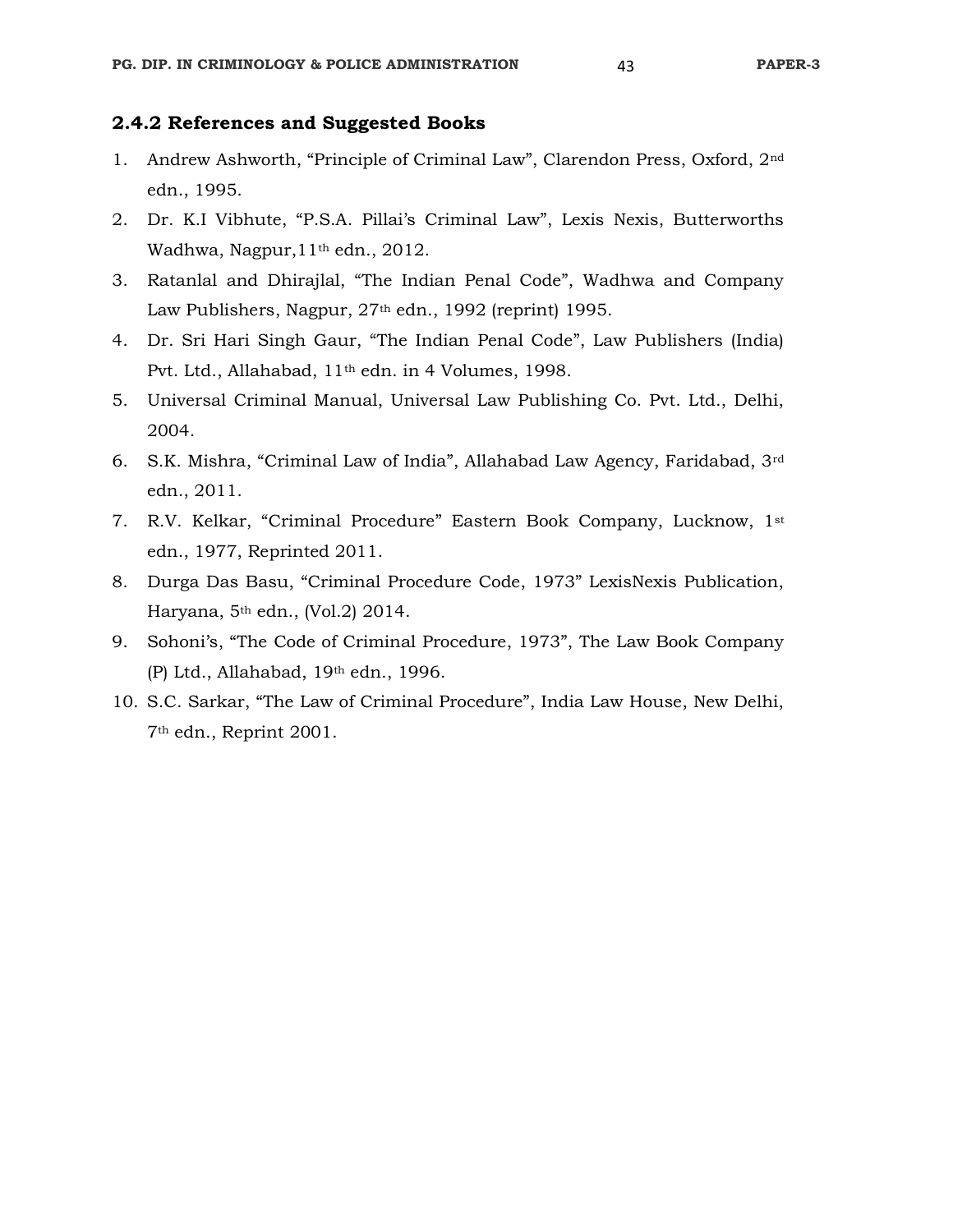## **CRIMINAL LAW**

## **LESSON NO. 2.5 SECTION-D AUTHOR : DR. ARPINDER SINGH KHAIRA**

# **REPORTS OF CERTAIN GOVERNMENT SCIENTIFIC EXPERTS**

## **An Overview**

2.5.0 Introduction

2.5.1 Reports of Certain Government Scientific Experts: Section 293

2.5.2 References and Suggested Books

**Important Note:** This topic is also relevant for Section A, Lesson No 2, under the title of "Criminal Procedure Code, Section 293".

## **2.5.0 Introduction**

Section 293 of the Code of Criminal Procedure, 1973 (hereinafter read as Cr.PC) deals with admissibility of report made by certain Government Scientific Experts as evidence. The Court may if it thinks fit, may also summon and examine any such expert about this report. Usually the opinion of expert becomes evidence, when he is examined in the court. There are provisions under Indian laws where the report of the expert can be accepted as piece of evidence without his examination in the court. In such circumstances the opinion becomes documentary evidence. Section 293 of Cr.PC gives a relaxation to the scientific experts to give their opinion, without presenting themselves in the Court, under certain circumstances.

**2.5.1 Reports of Certain Government Scientific Experts: Section 293**

Legal provisions concerning the reports of certain Government Scientific Experts are contained in section 293 of Cr.PC which runs as under: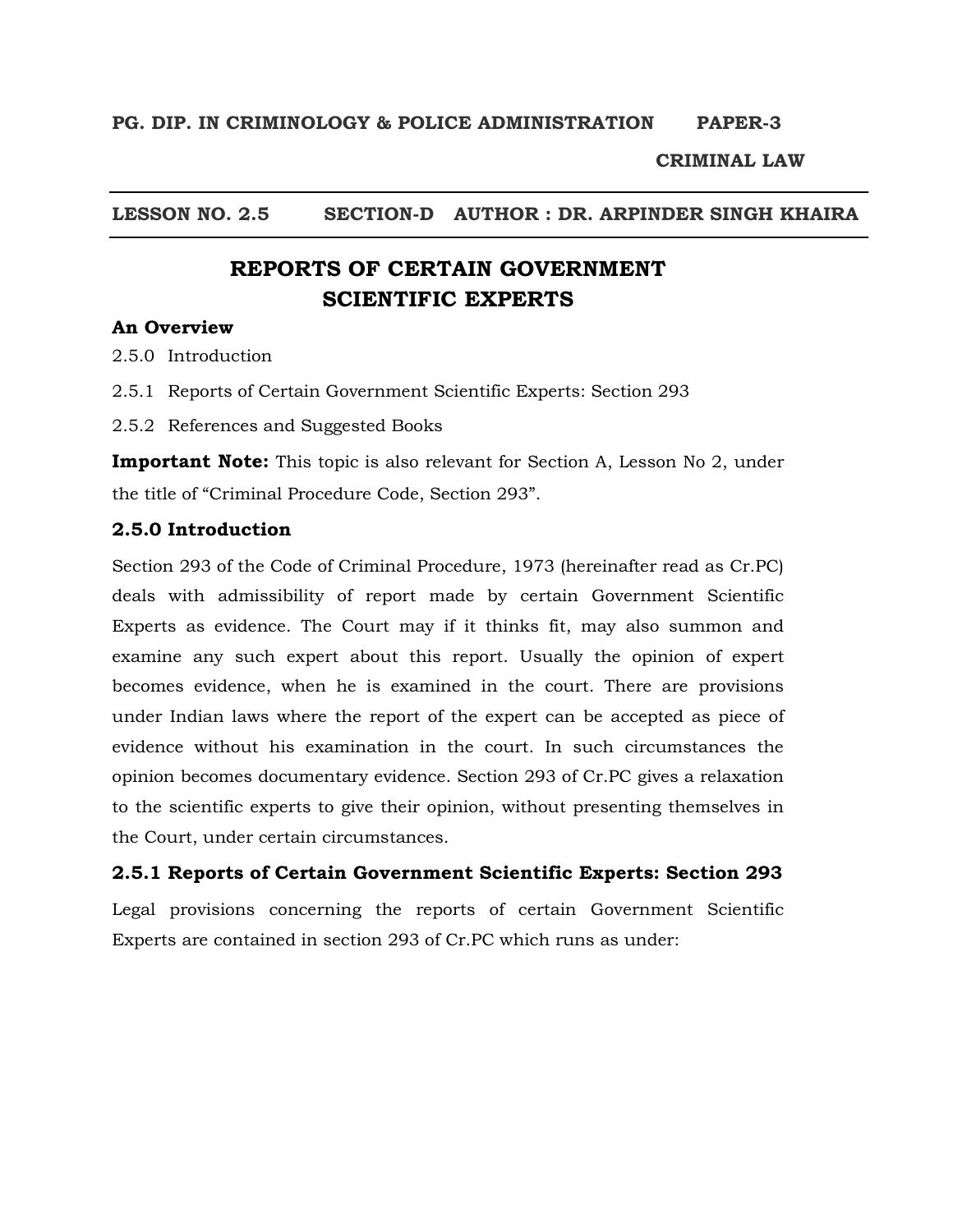### **Section 293: Reports of certain Government scientific experts**

"(1) Any document purporting to be a report under the hand of a Government scientific expert to whom this section applies, upon any matter or thing duly submitted to him for examination or analysis and report in the course of any proceeding under this Code, may be used as evidence in any inquiry, trial or other proceeding under this Code.

(2) The Court may, if it thinks fit, summon and examine any such expert as to the subject-matter of his report.

(3) Where any such expert is summoned by a Court and he is unable to attend personally, he may, unless the Court has expressly directed him to appear personally, depute any responsible officer working with him to attend the Court, if such officer is conversant with the facts of the case and can satisfactorily depose in Court on his behalf.

(4) This section applies to the following Government scientific experts, namely:-

(a) any Chemical Examiner or Assistant Chemical Examiner to Government;

(b) the Chief Controller of Explosives;

(c) the Director of the Finger Print Bureau;

(d) the Director, Haffkeine Institute, Bombay;

(e) the Director, [Deputy Director or Assistant Director] of a Central

Forensic Science Laboratory or a State Forensic Science Laboratory;

(f) the Serologist to the Government.

(g) any other Government Scientific Expert specified by notification by the Central Government for this purpose."

Thus, the prime object of section 293 of Cr.PC is to ensure that the scientific experts mentioned in the section are not summoned for oral evidence at the instance of a party as a matter of routine. The Court has the discretion to summon such witness if it deems it expedient to do so in the interest of justice. The prosecution is not required to examine a scientific expert or a Chemical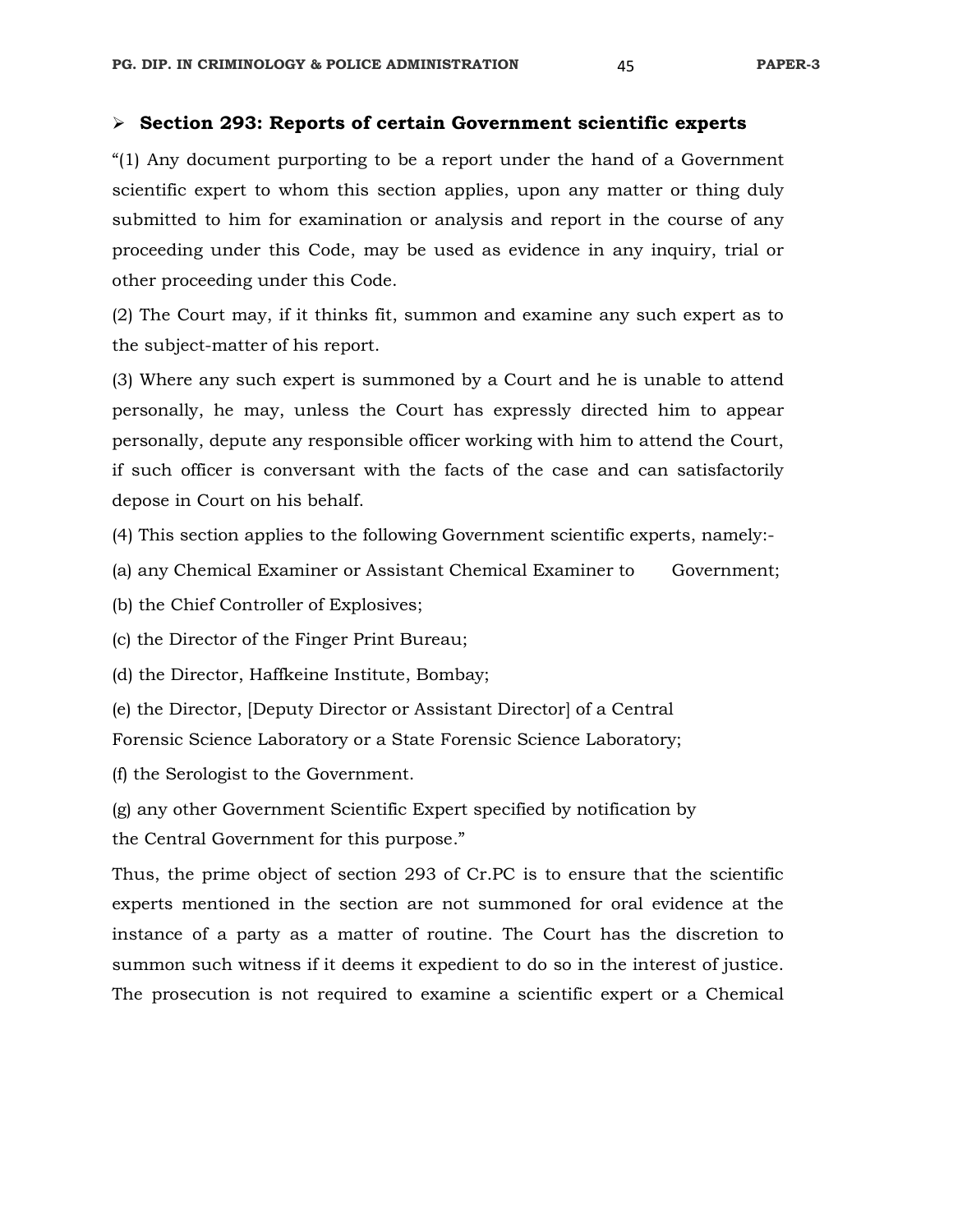Examiner with regard to the safe custody of sample. The admissibility of the Chemical Examiner's report cannot be challenged on the ground that it does not contain the details of test or experiments upon which his opinion in the report is based. Generally, the report submitted by Chemical Analyst or Examiner is accepted in evidence even without examining the expert. But where the reports of the Chemical Analyser and the serologist which are produced by the prosecution are conflicting as to their contents, mere production of such reports does not carry any evidentiary value and hence they cannot be used against the accused.

Similarly, the reason for treating the report of the Director of Finger Print Bureau as evidence without examining the persons giving the report is that the science of finger prints has reached a stage of development when the results derived there from cannot be doubted. But where there is any doubt about its exactness, it can always be ascertained by calling the person making the report to appear before the Court.

Hence, section 293 makes provisions for accepting in evidence reports made by certain Government Scientific experts and this section provide for reading in evidence certain documents purported to be report under the hand of a Government Scientific expert as enumerated in Sub-Section (4) which include chemical examiner or Assistant Chemical Examiner to Government. This section is intended to save time and avoid needless examination of experts unless the Court finds it necessary to examine them or when the accused registered for examination of such expert.

Under sections 293 makes the reports of scientific experts admissible in any enquiry or trial. As per rule of evidence, every oral evidence must be given by the witness in the court only. But section 293 makes the report of the expert admissible in his absence in those cases, where he is unable to attend the court personally. In those cases where the Court considers the presence of scientific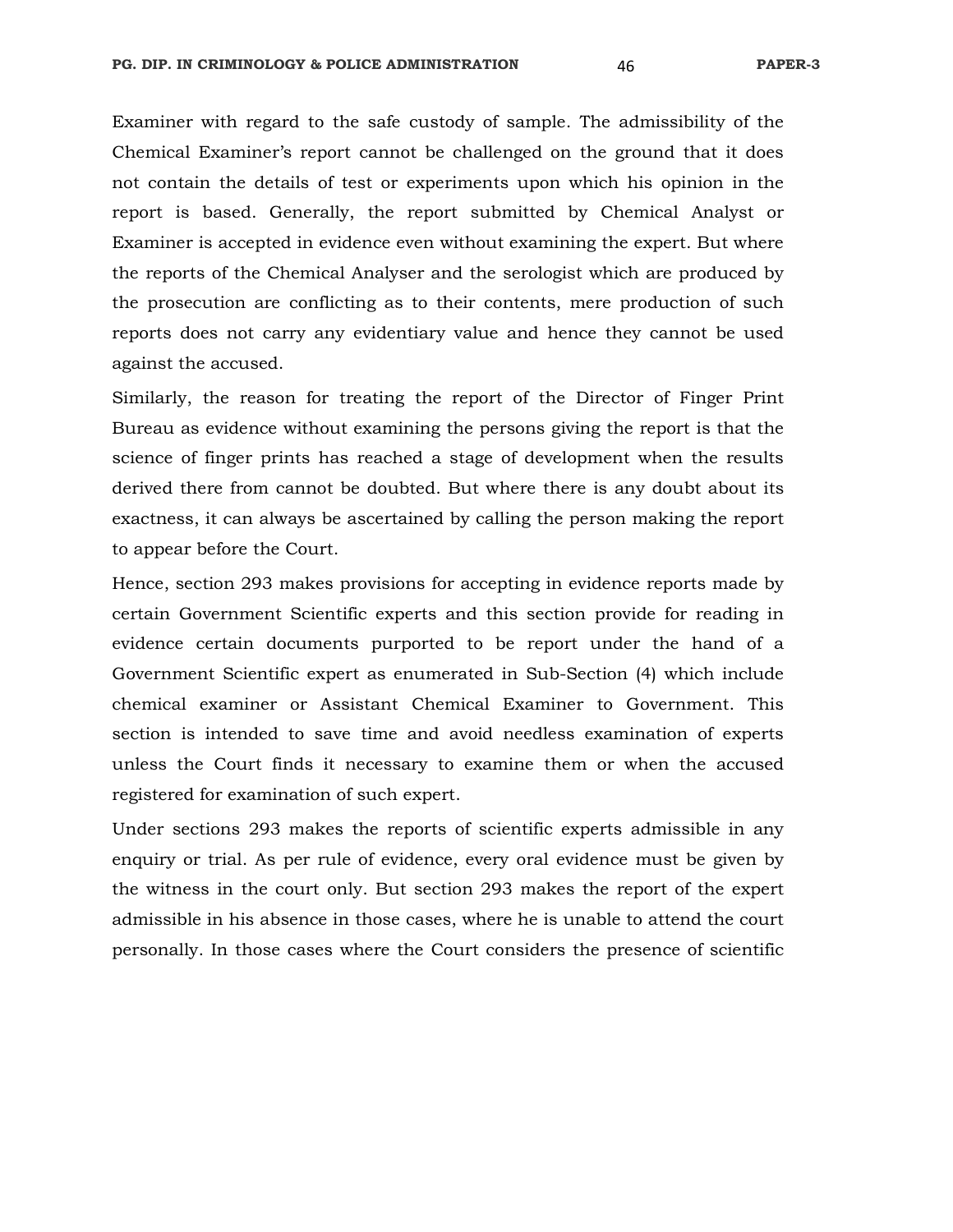expert necessary for explaining the tests or grounds on which such opinion has been given, then court can order the attendance of the expert in the Court.

Likewise, section 293 gives a privilege to certain specific scientific experts, as mentioned in clause (4) of the section, to give the opinion, by sending the report through his subordinate officer working under him. But the experts, who are not included in the list given under clause (4), their opinion cannot be admitted, unless they are present in the court. When the report of Ballistic Expert is not signed by the Director or Deputy Director of the State forensic science laboratory, the said report cannot be read in evidence without the examination of the Ballistic Expert. The report given by Chemical Examiner of Government opium and Alboid Factory is not admissible in evidence under section 293, because he is not one of the experts mentioned in section 293 of this Code. Similarly, according to section 293 (3) the expert who is summoned under subsection (2) should attend personally the court in compliance with the summons and he cannot depute some other officer to attend the same, but where there is no such express direction to attend personally, then the expert who has been summoned may, instead of appearing personally, depute some other responsible officer who may attend in response to the summons, though the latter was not the author of the report itself. In the case of **Mohari v. Corporation of Calcutta (AIR 1953 Cal 561),** the court held that the report of no other Chemical Analyst, Private or Public, is entitled to this privileges without specific statutory provision.

So far admissibility of such report is concerned, the Supreme Court of India in the case of **Bhupinder v. State of Punjab (AIR 1988 SC 1011)**, held that the report of expert may be admitted as evidence without formal proof, but section 293 does not say what evidentiary value is to be given to the report and there is no hard and fast rule can be laid down in this behalf in the Code.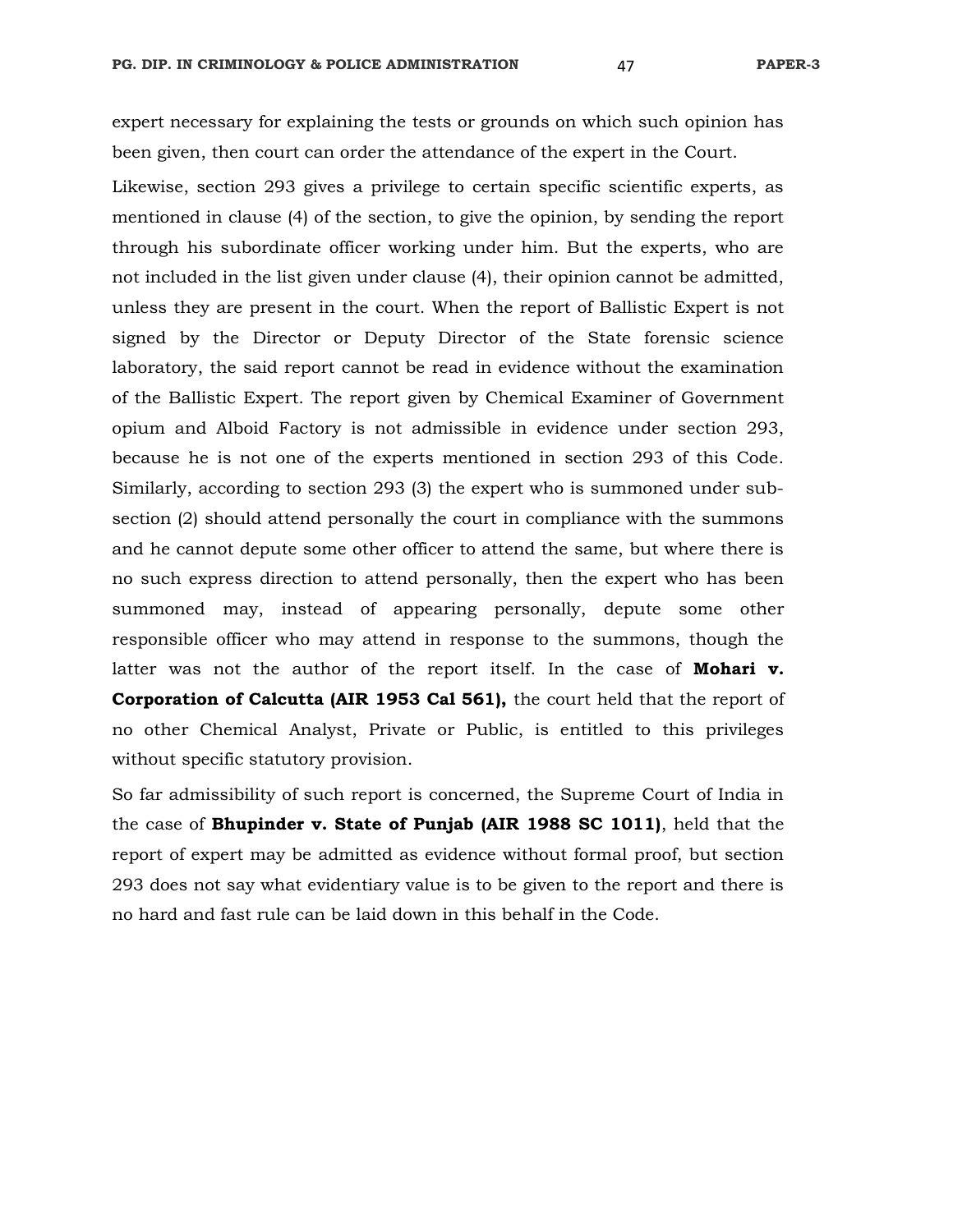## **2.5.2 References and Suggested Books**

- 1. Andrew Ashworth, "Principle of Criminal Law", Clarendon Press, Oxford, 2nd edn., 1995.
- 2. R.V. Kelkar, "Criminal Procedure" Eastern Book Company, Lucknow, 1st edn., 1977, Reprinted 2011.
- 3. Durga Das Basu, "Criminal Procedure Code, 1973" LexisNexis Publication, Haryana, 5th edn., (Vol.2) 2014.
- 4. Sohoni's, "The Code of Criminal Procedure, 1973", The Law Book Company (P) Ltd., Allahabad, 19th edn., 1996.
- 5. Prof. S.N. Misra, "The Code of Criminal Procedure", Central Law Publication, Allahbad, 11th edn., 2004.
- 6. S.C. Sarkar, "The Law of Criminal Procedure", India Law House, New Delhi, 7th edn., Reprint 2001.
- 7. M.P Tandon, "The Code of Criminal Procedure" Allahabad Law Agency, Faridabad, Haryana, 12th edn., 2001.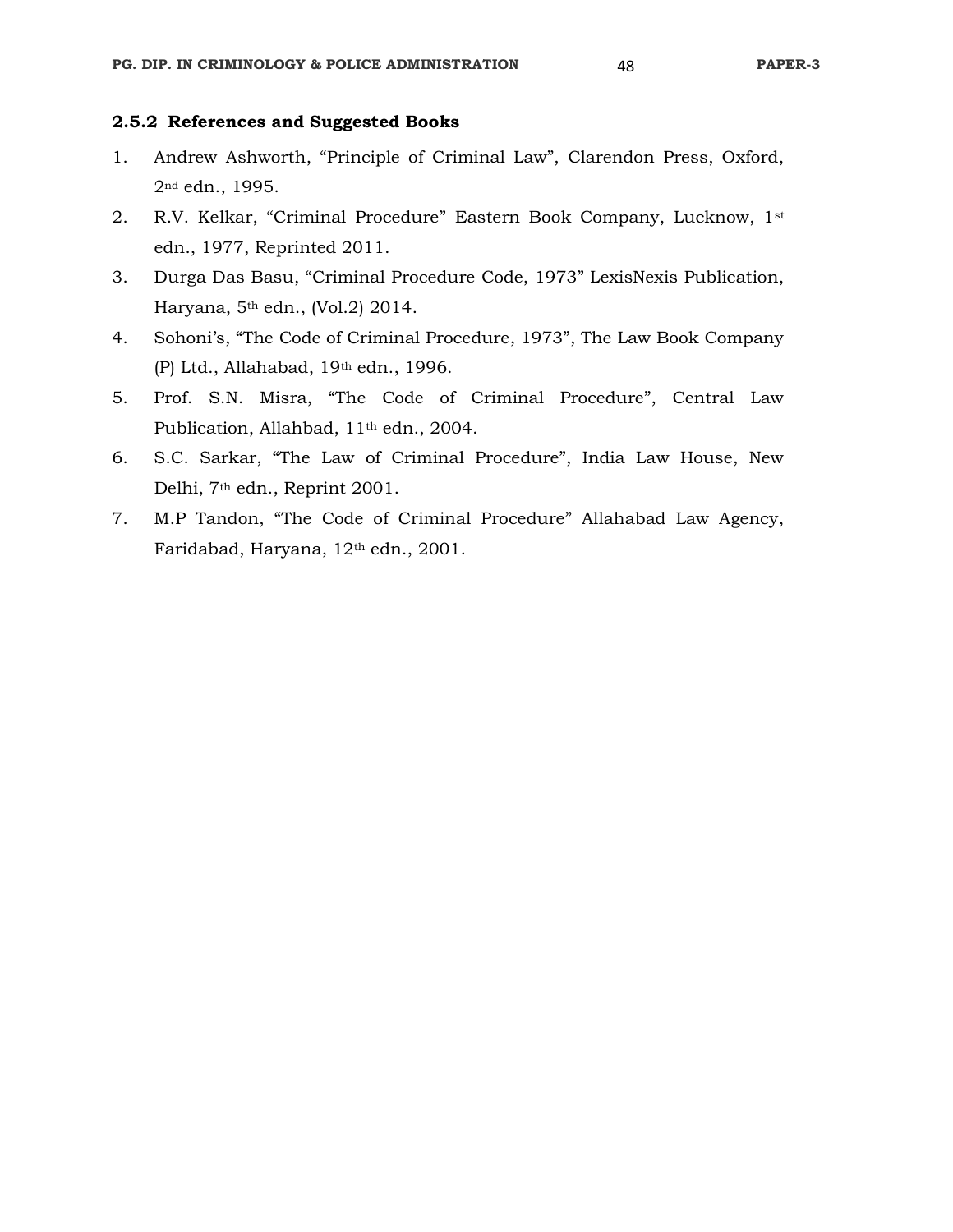## **CRIMINAL LAW**

## **LESSON NO. 2.6 SECTION-D AUTHOR : DR. ARPINDER SINGH KHAIRA**

## **CLASSIFICATION OF CRIMINAL COURTS**

## **An Overview**

- 2.6.0 Introduction
- 2.6.1 Classification of Criminal Courts: Sections 6 to 23
	- 2.6.1.1 The High Courts: Sections 6, 374 and 395
	- 2.6.1.2 Sessions Courts: Sections 9 and 10
	- 2.6.1.3 Judicial Magistrates: Sections 11 to 15
	- 2.6.1.4 Metropolitan Magistrates: Sections 16 to 19
	- 2.6.1.5 Executive Magistrates: Sections 20 to 23
	- 2.6.1.6 Public Prosecutors: Sections 24 to 25A
- 2.6.3 References and Suggested Books

## **2.6.0 Introduction**

The Criminal justice system refers to the structure, functions, and decision processes of agencies that deal with the crime prevention, investigation, prosecution, punishment, correction etc. Therefore, a well defined criminal law is the foundation on which the whole structure of criminal justice system stands. It is the responsibility of the legislators to make the foundation strong by making criminal laws sound in all respects. The law of criminal procedure is intended to provide a mechanism to protect the society from criminals and law breakers. So, for the protection of the rights of the people, there is special type of mechanisms *viz.,* police, public prosecutors, defence councils, prison authorities, courts etc., in the Code of Criminal Procedure, 1973 (hereinafter read as Cr.PC). These mechanisms exercising their powers and perform duties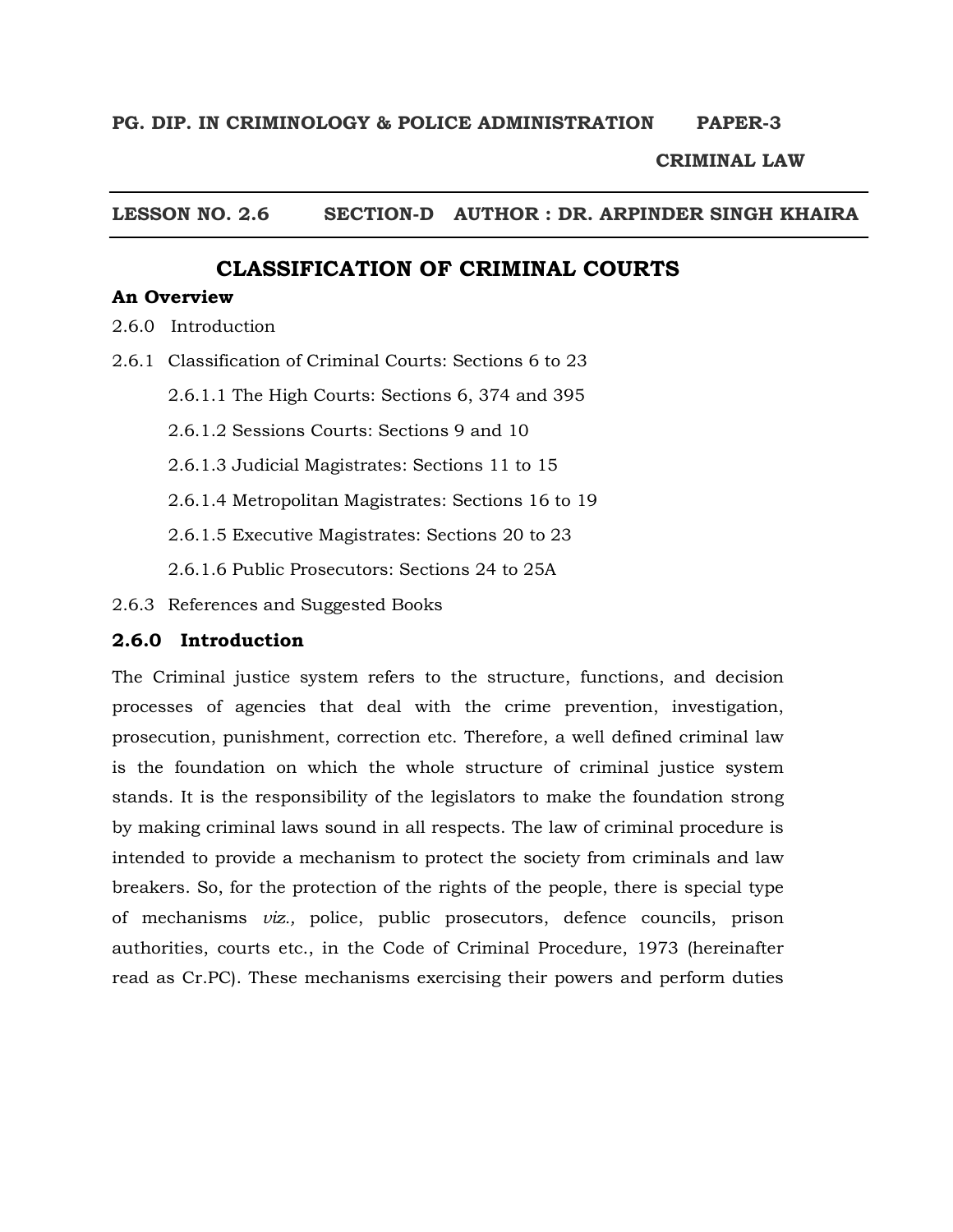for the betterment of society. In this context, the Cr.PC contained several provisions for the above said machinery in Chapter II entitled 'Constitution of Criminal Courts and Offices' from sections 6 to 25A and Chapter III entitled 'Power of Courts' from sections 26 to 35. In other words, the following provisions of the Cr.PC deals with this concept:

- Classification of Criminal Courts: Sections 6 to 23
- Public Prosecutors: Sections 24 to 25A
- Power of Criminal Courts: Sections 26 to 35

## **2.6.1 Classification of Criminal Courts: Sections 6 to 23**

Section 6 of Cr.PC provide following classes of criminal courts and sections 7 and 8 are contained different provisions in relation to criminals courts for the territorial and metropolitan areas in India. Thus, sections 6, 7 and 8 explained as under:

#### **Section 6: Classes of Criminal Courts**

"Besides the High Courts and the Courts constituted under any law, other than this Code, there shall be, in every State, the following classes of Criminal Courts, namely:-

- i. Courts of Session;
- ii. Judicial Magistrates of the First class and, in any metropolitan area, Metropolitan Magistrates;
- iii. Judicial Magistrates of the Second class; and
- iv. Executive Magistrates."

## **Section 7: Territorial Divisions**

"(1) Every State shall be a sessions division or shall consist of sessions divisions; and every sessions division shall, for the purposes of this Code, be a district or consist of districts: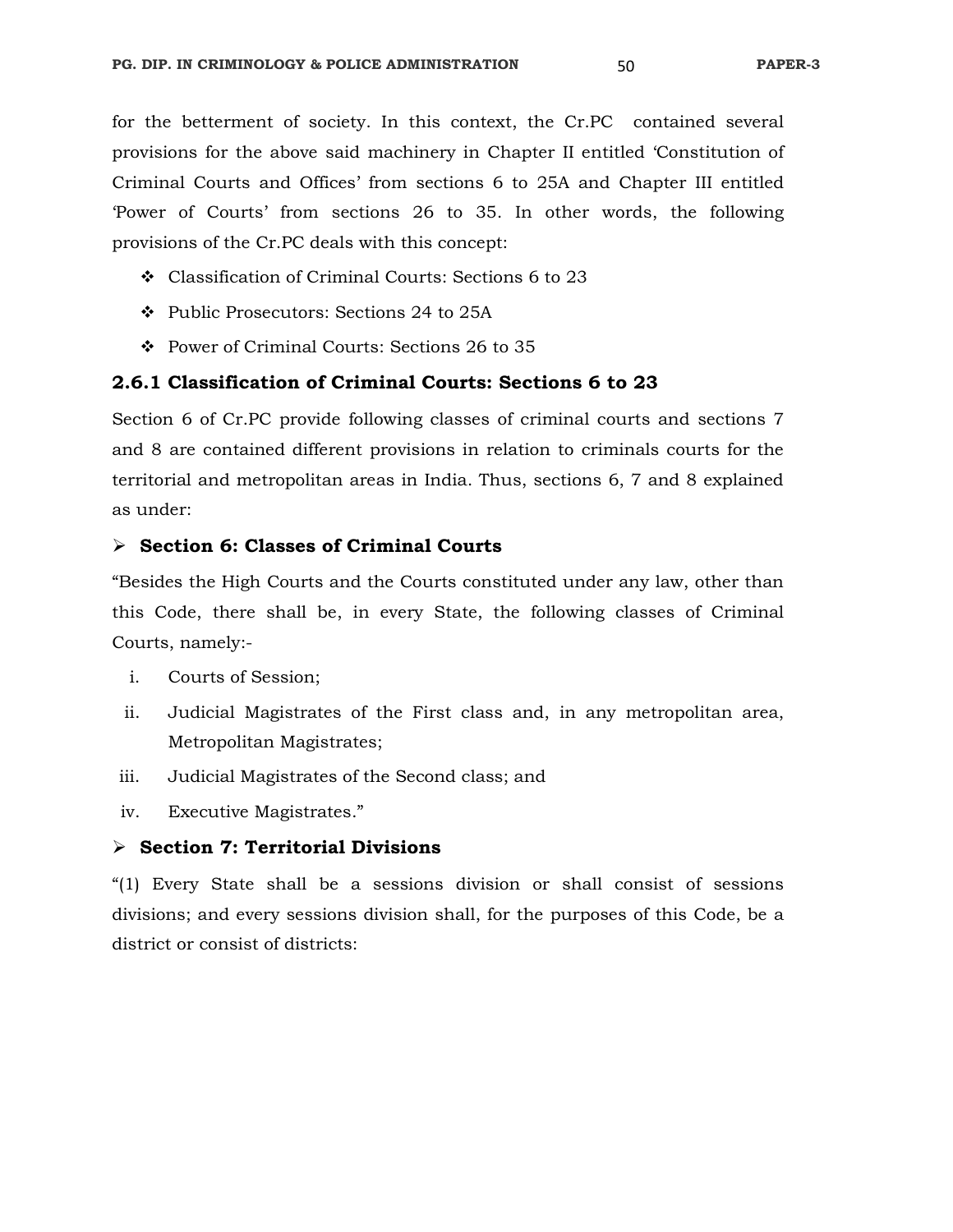Provided that every metropolitan area shall, for the said purposes, be a separate sessions division and district.

(2) The State Government may, after consultation with the High Court, alter the limits or the number of such divisions and districts.

(3) The State Government may, after consultation with the High Court, divide any district into sub-divisions and may alter the limits or the number of such sub-divisions.

(4) The sessions divisions, districts and sub-divisions existing in a State at the commencement of this Code, shall be deemed to have been formed under this section."

#### **Section 8: Metropolitan areas**

"(1) The State Government may, by notification, declare that , as from such date as may be specified in the notification, any area in the State comprising a city or town whose population exceeds one million shall be a metropolitan area for the purposes of this Code.

(2) As from the commencement of this Code, each of the Presidency-towns of Bombay, Calcutta and Madras and the city of Ahmedabad shall be deemed to be declared under sub-section (1) to be a metropolitan area.

(3) The State Government may, by notification, extend, reduce or alter the limits of a metropolitan area but the reduction or alteration shall not be so made as to reduce the population of such area to less than one million.

(4) Where, after an area has been declared, or deemed to have been declared to be, a metropolitan area, the population of such area falls below one million, such area shall, on and from such date as the State Government may, by notification, specify in this behalf, cease to be a metropolitan area; but notwithstanding such cesser, any inquiry, trial or appeal pending immediately before such cesser before any Court or Magistrate in such area shall continue to be dealt with under this Code, as if such cesser had not taken place.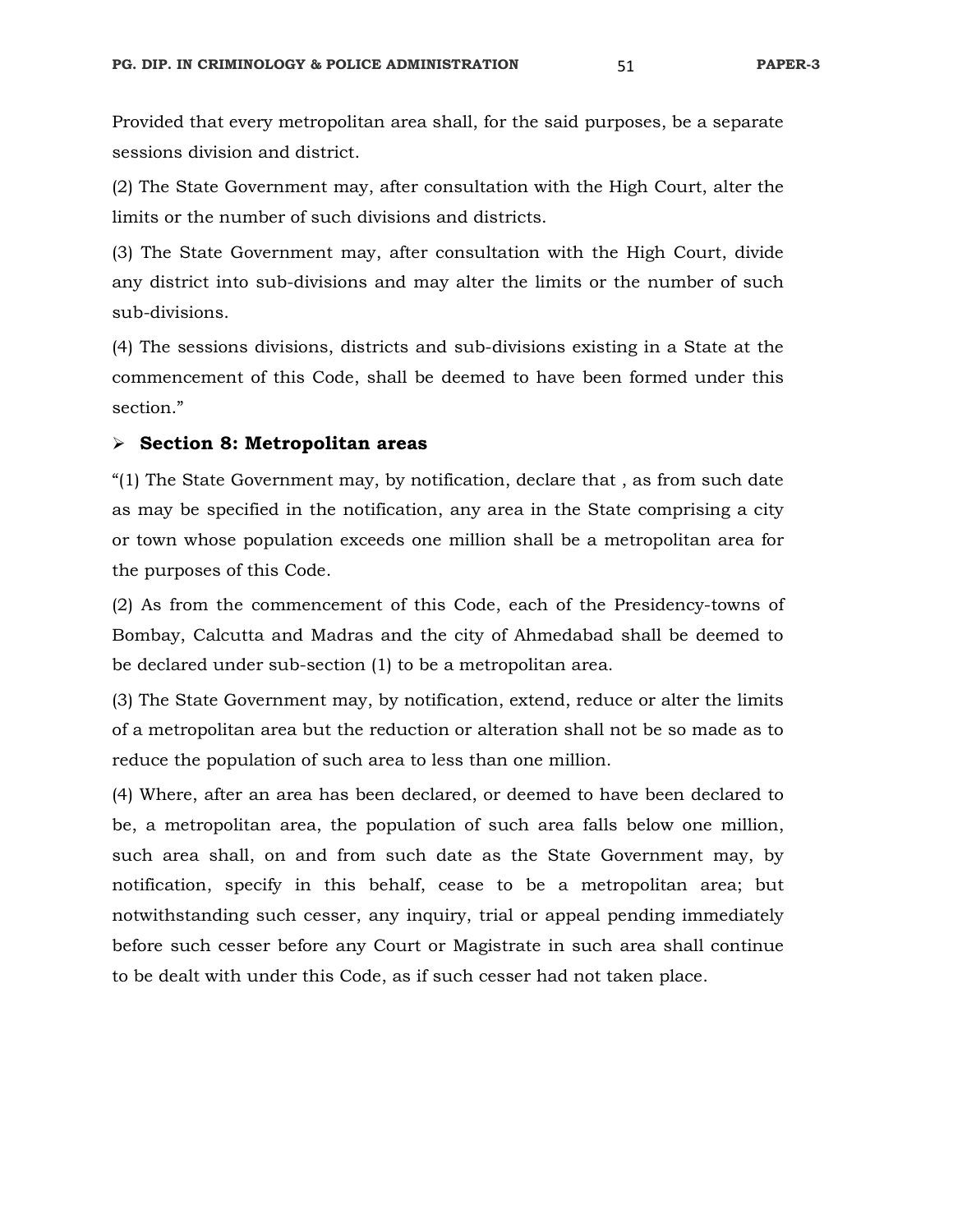(5) Where the State Government reduces or alters, under sub-section (3), the limits of any metropolitan area, such reduction or alteration shall not affect any inquiry, trial or appeal pending immediately before such reduction or alteration before any Court or Magistrate, and every such inquiry, trial or appeal shall continue to be dealt with under this Code as if such reduction or alteration had not taken place.

**Explanation :** In this section, the expression "population" means the population as ascertained at the last preceding census of which the relevant figures have been published."

In India, judiciary plays an important role of interpreting and applying the law and adjudicating upon controversies between the citizens, the States and various other parties. It is the function of the courts to uphold the rule of law in the country and to safeguard civil and political rights. As India has a written Constitution, courts have an additional function of safeguarding the supremacy of the Constitution by interpreting and applying its provisions and limiting the functioning of all authorities within the constitutional framework. As per the policy of separation of power between executive and judiciary, courts have been also classified mainly in two parts namely, Courts of Executive Magistrate and Courts of Judicial Magistrate.

Thus, the criminal courts are divided into following categories under the Cr.PC for the application of its different provisions, namely:

- The High Courts: Sections 6, 374 and 395
- Sessions Courts: Sections 9 and 10
- Judicial Magistrates: Sections 11 to 15
- Metropolitan Magistrates: Sections 16 to 19
- Executive Magistrates: Sections 20 to 23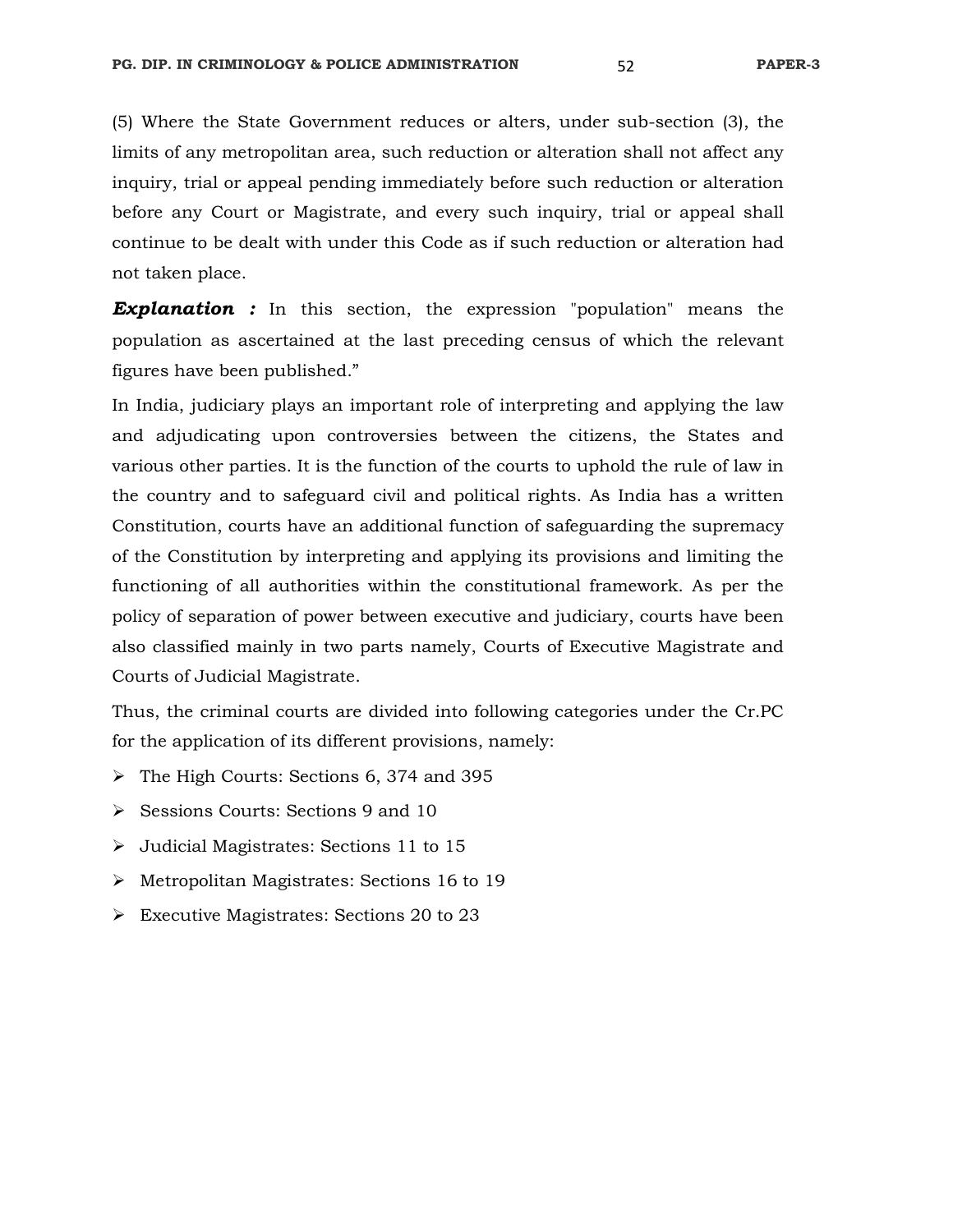## **2.6.1.1 The High Courts: Sections 6, 374 and 395**

As per the provisions of sections 6, 374 and 395 of the Cr.PC, each of the States in India has the High Court, which stands at the head of the judiciary in the State and all these High Court posses appellate, reference and revisional jurisdiction over the inferior criminal courts.

## **2.6.1.2 Sessions Courts: Sections 9 and 10**

According to section 7, Cr.PC., every State shall be a sessions division or shall consist of sessions divisions. A sessions division may consist of one or more districts. Under section 9 of Cr.PC, for every court of sessions, the High Court shall appoint a Judge to preside over the court. Provisions have also been made for appointment of Additional Sessions Judges and Assistant Sessions Judges. A Sessions Judge or Additional Sessions Judge may pass any sentence authorized by law; but any sentence of death passed by any such Judge shall be subject to confirmation by the High Court. An Assistant Sessions Judge may pass any sentence authorized by law except a sentence of death or of imprisonment for life or of imprisonment for a term exceeding ten years. Thus, legal provisions in this context contained under sections 9, 10 and 28 of Cr.PC which run as under:

## **Section 9: Court of Session**

"(1)The State Government shall establish a Court of Session for every sessions division.

(2) Every Court of Session shall be presided over by a Judge, to be appointed by the High Court.

(3) The High Court may also appoint Additional Sessions Judges and Assistant Sessions Judges to exercise jurisdiction in a Court of Session.

(4) The Sessions Judge of one sessions division may be appointed by the High Court to be also an Additional Sessions Judge of another division, and in such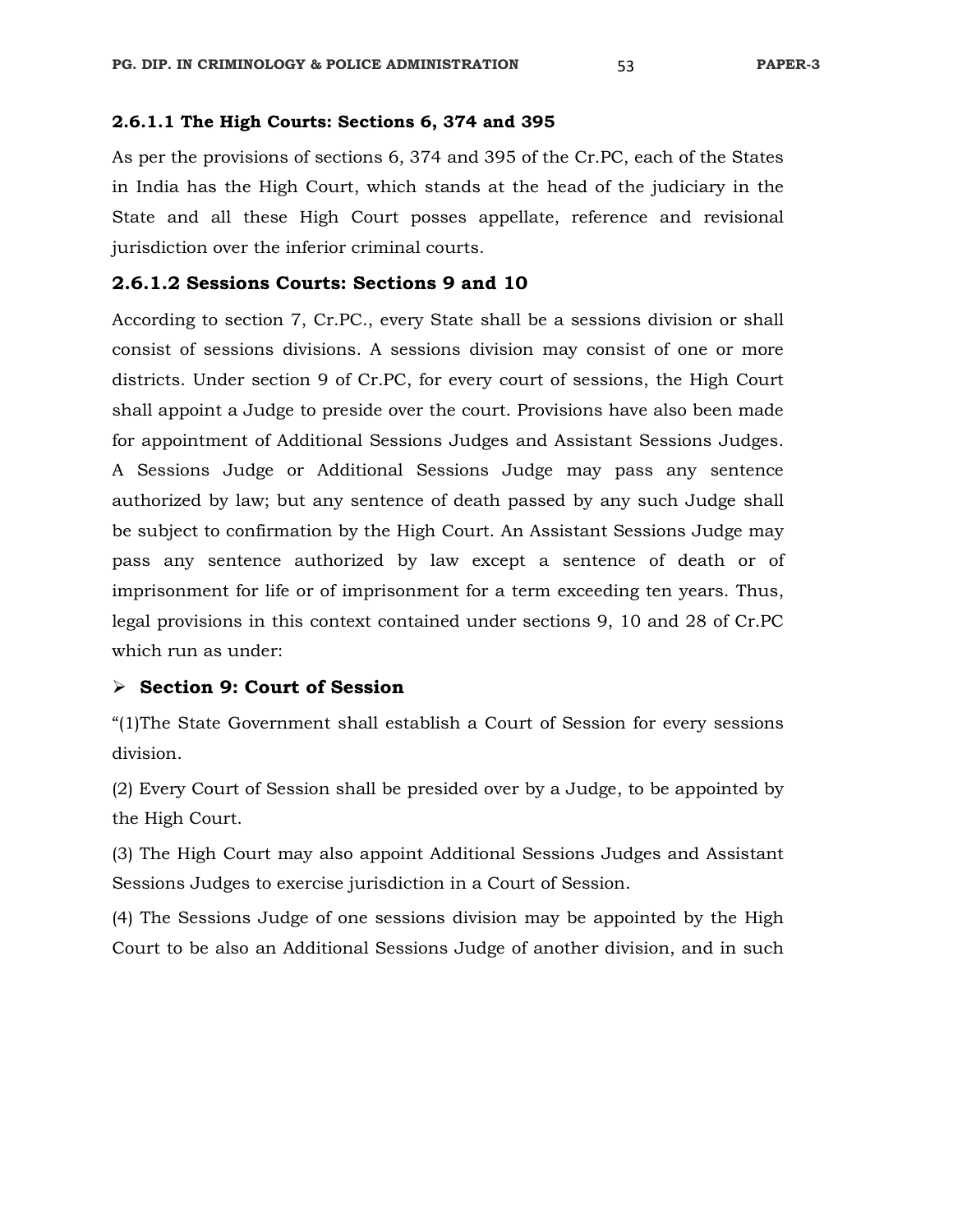case he may sit for the disposal of cases at such place or places in the other division as the High Court may direct.

(5) Where the office of the Sessions Judge is vacant, the High Court may make arrangements for the disposal of any urgent application which is, or may be, made or pending before such Court of Session by an Additional or Assistant Sessions Judge, or, if there be no Additional or Assistant Sessions Judge, by a Chief Judicial Magistrate, in the sessions division; and every such Judge or Magistrate shall have jurisdiction to deal with any such application.

(6) The Court of Session shall ordinarily hold its sitting at such place or places as the High Court may, by notification, specify; but, if, in any particular case, the Court of Session is of opinion that it will tend to the general convenience of the parties and witnesses to hold its sittings at any other place in the sessions division, it may, with the consent of the prosecution and the accused, sit at that place for the disposal of the case or the examination of any witness or witnesses therein.

**Explanation :** For the purposes of this Code, "appointment" does not include the first appointment, posting or promotion of a person by the Government to any Service, or post in connection with the affairs of the Union or of a State, where under any law, such appointment, posting or promotion is required to be made by Government."

### **Section 10: Subordination of Assistant Sessions Judges**

"(1) All Assistant Sessions Judges shall be subordinate to the Sessions Judge in whose Court they exercise jurisdiction.

(2) The Sessions Judge may, from time to time, make rules consistent with this Code, as to the distribution of business among such Assistant Sessions Judges.

(3) The Sessions Judge may also make provision for the disposal of any urgent application, in the event of his absence or inability to act, by an Additional or Assistant Sessions Judge, or, if there be no Additional or Assistant Sessions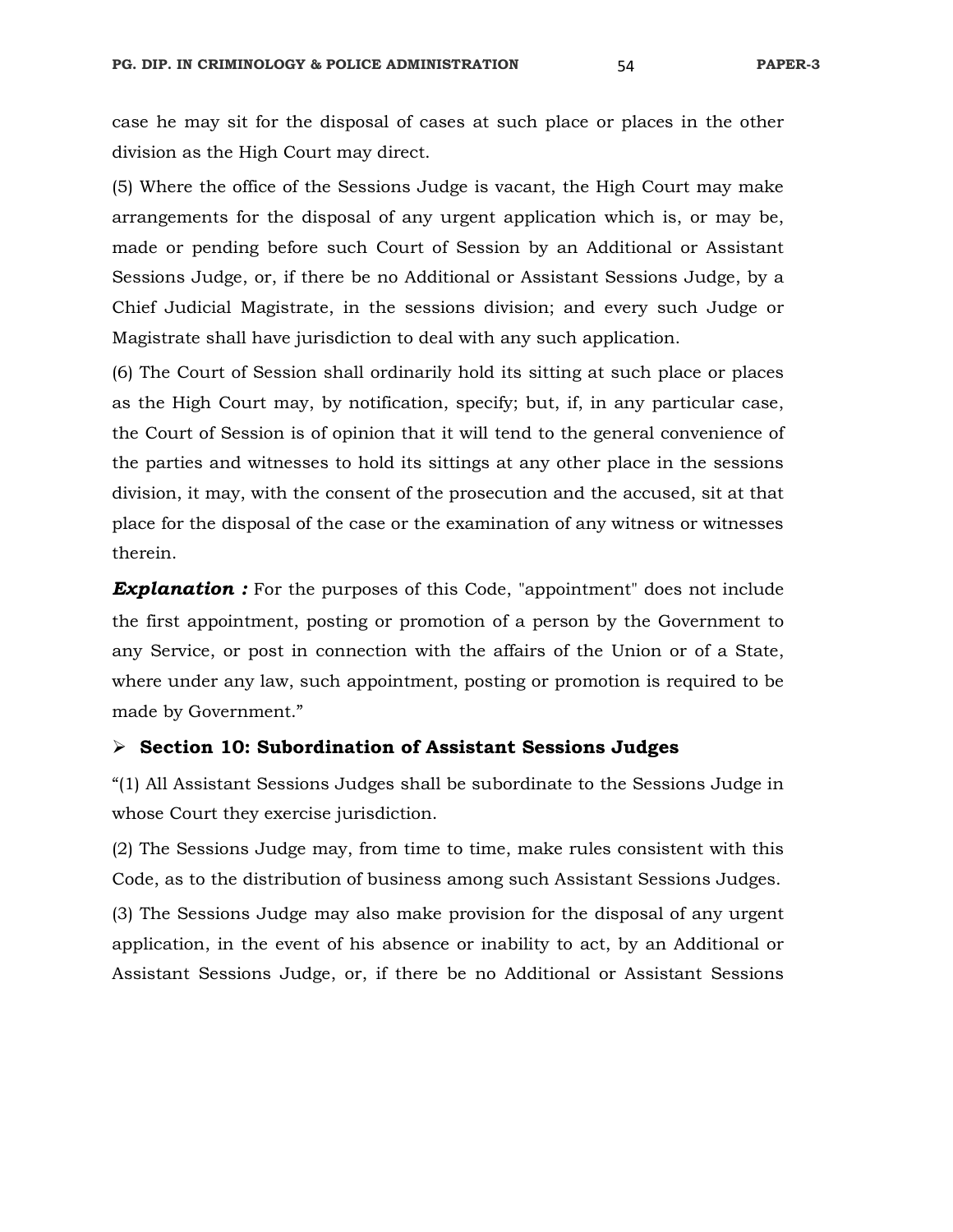Judge, by the Chief Judicial Magistrate, and every such Judge or Magistrate shall be deemed to have jurisdiction to deal with any such application."

## **2.6.1.3 Judicial Magistrates: Sections 11 to 15**

In every district, except the metropolitan area, there are courts of Judicial Magistrates of the first class and of the second class. Presiding Officers of such courts are appointed by the High Court under section  $11(2)$  of the Cr.PC. The High Court may confer the powers of a Judicial Magistrate of the first class or of the second class on any member of the judicial service of the State, functioning as a Judge in a civil court. On the other hand, to supervise the work of the Judicial Magistrates, the High Court appoints a Chief Judicial Magistrate in every district. The Court may also appoint an Additional Chief Judicial Magistrate, and may designate any Judicial Magistrate of the first class as Subdivisional Judicial Magistrate. Every Chief Judicial Magistrate is subordinate to the Sessions Judge and every Judicial Magistrate, subject to the general control of the Sessions Judge, is subordinate to the Chief Judicial Magistrate. Subject to the control of the High Court, the Chief Judicial Magistrate may, from time to time, define the local jurisdiction of the areas within which the Judicial Magistrates may exercise their powers. The court of Chief Judicial Magistrate may pass any sentence authorized by law except a sentence of death or of imprisonment for life or of imprisonment for a term exceeding seven years. The court of a Magistrate of the first class may pass a sentence of imprisonment for a term not exceeding three years, or of fine not exceeding five thousand rupees, or of both. However, the court of a Magistrate of the second class may pass a sentence of imprisonment for a term not exceeding one year, or of fine not exceeding one thousand rupees, or of both. The legal provisions in this regard under Cr.PC are runs as under:

## **Section 11: Courts of Judicial Magistrates**

"(1) In every district (not being a metropolitan area), there shall be established as many Courts of Judicial Magistrates of the first class and of the second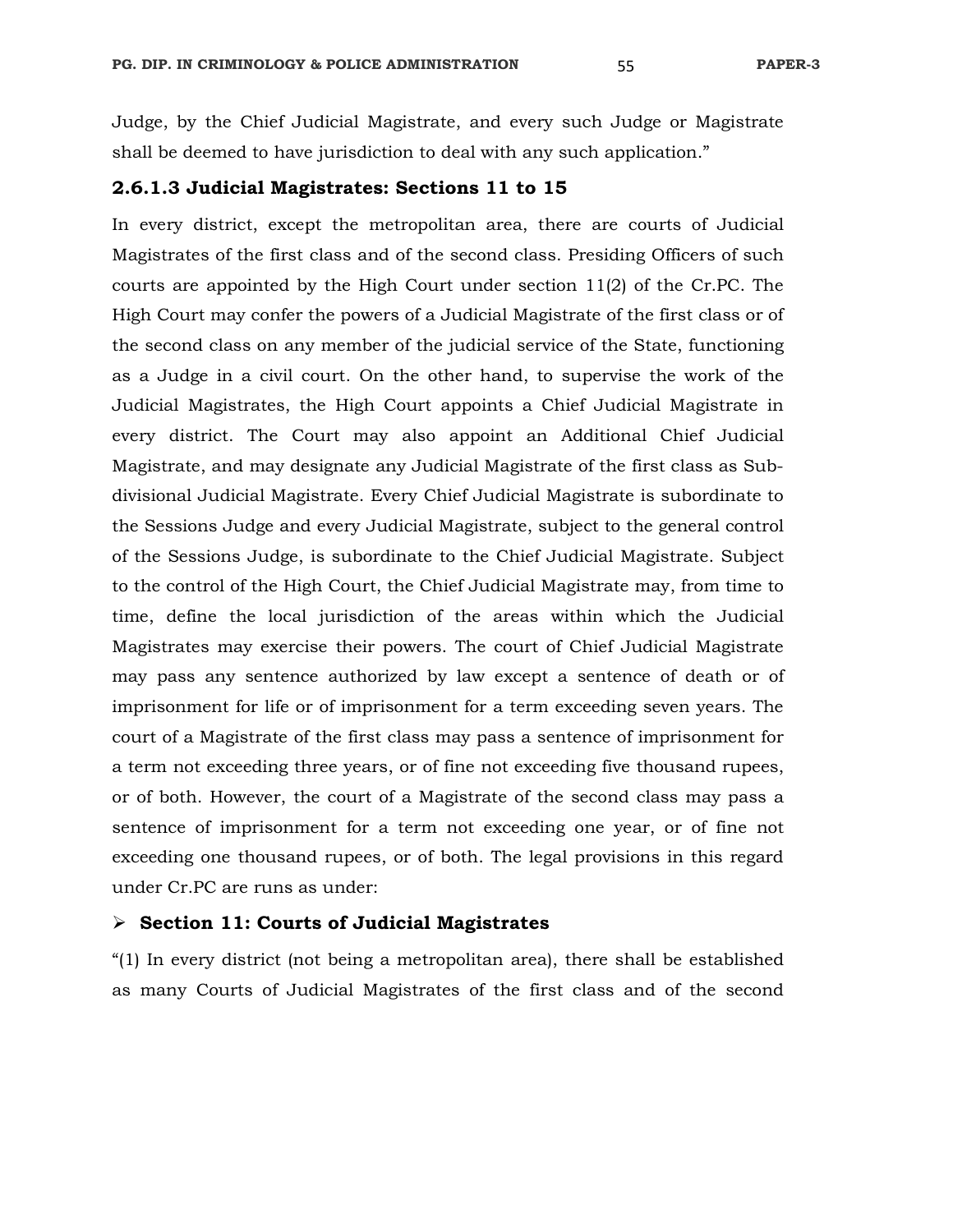class, and at such places, as the State Government may, after consultation with the High Court, by notification, specify.

Provided that the State Government may, after consultation with the High Court, establish, for any local area, one or more Special Courts of Judicial Magistrate of the first class or of the second class to try any particular case or particular class of cases, and where any such Special Court is established, no other Court of Magistrate in the local area shall have jurisdiction to try any case or class of cases for the trial of which such Special Court of Judicial Magistrate has been established.

(2) The presiding officers of such Courts shall be appointed by the High Court.

(3) The High Court may, whenever it appears to it to be expedient or necessary, confer the powers of a Judicial Magistrate of the first class or of the second class on any member of the Judicial Service of the State, functioning as a Judge in a Civil Court."

# **Section12: Chief Judicial Magistrate and Additional Chief Judicial Magistrate etc.**

"(1) In every district (not being a metropolitan area), the High Court shall appoint a Judicial Magistrate of the first class to be the Chief Judicial Magistrate.

(2) The High Court may appoint any Judicial Magistrate of the first class to be an Additional Chief Judicial Magistrate, and such Magistrate shall have all or any of the powers of a Chief Judicial Magistrate under this Code or under any other law for the time being in force as the High Court may direct.

(3) (a) The High Court may designate any Judicial Magistrate of the first class in any sub-division as the Sub-divisional Judicial Magistrate and relieve him of the responsibilities specified in this section as occasion requires.

(b) Subject to the general control of the Chief Judicial Magistrate, every Subdivisional Judicial Magistrate shall also have and exercise, such powers of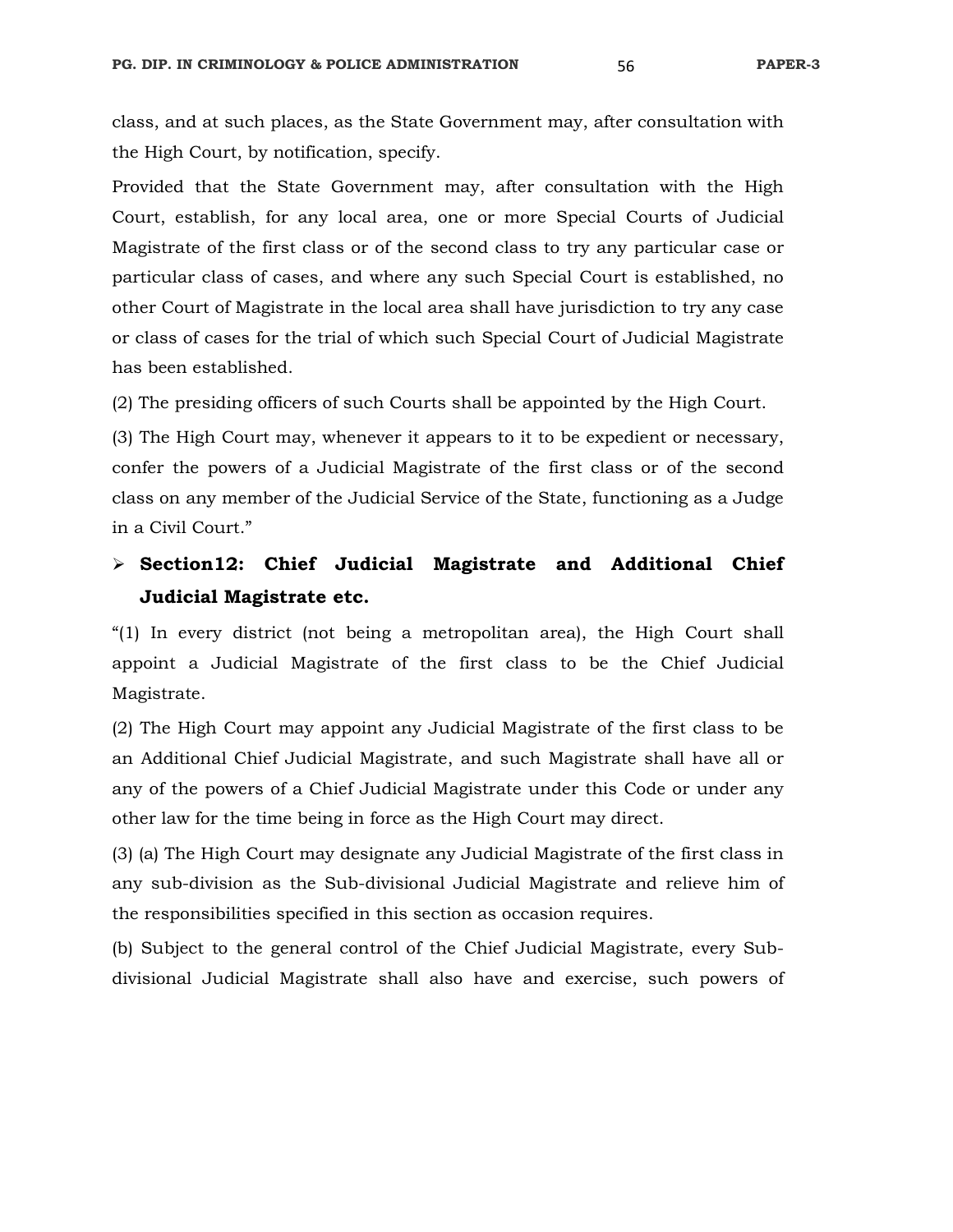supervision and control over the work of the Judicial Magistrates (other than Additional Chief Judicial Magistrates) in the sub-division as the High Court may, by general or special order, specify in this behalf."

## **Section13: Special Judicial Magistrates**

"(1) The High Court may, if requested by the Central or State Government so to do, confer upon any person who holds or has held any post under the Government, all or any of the powers conferred or conferrable by or under this Code on a Judicial Magistrate of the second class, in respect to particular cases or to particular classes of cases or to cases generally, in any district, not being a metropolitan area:

Provided that no such power shall be conferred on a person unless he possesses such qualification or experience in relation to legal affairs as the High Court may, by rules, specify.

(2) Such Magistrates shall be called Special Judicial Magistrates and shall be appointed for such term, not exceeding one year at a time, as the High Court may, by general or special order, direct.

(3) The High Court may empower a Special Judicial Magistrate to exercise the powers of a Metropolitan Magistrate in relation to any metropolitan area outside his local jurisdiction."

## **Section14: Local jurisdiction of Judicial Magistrates**

"(1) Subject to the control of the High Court, the Chief Judicial Magistrate may, from time to time, define the local limits of the areas within which the Magistrates appointed under section 11 or under section 13 may exercise all or any of the powers with which they may respectively be invested under this Code.

Provided that the Court of a Special Judicial Magistrate may hold its sitting at any place within the local area for which it is established.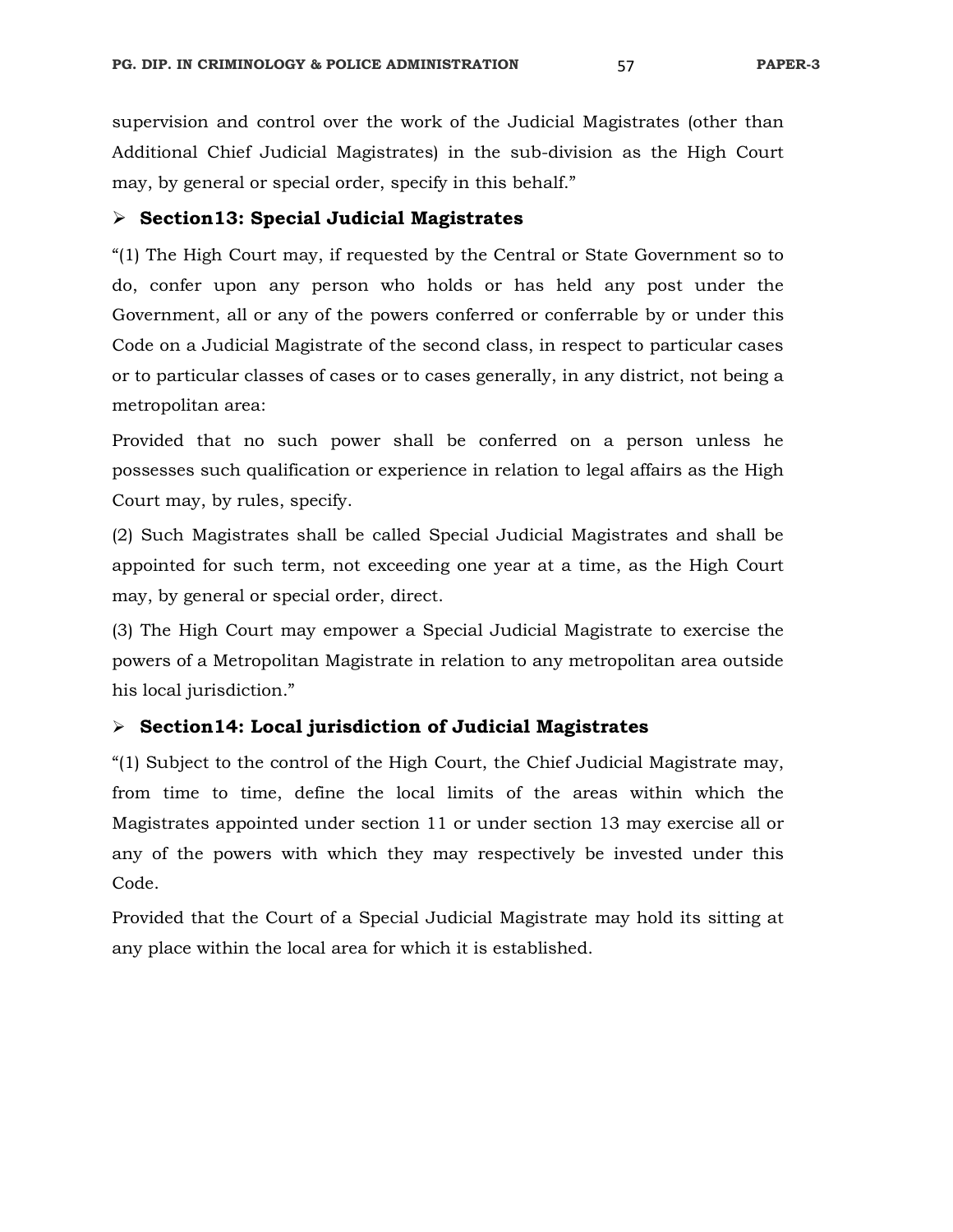(2) Except as otherwise provided by such definition, the jurisdiction and powers of every such Magistrate shall extend throughout the district.

(3) Where the local jurisdiction of a Magistrate, appointed under section 11 or section 13 or section 18, extends to an area beyond the district, or the metropolitan area, as the case may be, in which he ordinarily holds Court, any reference in this Code to the Court of Session, Chief Judicial Magistrate or the Chief Metropolitan Magistrate shall, in relation to such Magistrate, throughout the area within his local jurisdiction, be construed, unless the context otherwise requires, as a reference to the Court of Session, Chief Judicial Magistrate, or Chief Metropolitan Magistrate, as the case may be, exercising jurisdiction in relation to the said district or metropolitan area."

## **Section15: Subordination of Judicial Magistrates**

"(1) Every Chief Judicial Magistrate shall be subordinate to the Sessions Judge; and every other Judicial Magistrate shall, subject to the general control of the Sessions Judge, be subordinate to the Chief Judicial Magistrate.

(2) The Chief Judicial Magistrate may, from time to time, make rules or give special orders, consistent with this Code, as to the distribution of business among the Judicial Magistrates subordinate to him."

#### **2.6.1.4 Metropolitan Magistrates: Sections 16 to 19**

In India under Cr.PC, the courts of Metropolitan Magistrates have been established in metropolitan areas. For every metropolitan area there is a Chief Metropolitan Magistrate and under him a number of Metropolitan Magistrates. The presiding officers of such courts are appointed by the High Court. An Additional Chief Metropolitan Magistrate may be appointed by the High Court. The court of a Chief Metropolitan Magistrate has the powers of the court of a Chief Judicial Magistrate; and the court of a Metropolitan Magistrate has the powers of the court of a Magistrate of the first class. The High Court may, if requested by the Union or State Government to do so, confer upon any person who holds or has held any post under the Government, all or any of the powers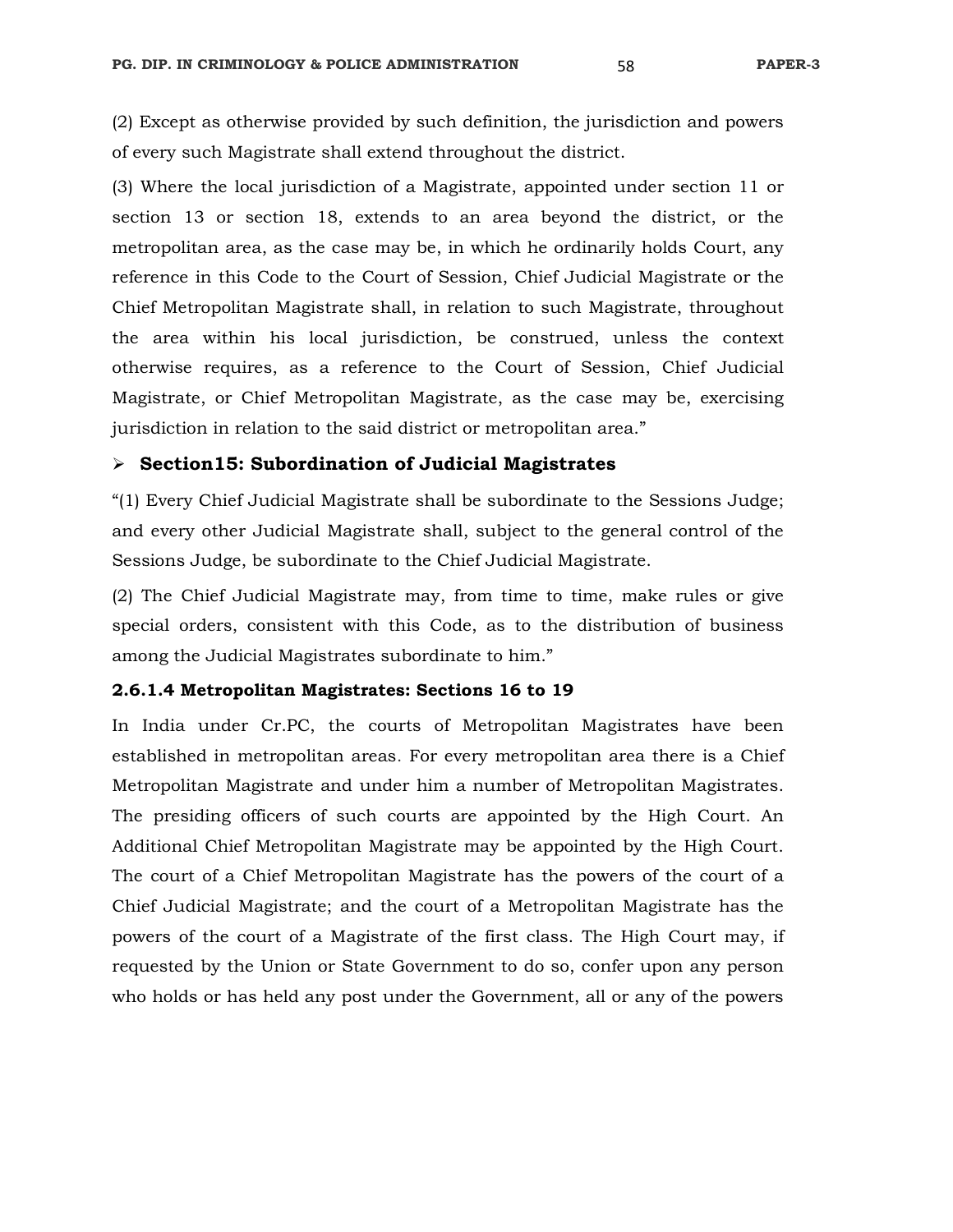conferred or conferrable on a Judicial Magistrate of the first class or of the second class or a Metropolitan Magistrate. The persons who have been conferred such powers shall be called Special Judicial Magistrates or Special Metropolitan Magistrates. The legal provisions in this regard are runs as under:

## **Section 16: Courts of Metropolitan Magistrates**

"(1) In every metropolitan area, there shall be established as many Courts of Metropolitan Magistrates, and at such places, as the State Government may, after consultation with the High Court, by notification, specify.

(2) The presiding officers of such Courts shall be appointed by the High Court.

(3) The jurisdiction and powers of every Metropolitan Magistrate shall extend throughout the metropolitan area."

# **Section 17: Chief Metropolitan Magistrate and Additional Chief Metropolitan Magistrates**

"(1) The High Court shall, in relation to every metropolitan area within its local jurisdiction, appoint a Metropolitan Magistrate to be the Chief Metropolitan Magistrate for such metropolitan area.

(2) The High Court may appoint any Metropolitan Magistrate to be an Additional Chief Metropolitan Magistrate, and such Magistrate shall have all or any of the powers of a Chief Metropolitan Magistrate under this Code or under any other law for the time being in force as the High Court may direct."

### **Section 18: Special Metropolitan Magistrates**

"(1) The High Court may, if requested by the Central or State Government so to do, confer upon any person who holds or has held any post under the Government, all or any of the powers conferred or conferrable by or under this Code on a Metropolitan Magistrate, in respect to particular cases or to particular classes of cases in any metropolitan area within its local jurisdiction: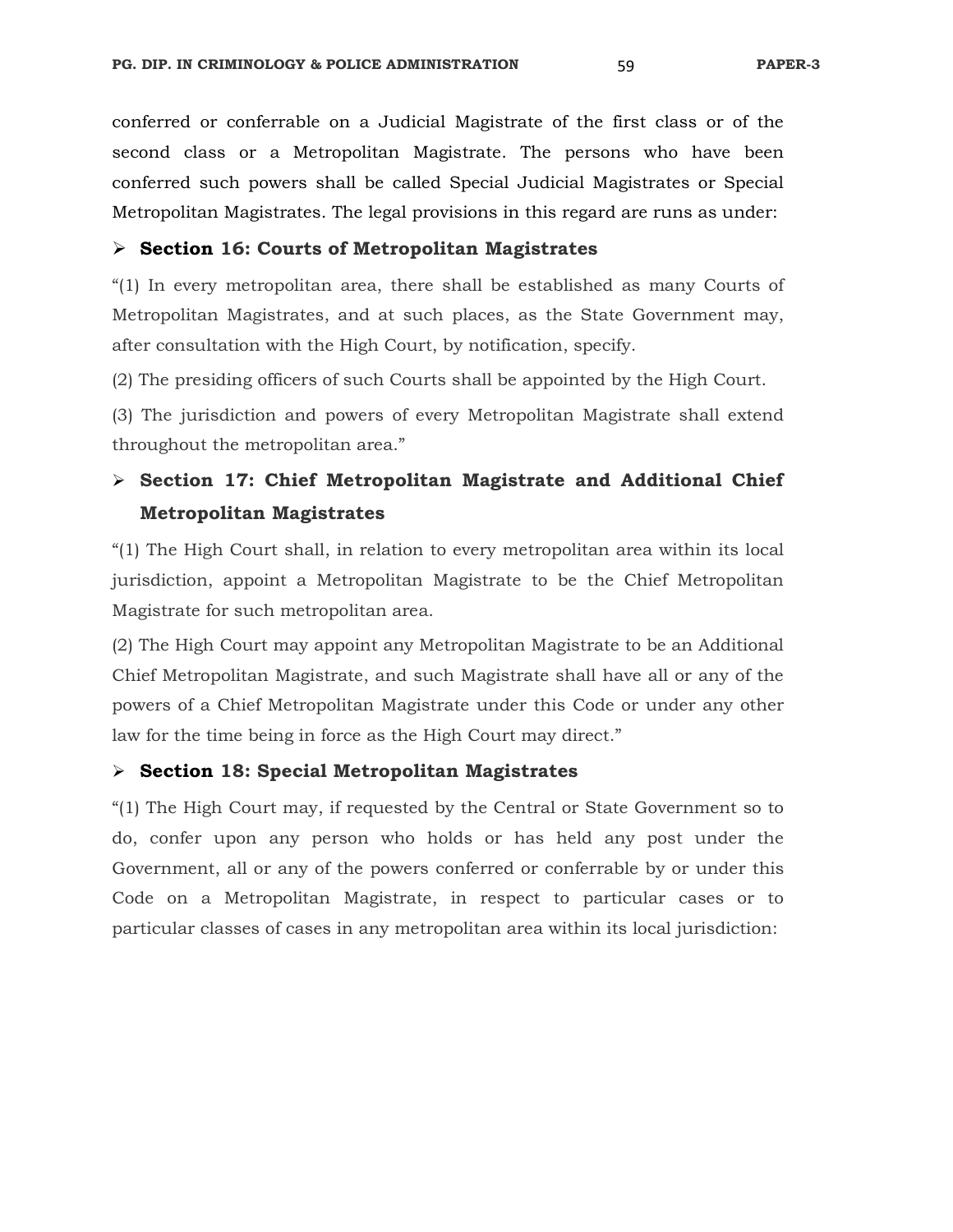Provided that no such power shall be conferred on a person unless he possesses such qualification or experience in relation to legal affairs as the High Court may, by rules, specify.

(2) Such Magistrates shall be called Special Metropolitan Magistrates and shall be appointed for such term, not exceeding one year at a time, as the High Court may, by general or special order, direct.

(3) The High Court or the State Government, as the case may be, may empower any Special Metropolitan Magistrate to exercise, in any local area outside the metropolitan area, the powers of a Judicial Magistrate of the first class."

## **Section 19: Subordination of Metropolitan Magistrates**

"(1) The Chief Metropolitan Magistrate and every Additional Chief Metropolitan Magistrate shall be subordinate to the Sessions Judge; and every other Metropolitan Magistrate shall, subject to the general control of the Sessions Judge, be subordinate to the Chief Metropolitan Magistrate.

(2) The High Court may, for the purposes of this Code, define the extent of the subordination, if any, of the Additional Chief Metropolitan Magistrates to the Chief Metropolitan Magistrate.

(3) The Chief Metropolitan Magistrate may, from time to time, make rules or give special orders, consistent with this Code, as to the distribution of business among the Metropolitan Magistrates and as to the allocation of business to an Additional Chief Metropolitan Magistrate."

## **2.6.1.5 Executive Magistrates: Sections 20 to 23**

Although Cr.PC has separated the judiciary from the executive, it still continues to describe Executive Magistrates as one of the classes of criminal courts under section 6 of the Cr.P.C. Generally the Executive Magistrates handle executive work which may be of quasi-judicial nature. However, in certain circumstances they can deal with judicial work, *i.e.,* section 167(2A) Cr.P.C. provides that where a Judicial Magistrate is not available, a person arrested by police can be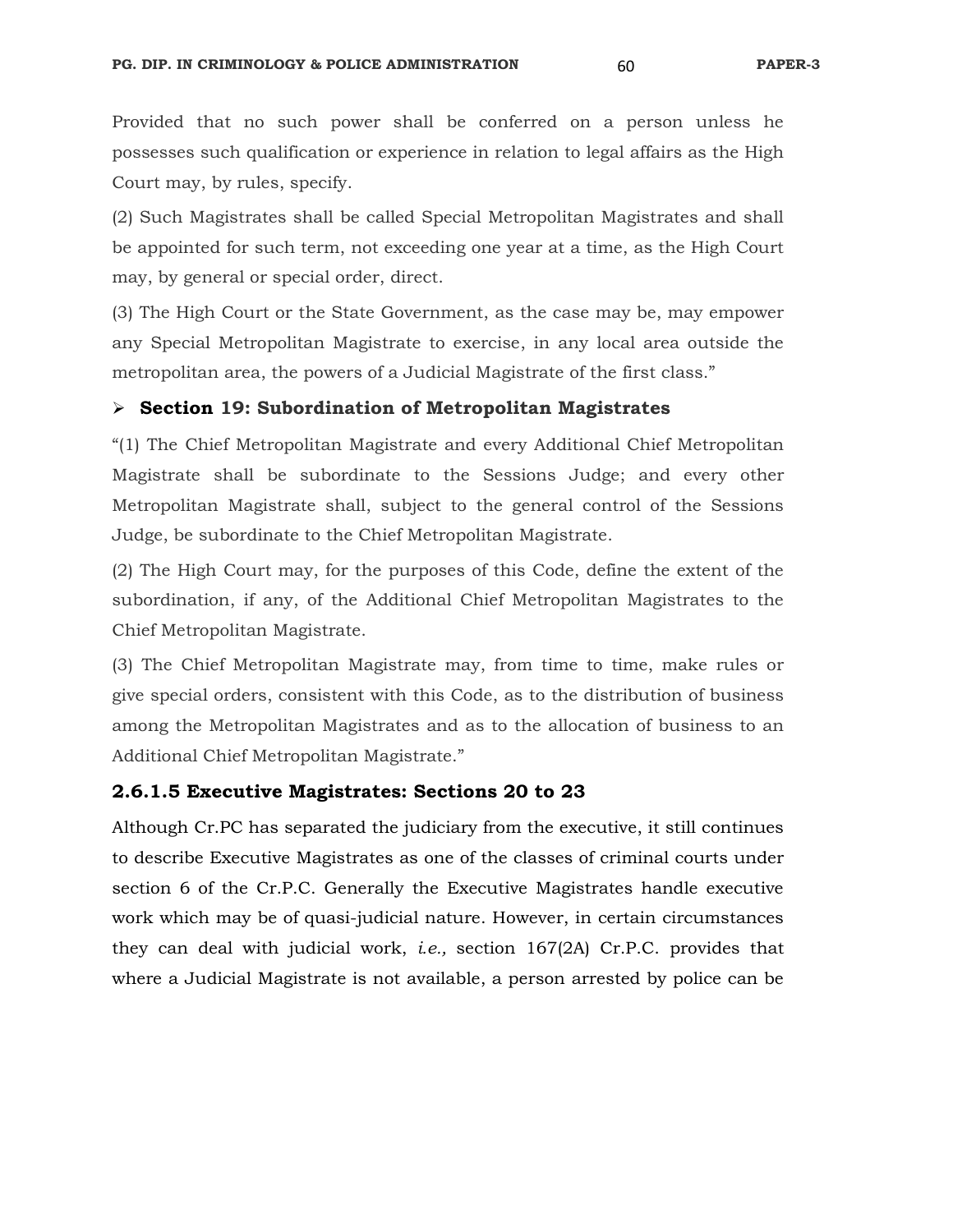produced before the nearest Executive Magistrate, on whom the powers of a Judicial Magistrate or Metropolitan Magistrate have been conferred. Similarly, section 20 of Cr.P.C. provides that in every district and in every metropolitan area, the State Government may appoint as many persons as it thinks fit to be Executive Magistrates and shall appoint one of them as District Magistrate. The State Government may also appoint Additional District Magistrate for a district. The State Government may place an Executive Magistrate in charge of a subdivision to be called Sub-divisional Magistrate. All Executive Magistrates except the Additional District Magistrate shall be subordinate to the District Magistrate. Sub-section (5) of section 20, Cr.PC. provides that nothing in section 20 shall preclude the State Government from conferring, under any law for the time being in force, on a Commissioner of Police, all or any of the powers of an Executive Magistrate in relation to a metropolitan area. In pursuance of these provisions, the State Governments have empowered the Commissioners of Police, Joint Commissioners of Police, Additional Commissioners of Police, Deputy Commissioners of Police and Assistant Commissioners of Police to exercise powers under sections 107, 108, 109, 110, 133, 144, etc. of the Cr.P.C.,1973 within the areas for which they are appointed. In addition to the above, there are also provisions for appointment of Special Executive Magistrates for particular areas or for particular functions. Such of the powers as are conferrable under the Cr.P.C. on Executive Magistrates may be conferred on the Special Executive Magistrates under section 21 of the Cr.P.C. Thus, sections 20, 21, 22 and 23 are runs as under:

#### **Section 20: Executive Magistrates**

"(1) In every district and in every metropolitan area, the State Government may appoint as many persons as it thinks fit to be Executive Magistrates and shall appoint one of them to be the District Magistrate.

(2) The State Government may appoint any Executive Magistrate to be an Additional district Magistrate, and such Magistrate shall have such of the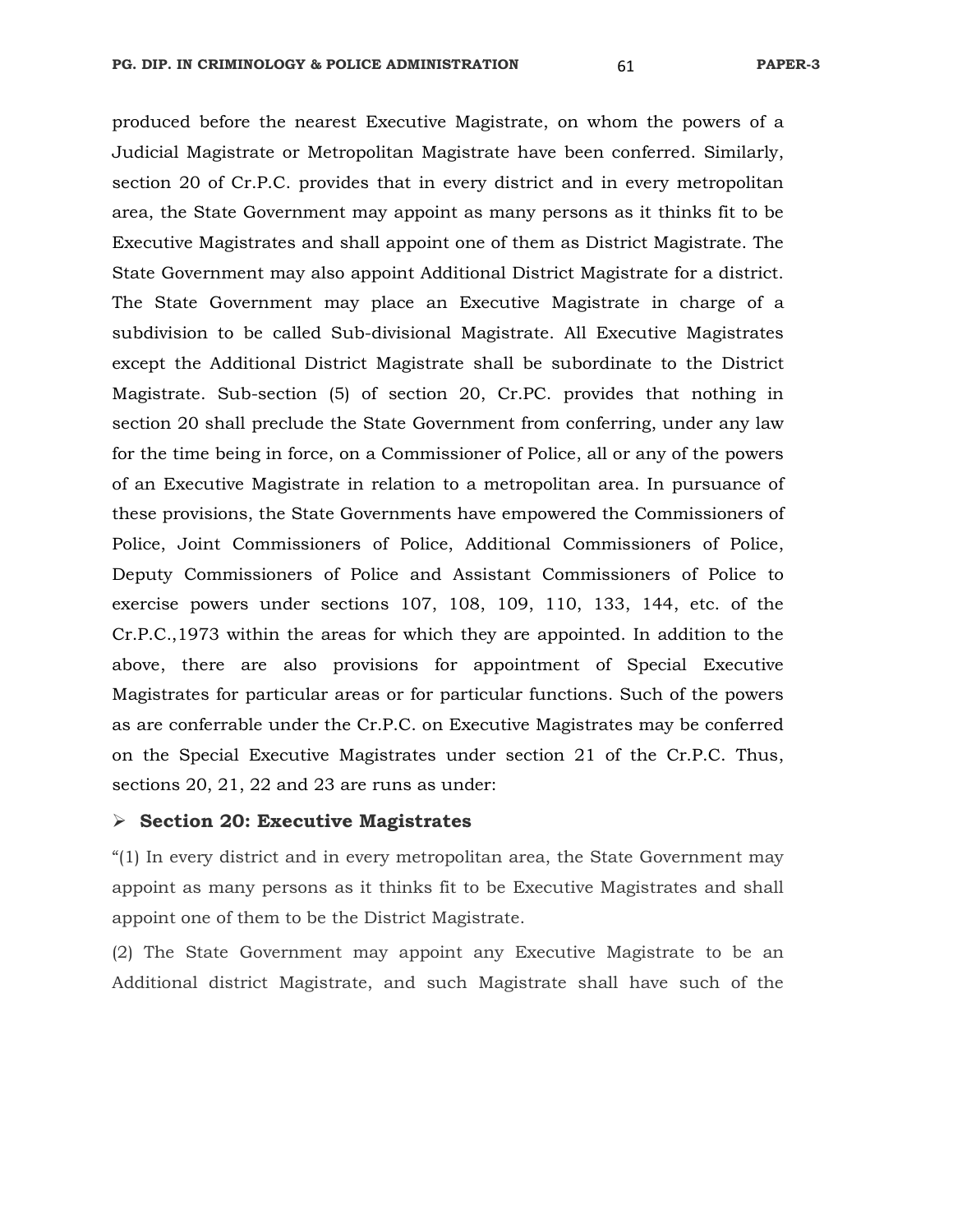powers of a District Magistrate under this Code or under any other law for the time being in force as may be directed by the State Government.

(3) Whenever, in consequence of the office of a District Magistrate becoming vacant, any officer succeeds temporarily to the executive administration of the district, such officer shall, pending the orders of the State Government, exercise all the powers and perform all the duties respectively conferred and imposed by this Code on the District Magistrate.

(4) The State Government may place an Executive Magistrate in charge of a sub-division and may relieve him of the charge as occasion requires; and the Magistrate so placed in charge of a sub-division shall be called the Subdivisional Magistrate.

(4A) The State Government may, be general or special order and subject to such control and directions as it may deem fit to impose, delegate its powers under sub-section (4) to the District Magistrate.

(5) Nothing in this section shall preclude the State Government from conferring, under any law for the time being in force, on a Commissioner of Police, all or any of the powers of an Executive Magistrate in relation to a metropolitan area."

## **Section 21: Special Executive Magistrates**

"The State Government may appoint, for such term as it may think fit, Executive Magistrates, to be known as Special Executive Magistrates for particular areas or for the performance of particular functions and confer on such Special Executive Magistrates such of the powers as are conferrable under this Code on Executive Magistrates, as it may deem fit."

#### **Section 22: Local jurisdiction of Executive Magistrates**

"(1) Subject to the control of the State Government, the District Magistrate may, from time to time, define the local limits of the areas within which the Executive Magistrates may exercise all or any of the powers with which they may be invested under this Code.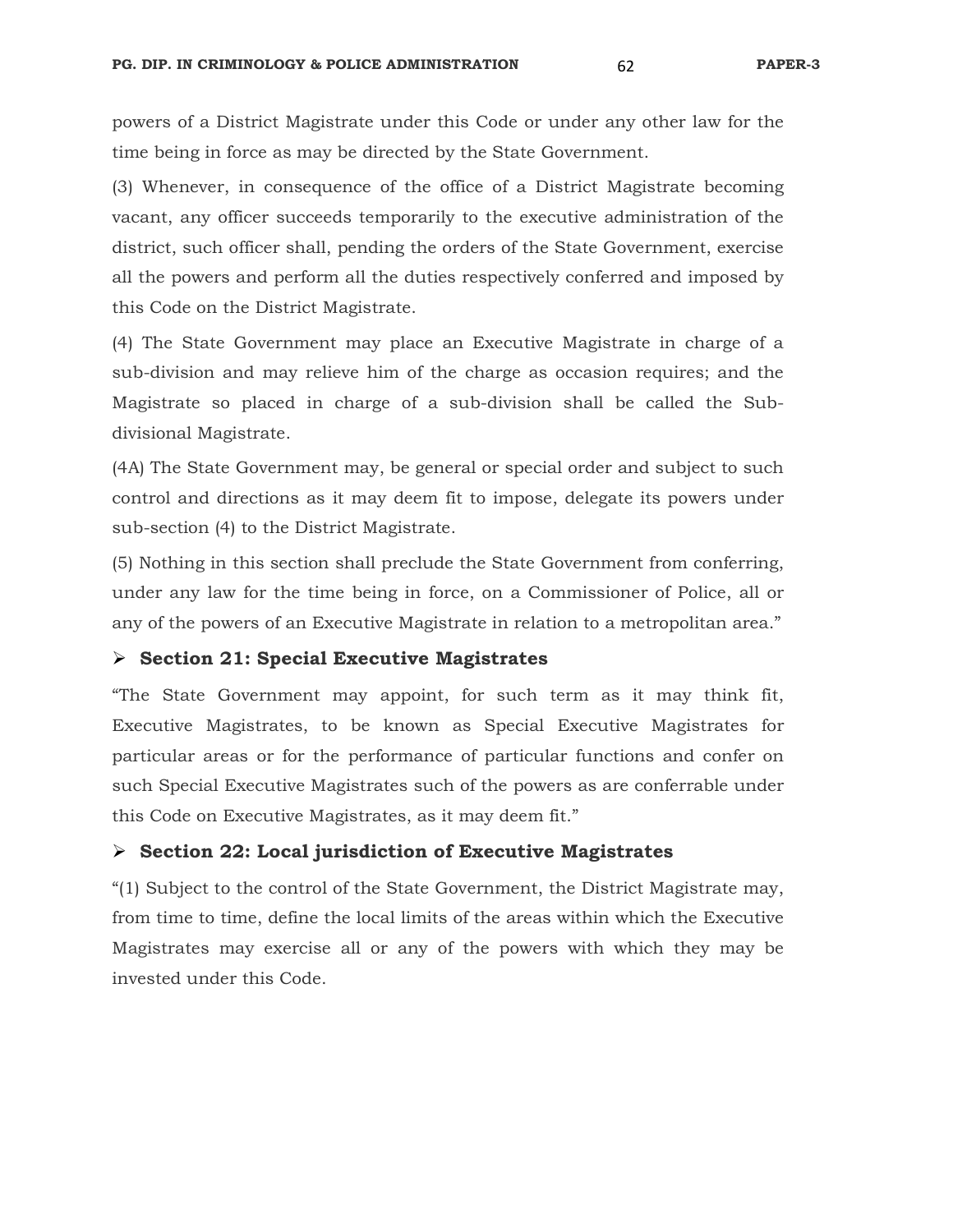(2) Except as otherwise provided by such definition, the jurisdiction and powers of every such Magistrate shall extend throughout the district."

#### **Section 23: Subordination of Executive Magistrates**

"(1) All Executive Magistrates, other than the Additional District Magistrate, shall be subordinate to the District Magistrate, and every Executive Magistrate (other than the Sub-divisional Magistrate) exercising powers in a sub-division shall also be subordinate to the Sub-divisional Magistrate, subject, however, to the general control of the District Magistrate.

(2) The District Magistrate may, from time to time, make rules or give special orders, consistent with this Code, as to the distribution of business among the Executive Magistrates subordinate to him and as to the allocation of business to an Additional District Magistrate."

Thus, it is important to note that powers of Executive Magistrates and Special Executive Magistrates shall be those which are provided by State Government.

## **2.6.1.6 Public Prosecutors: Sections 24 to 25A**

A public prosecutor is a law officer who conducts criminal proceedings on behalf of the State or in the public interest. So far as the Magistrate is concerned, comparative latitude is given to him but he must always bear in mind that while the prosecution must remain being robust and comprehensive and effective it should not abandon the need to be free, fair and diligent. So far as the Sessions Court is concerned, it is the Public Prosecutor who must at all times remain in control of the prosecution and a counsel of a private party can only assist the Public Prosecutor in discharging its responsibility. The complainant or informant or aggrieved party may, however, be heard at a crucial and critical juncture of the trial so that his interests in the prosecution are not prejudiced or jeopardized**.** Prosecutors are regulated and governed under Cr.PC. Along with these, there are special statutes where specific provision for the Public Prosecutor is given. The Prosecutors follow the rules of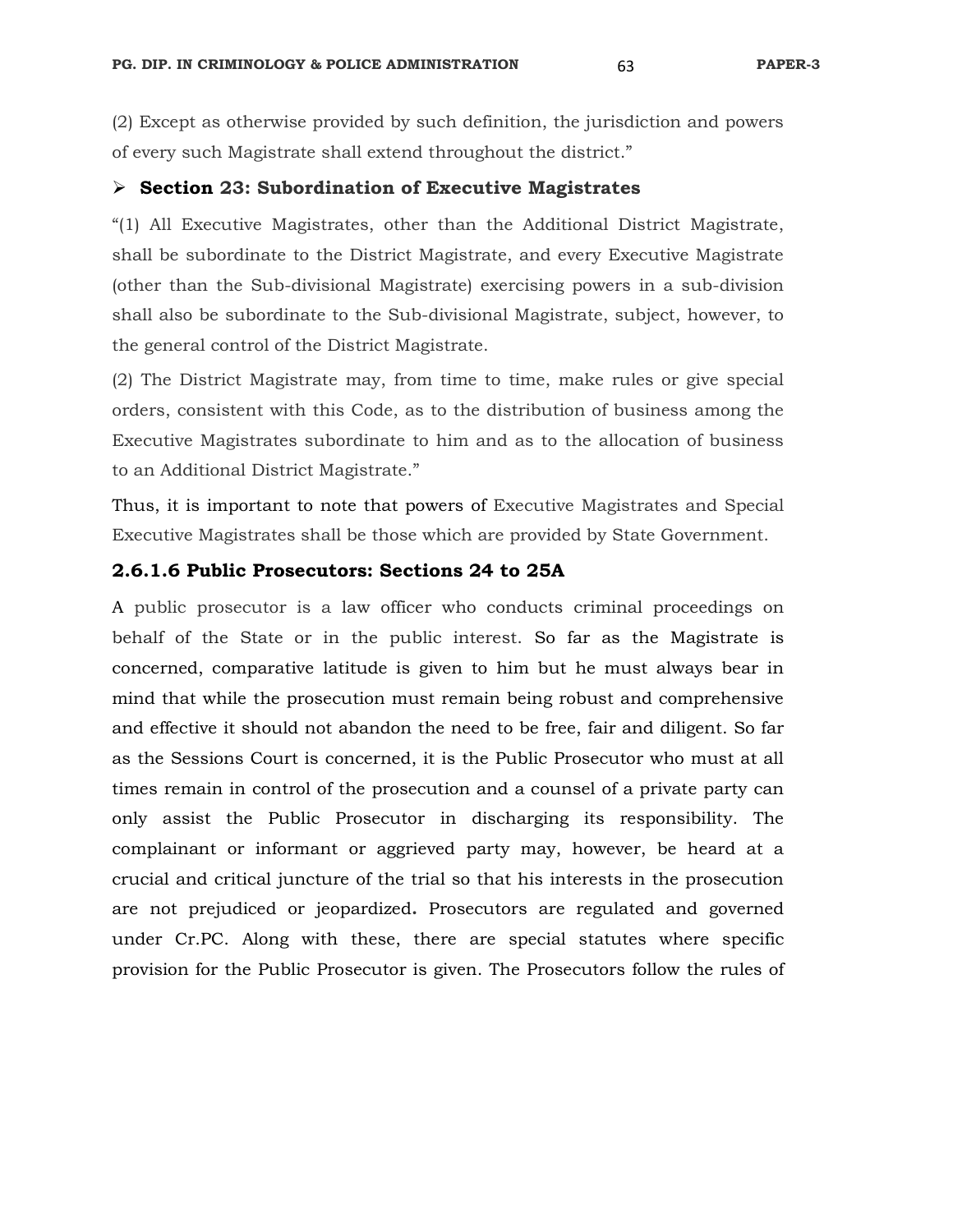evidence under the Indian Evidence Act, 1872 throughout the criminal proceedings. Thus sections 24, 25 and 25A of the Cr.PC contained the provisions in relation to prosecutor and these provisions runs as under:

#### **Section 24: Public Prosecutors**

"(1) For every High Court, the Central Government or the State Government shall, after consultation with the High Court, appoint a Public Prosecutor and may also appoint one or more Additional Public Prosecutors, for conducting in such Court, any prosecution, appeal or other proceeding on behalf of the Central Government or State Government, as the case may be.

(2) The Central Government may appoint one or more Public Prosecutors for the purpose of conducting any case or class of cases in any district or local area.

(3) For every district, the State Government shall appoint a Public Prosecutor and may also appoint one or more Additional Public Prosecutors for the district: Provided that the Public Prosecutor or Additional Public Prosecutor appointed for one district may be appointed also to be a Public Prosecutor or an Additional Public Prosecutor, as the case may be, for another district.

(4) The District Magistrate shall, in consultation with the Sessions Judge, prepare a panel of names of persons, who are, in his opinion fit to be appointed as Public Prosecutors or Additional Public Prosecutors for the district.

(5) No person shall be appointed by the State Government as the Public Prosecutor or Additional Public Prosecutor for the district unless his name appears in the panel of names prepared by the District Magistrate under subsection (4).

(6) Notwithstanding anything contained in sub- section (5), where in a State there exists a regular Cadre of Prosecuting Officers, the State Government shall appoint a Public Prosecutor or an Additional Public Prosecutor only from among the persons constituting such Cadre: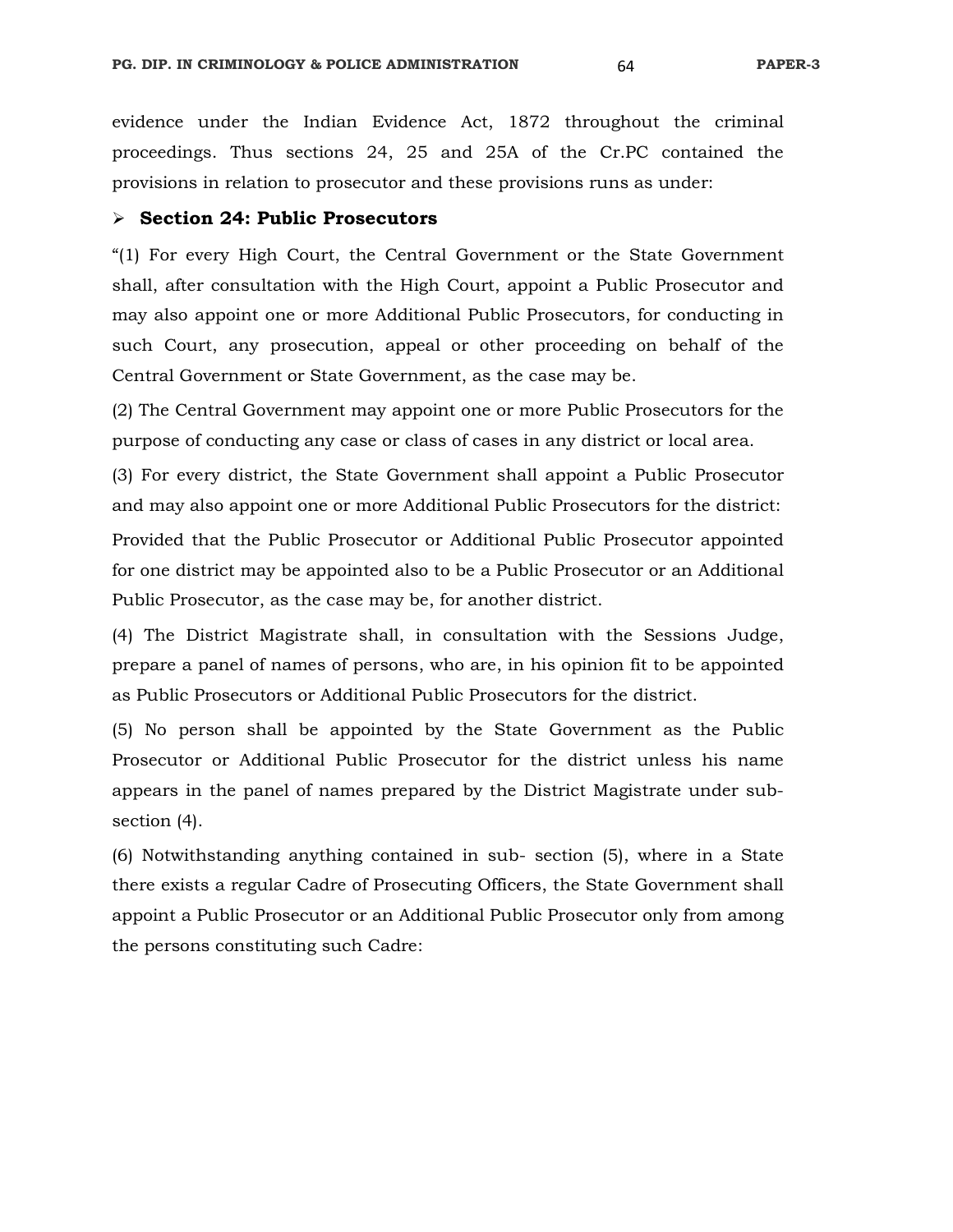Provided that where, in the opinion of the State Government, no suitable person is available in such Cadre for such appointment that Government may appoint a person as Public Prosecutor or Additional Public Prosecutor, as the case may be, from the panel of names prepared by the District Magistrate under subsection (4).

**Explanation :** For the purposes of this sub-section,-

(a) "regular Cadre of Prosecuting Officers" means a Cadre of Prosecuting Officers which includes therein the post of a Public Prosecutor, by whatever name called, and which provides for promotion of Assistant Public Prosecutors, by whatever name called, to that post;

(b) "Prosecuting Officer" means a person, by whatever name called, appointed to perform the functions of a Public Prosecutor, an Additional Public Prosecutor or an Assistant Public Prosecutor under this Code.

(7) A person shall be eligible to be appointed as a Public Prosecutor or an Additional Public Prosecutor under sub- section (1) or sub- section (2) or subsection (3) or sub- section (6), only if he has been in practice as an advocate for not less than seven years.

(8) The Central Government or the State Government may appoint, for the purposes of any case or class of cases, a person who has been in practice as an advocate for not less than ten years as a Special Public Prosecutor.

Provided that the Court may permit the victim to engage an advocate of his choice to assist the prosecution under this sub-section.

(9) For the purposes of sub- section (7) and sub- section (8), the period during which a person has been in practice as a pleader, or has rendered (whether before or after the commencement of this Code) service as a Public Prosecutor or as an Additional Public Prosecutor or Assistant Public Prosecutor or other Prosecuting Officer, by whatever name called, shall be deemed to be the period during which such person has been in practice as an advocate."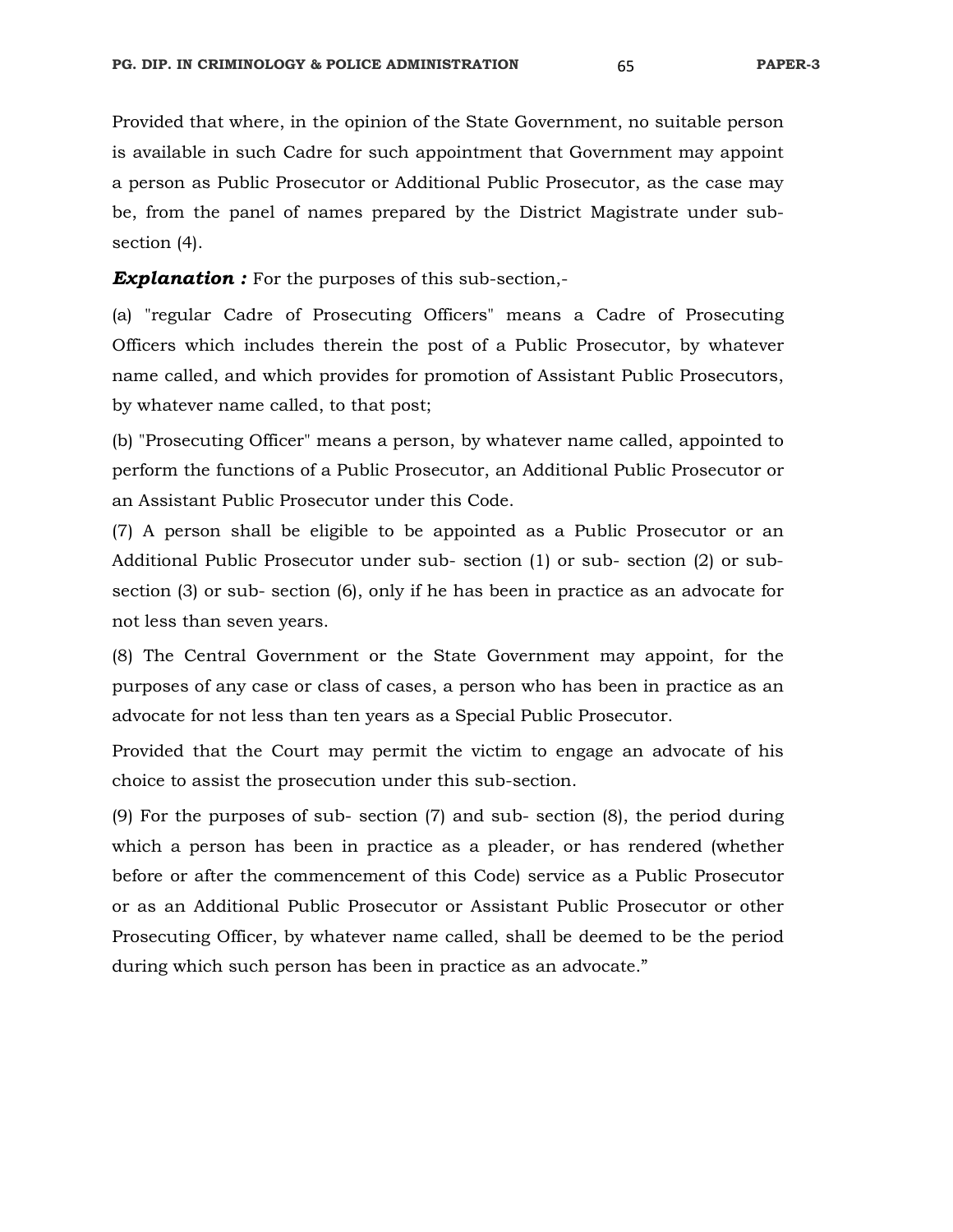## **Section 25: Assistant Public Prosecutors**

"(1) The State Government shall appoint in every district one or more Assistant Public Prosecutors for conducting prosecutions in the Courts of Magistrates.

(1A) the Central Government may appoint one or more Assistant Public Prosecutors for the purpose of conducting any case or class of cases in the Courts of Magistrates.

(2) Save as otherwise provided in sub-section (3), no police officer shall be eligible to be appointed as an Assistant Public Prosecutor.

(3) Where no Assistant Public Prosecutor is available for the purposes of any particular case, the District Magistrate may appoint any other person to be the Assistant Public Prosecutor in charge of that case:

Provided that a police officer shall not be so appointed-

(a) if he has taken any part in the investigation into the offence with respect to which the accused is being prosecuted; or

(b) if he is below the rank of Inspector."

## **Section 25A: Directorate of Prosecution**

"(1) The State Government may establish a Directorate of Prosecution consisting of a Director of Prosecution and as many Deputy Directors of Prosecution as it thinks fit.

(2) A person shall be eligible to be appointed as a Director of Prosecution or a Deputy Director of Prosecution, only if he has been in practice as an advocate for not less than ten years and such appointment shall be made with the concurrence of the Chief Justice of the High Court.

(3) The Head of the Directorate of Prosecution shall be the Director of Prosecution, who shall function under the administrative control of the Head of the Home Department in the State.

(4) Every Deputy Director of Prosecution shall be subordinate to the Director of Prosecution.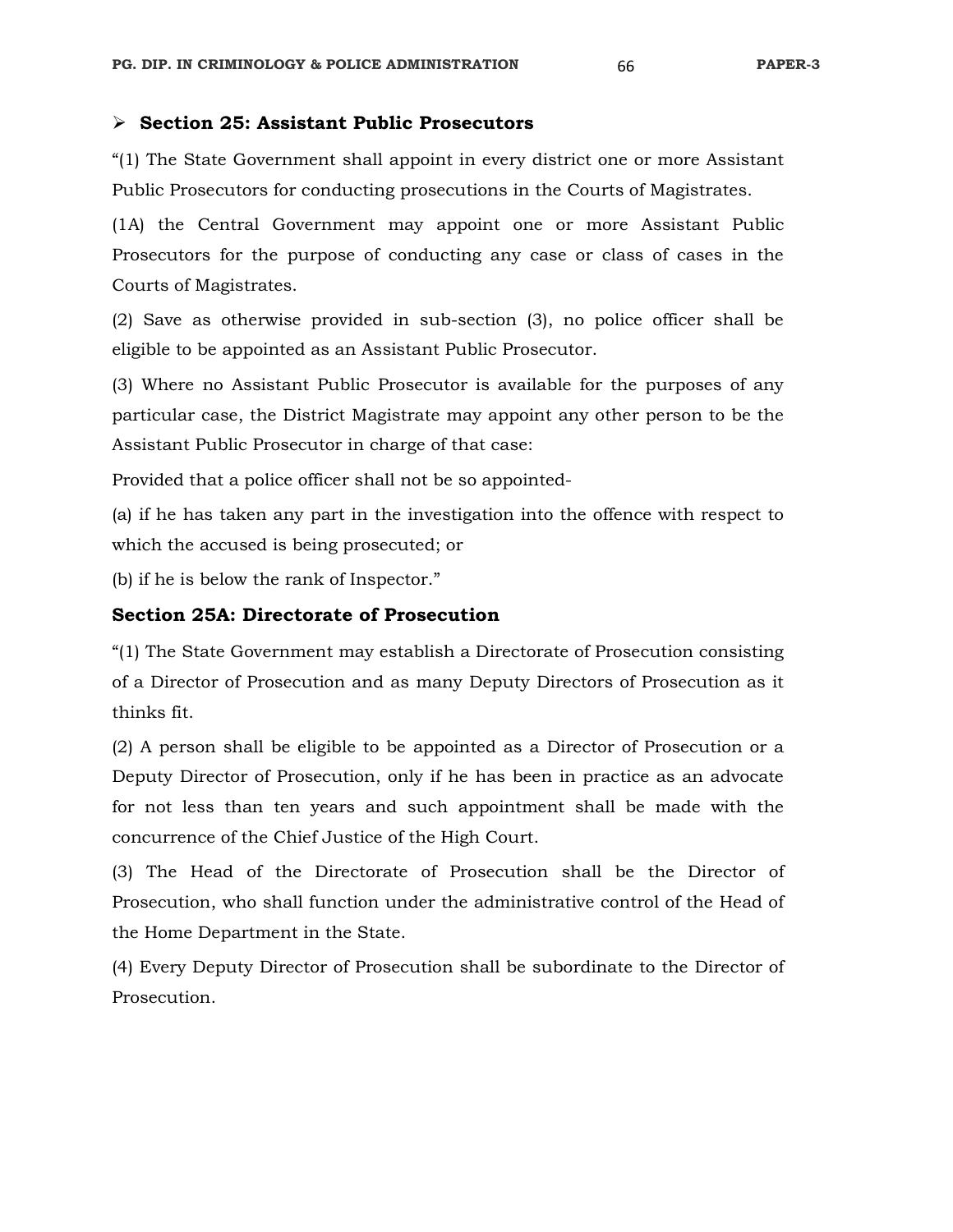(5) Every Public Prosecutor, Additional Public Prosecutor and Special Public Prosecutor appointed by the State Government under sub-section (1), or as the case may be, sub-section (8), of section 24 to conduct cases in the High Court shall be subordinate to the Director of Prosecution.

(6) Every Public Prosecutor, Additional Public Prosecutor and Special Public Prosecutor appointed by the State Government under Sub-Section (3), or as the case may be, Sub-Section (8), of section 24 to conduct cases in District Courts and every Assistant Public Prosecutor appointed under Sub-Section (1) of section 25 shall be subordinate to the Deputy Director of Prosecution.

(7) The powers and functions of the Director of Prosecution and the Deputy Directors of Prosecution and the areas for which each of the Deputy Directors of Prosecution have been appointed shall be such as the State Government may, by notification, specify.

(8) The provisions of this section shall not apply to the Advocate General for the State while performing the functions of a Public Prosecutor."

Thus, it is crystal clear from the discussion of above mentioned sections that following are important types of Public Prosecutors, namely:

# **a) Public Prosecutor, Additional Public Prosecutors at High Courts and Sessions Courts**

According to Cr.PC, after consultation with the High Courts, Central Government or State Government is empowered to appoint Prosecutors for purpose of prosecution, appeal or for any other purpose. The Code made it mandatory that every State Government appoint Public Prosecutors for every district in the State. For that purpose the District Magistrate prepares list of the interested candidates to be a District level Public Prosecutor or an Additional Public Prosecutor. The Sessions Judge, *i.e.*, the principal district Judge is consulted. Suitable candidate list is sent to the State and the State Government approves the list finally from the list it receives. Minimum seven years of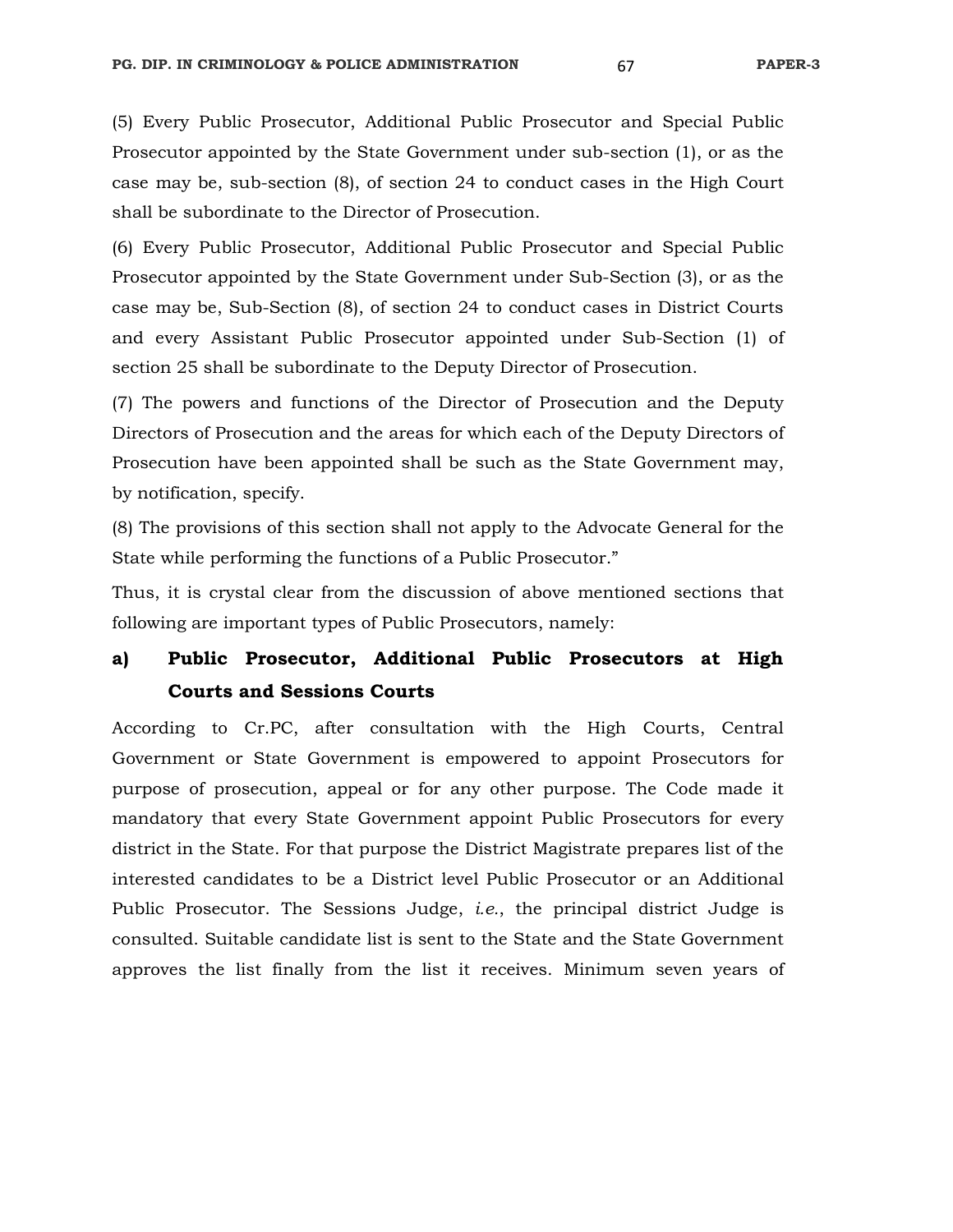experience is mandatory for the candidates who apply for the post of Prosecutors. That experience should be of the Session's courts litigation. As long as the Prosecutor is on the roll of Prosecutors, he is not entitled to appear against the Government in any civil or criminal cases. In order to avoid clashes in interest, this provision is made and is strictly followed in India.

#### **b) Special Public Prosecutors**

The Special Public Prosecutors are appointed under sections 24 (8) of Cr.PC. They deal with the special cases registered under the special laws. At least 10 years practice is mandatory for the candidates willing to be Special Public Prosecutors. Also, the Special Public Prosecutors are appointed for CBI Courts under section 24 (8). The Special Public Prosecutors who deal with special offences punishable under the Indian Penal Code, 1860 or the Special Criminal Laws made either by the Central Government or the State Government respectively. Those special laws can be the Narcotic Drugs and Psychotropic Drugs Act, 1985 (NDPS), the Prevention of Money Laundering Act, 2002, the Scheduled Caste and Schedules Tribes (Prevention of Atrocities) Act, 1987 etc. These Special Public Prosecutors are appointed for a fix period and are paid comparatively higher than the Public Prosecutors working in the Session's court or the High courts. Upon special request from the police or Public or sometimes the State Government or the Central Government on its own appoint Special Public Prosecutors.

## **c) Assistant Public Prosecutors at the Magistrates Courts**

The Assistant Public Prosecutors are the Prosecutors dealing with the cases in Magisterial Courts. The State Government conducts competitive examinations through its respective State Public Service Commissions. Their jurisdiction is limited to Judicial Magistrate First Class, Judicial Magistrate Second Class, Metropolitan Magistrates Court and the Chief Judicial Magistrate Courts. These assistant Public Prosecutors are appointed by States. Police officers are not entitled to work as Prosecutors. The District Magistrate may appoint any person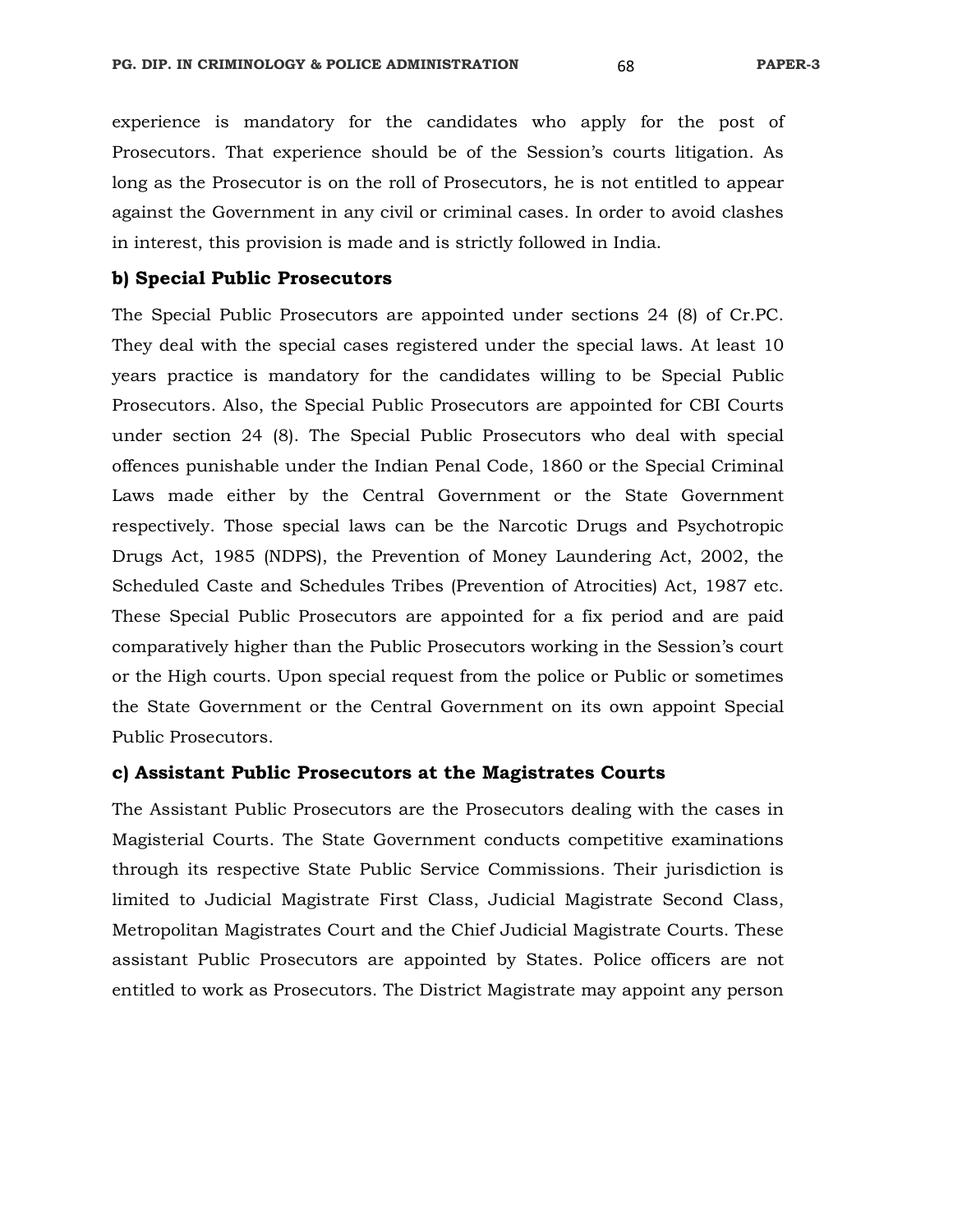as Public Prosecutor if he or she is not an investigating officer in a specific case and he / she is of or above the rank of Inspector. These Prosecutors are regular full time Prosecutors appointed by the Home Ministry of the respective State Government. They are entitled to receive benefits from Government such as retention, monthly salary, perks, etc. The District Magistrate is entitled to appoint any person as Prosecutors in the absence of specific Prosecutor on particular occasion. However, this appointment can be made irrespective of that appointee's qualification in the field of law and competence to represent the interest of the State.

#### **2.6.3 References and Suggested Books**

- 1. R.V. Kelkar, "Criminal Procedure", Eastern Book Company, Lucknow, 1st edn., 1977, Reprinted 2011.
- 2. Durga Das Basu, "Criminal Procedure Code, 1973" LexisNexis Publication, Haryana, 5<sup>th</sup> edn., (Vol.2) 2014.
- 3. Sohoni's, "The Code of Criminal Procedure, 1973", The Law Book Company (P) Ltd., Allahabad, 19th edn., 1996.
- 4. Prof. S.N. Misra, "The Code of Criminal Procedure", Central Law Publication, Allahbad, 11<sup>th</sup> edn., 2004.
- 5. S.C. Sarkar, "The Law of Criminal Procedure", India Law House, New Delhi, 7th edn., Reprint 2001.
- 6. M.P Tandon, "The Code of Criminal Procedure" Allahabad Law Agency, Faridabad, Haryana, 12th edn., 2001.
- 7. K.D. Gaur, "Criminal Law, Criminology and Administration of Criminal Justice", Universal Law Publishing, Delhi, 3rd edn., 2015.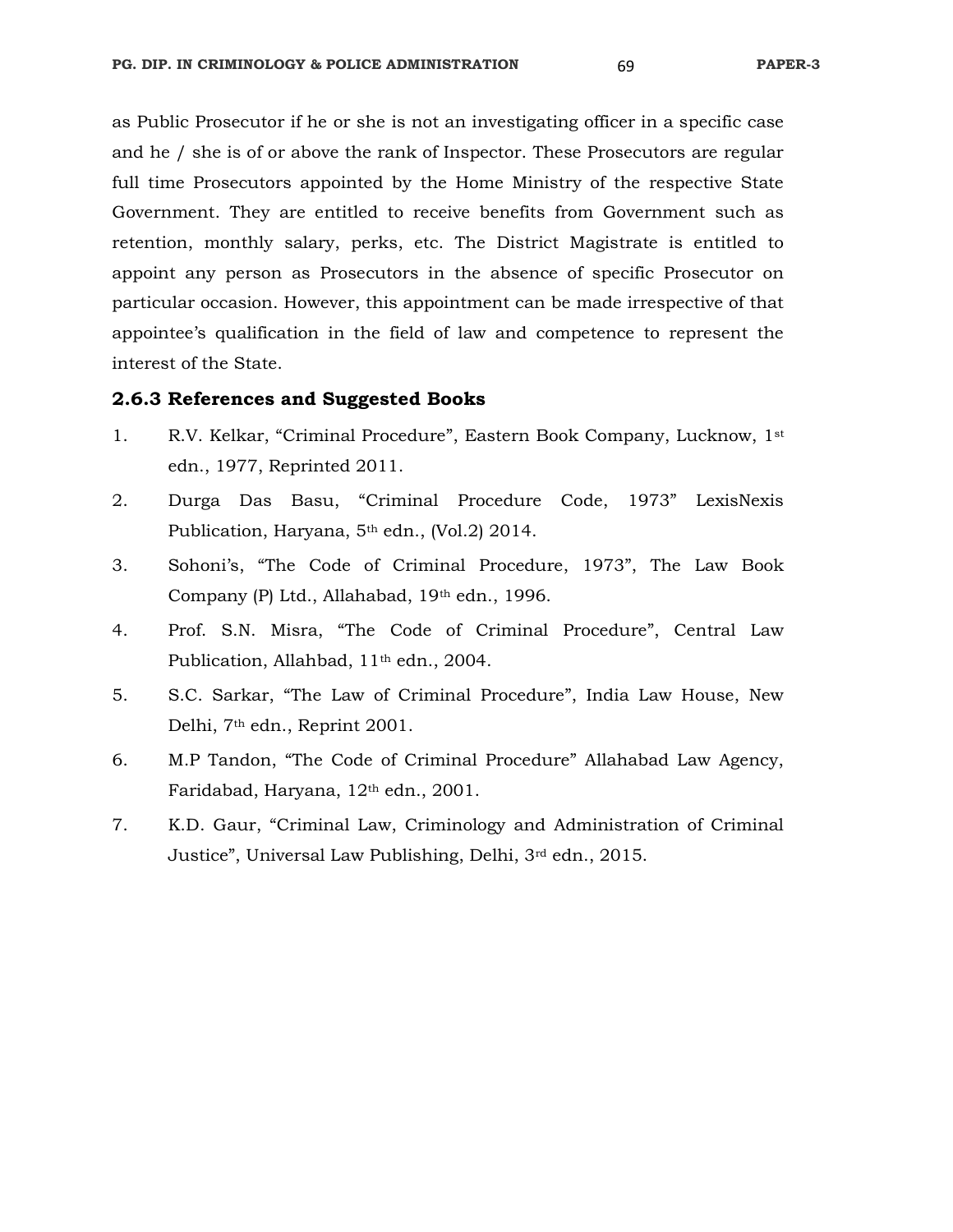#### **CRIMINAL LAW**

## **LESSON NO. 2.7 SECTION-D AUTHOR : DR. ARPINDER SINGH KHAIRA**

#### **POWERS OF CRIMINAL COURTS**

## **An Overview**

- 2.7.0 Introduction
- 2.7.1 Powers of Criminal Courts: Sections 26 to 35
- 2.7.2 References and Suggested Books

#### **2.7.0 Introduction**

The Criminal justice system refers to the structure, functions, and decision processes of agencies that deal with the crime prevention, investigation, prosecution, punishment, correction etc. Therefore, a well defined criminal law is the foundation on which the whole structure of criminal justice system stands. It is the responsibility of the legislators to make the foundation strong by making criminal laws sound in all respects. The law of criminal procedure is intended to provide a mechanism to protect the society from criminals and law breakers. So, for the protection of the rights of the people, there is special type of mechanisms *viz.,* police, public prosecutors, defence councils, prison authorities, courts etc., in the Code of Criminal Procedure, 1973 (hereinafter read as Cr.PC). These mechanisms exercising their powers and perform duties for the betterment of society. In this context, the Cr.PC contained several provisions for the above said machinery in Chapter II entitled 'Constitution of Criminal Courts and Offices' from sections 6 to 25A and Chapter III entitled 'Power of Courts' from sections 26 to 35. In other words, the following provisions of the Cr.PC deals with this concept:

- Classification of Criminal Courts: Sections 6 to 23
- Public Prosecutors: Sections 24 to 25A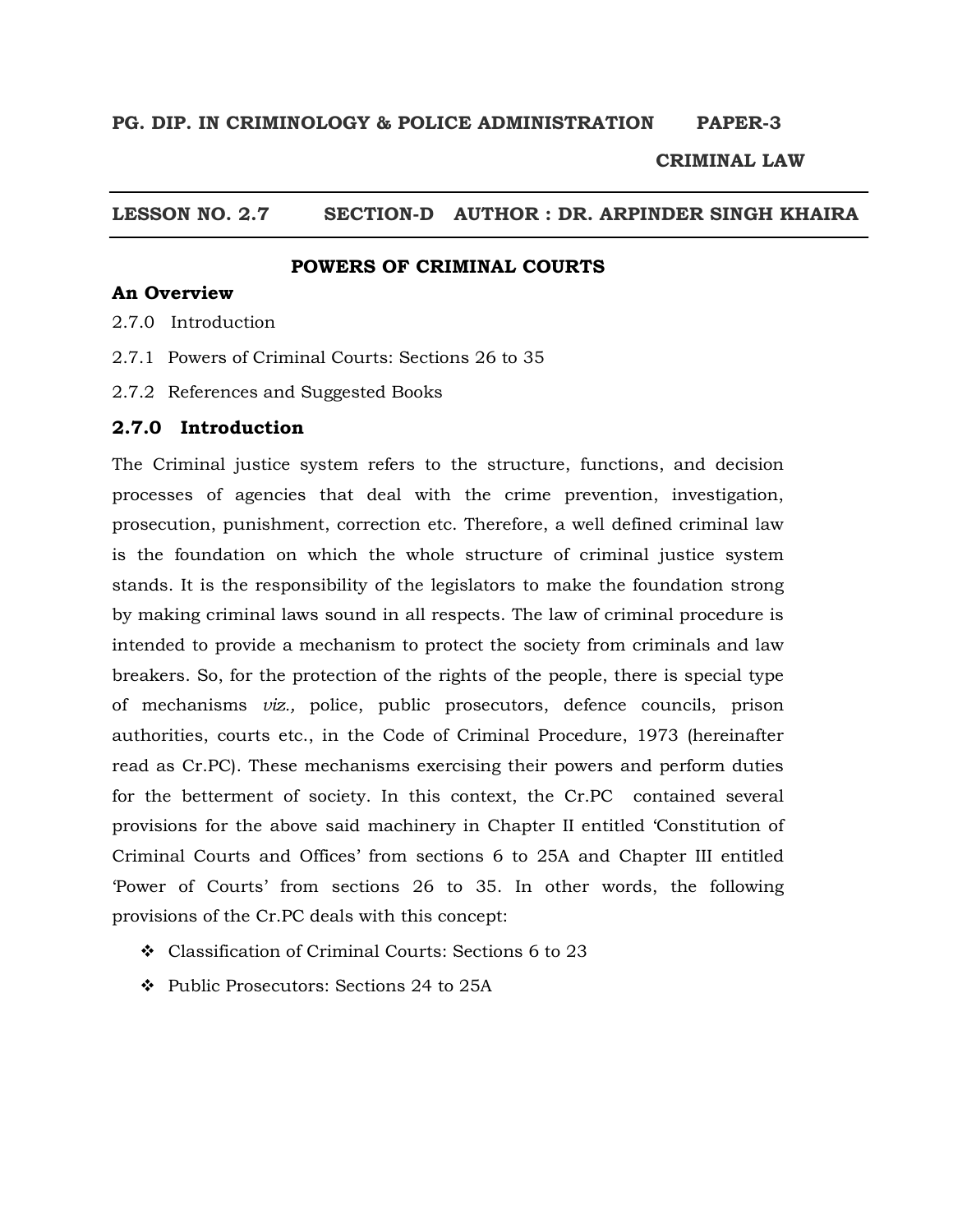Power of Criminal Courts: Sections 26 to 35

## **2.7.1 Powers of Criminal Courts: Sections 26 to 35**

Chapter III, sections 26 to 35 of the Cr.PC deals with three different aspects, *viz.,* 

- a) The Courts by which offences are triable
- b) The sentences which these courts can pass
- c) The mode of conferring the powers on and withdrawal of powers

The last two provisions are directly and indirectly deal with the exercise of powers of judges and Magistrates by their successors in office of criminal courts. Sections 28 to 35 of the Cr.PC are runs as under:

# **Section 28: Sentences which High Courts and Sessions Judges may pass**

"(1) A High Court may pass any sentence authorized by law.

(2) A Sessions Judge or Additional Sessions Judge may pass any sentence authorized by law; but any sentence of death passed by any such Judge shall be subject to confirmation by the High Court.

(3) An Assistant Sessions Judge may pass any sentence authorized by law except a sentence of death or of imprisonment for life or of imprisonment for a term exceeding ten years."

#### **Section 29: Sentences which Magistrates may pass**

"(1) The Court of a Chief Judicial Magistrate may pass any sentence authorized by law except a sentence of death or of imprisonment for life or of imprisonment for a term exceeding seven years.

(2) The Court of a Magistrate of the first class may pass a sentence of imprisonment for a term not exceeding three years, or of fine not exceeding ten thousand rupees, or of both.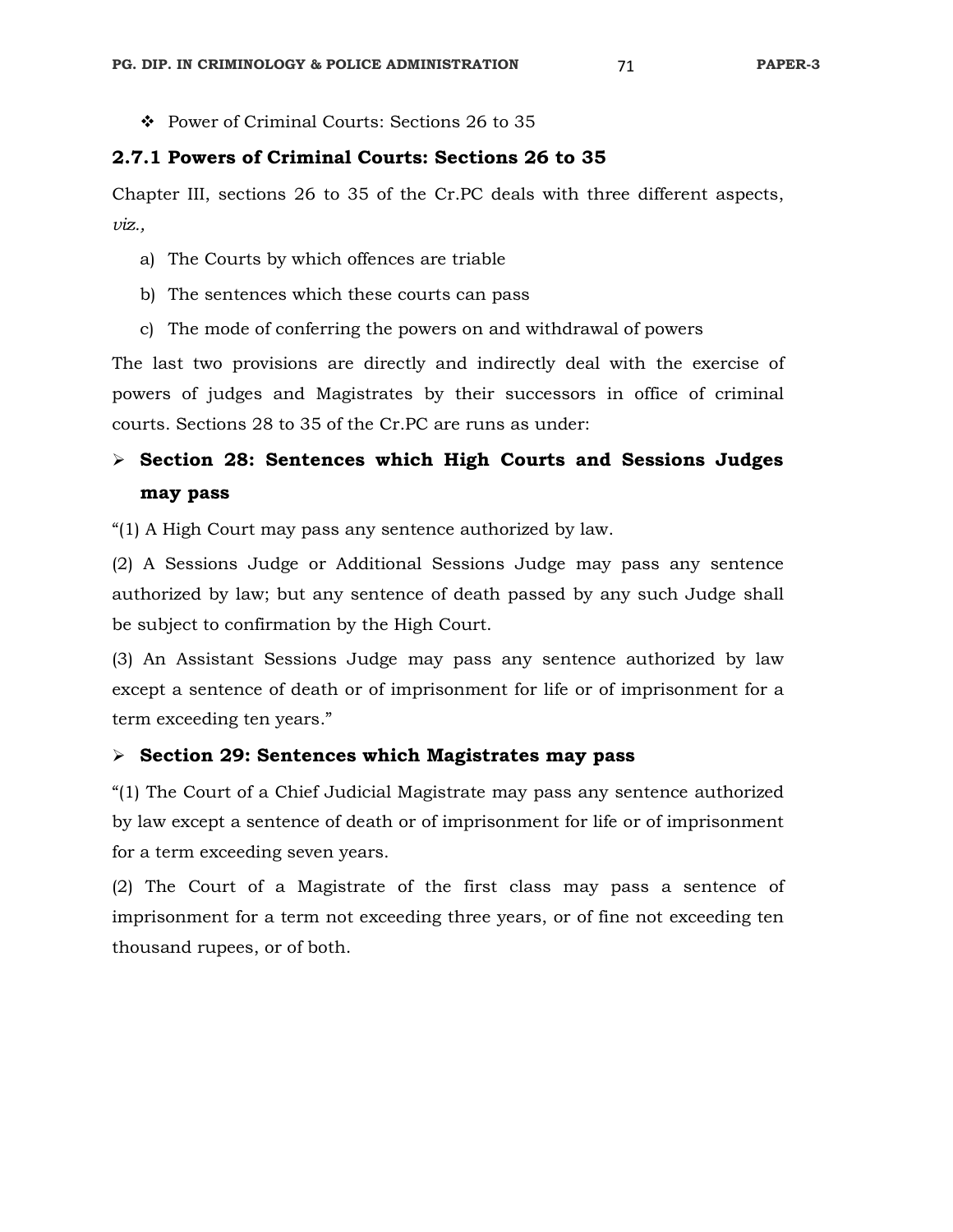(3) The Court of a Magistrate of the second class may pass a sentence of imprisonment for a term not exceeding one year, or of fine not exceeding five thousand rupees, or of both.

(4) The Court of a Chief Metropolitan Magistrate shall have the powers of the Court of a Chief Judicial Magistrate and that of a Metropolitan Magistrate, the powers of the Court of a Magistrate of the first class."

#### **Section 30: Sentence of imprisonment in default of fine**

"(1) The Court of a Magistrate may award such term of imprisonment in default of payment of fine as is authorized by law:

Provided that the term-

(a) is not in excess of the powers of the Magistrate under section 29;

(b) shall not, where imprisonment has been awarded as part of the substantive sentence, exceed one-fourth of the term of imprisonment which the Magistrate is competent to inflict as punishment for the offence otherwise than as imprisonment in default of payment of the fine.

(2) The imprisonment awarded under this section may be in addition to a substantive sentence of imprisonment for the maximum term awardable by the Magistrate under section 29."

# **Section 31: Sentence in cases of conviction of several offences at one trial**

"(1) When a person is convicted at one trial of two or more offences, the Court may, subject to the provisions of section 71 of the Indian Penal Code (45 of 1860) sentence him for such offences, to the several punishments prescribed therefore which such Court is competent to inflict; such punishments when consisting of imprisonment to commence the one after the expiration of the other in such order as the Court may direct, unless the Court directs that such punishments shall run concurrently.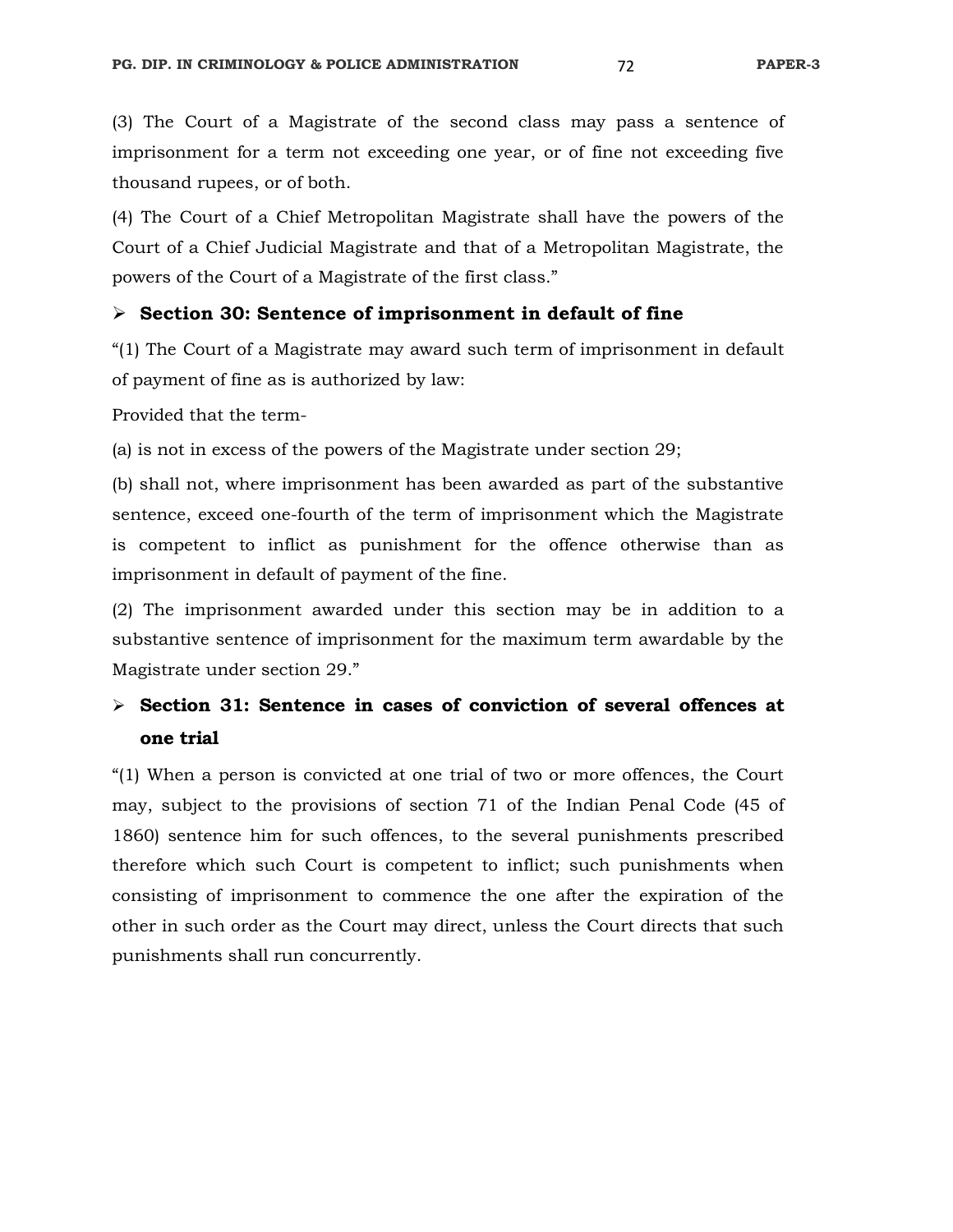(2) In the case of consecutive sentences, it shall not be necessary for the Court by reason only of the aggregate punishment for the several offences being in excess of the punishment which it is competent to inflict on conviction of a single offence, to send the offender for trial before a higher Court:

#### Provided that-

(a) in no case shall such person be sentenced to imprisonment for a longer period than fourteen years;

(b) the aggregate punishment shall not exceed twice the amount of punishment which the Court is competent to inflict for a single offence.

(3) For the purpose of appeal by a convicted person, the aggregate of the consecutive sentences passed against him under this section shall be deemed to be a single sentence."

#### **Section 32: Mode of conferring powers**

"(1) In conferring powers under this Code, the High Court or the State Government, as the case may be, may, by order, empower persons specially by name or in virtue of their offices or classes of officials generally by their official titles.

(2) Every such order shall take effect from the date on which it is communicated to the person so empowered."

#### **Section 33: Powers of officers appointed**

"Whenever any person holding an office in the service of Government who has been invested by the High Court or the State Government with any powers under this Code throughout any local area is appointed to an equal or higher office of the same nature, within a like local area under the same State Government, he shall, unless the High Court or the State Government, as the case may be, otherwise directs, or has otherwise directed, exercise the same powers in the local area in which he is so appointed."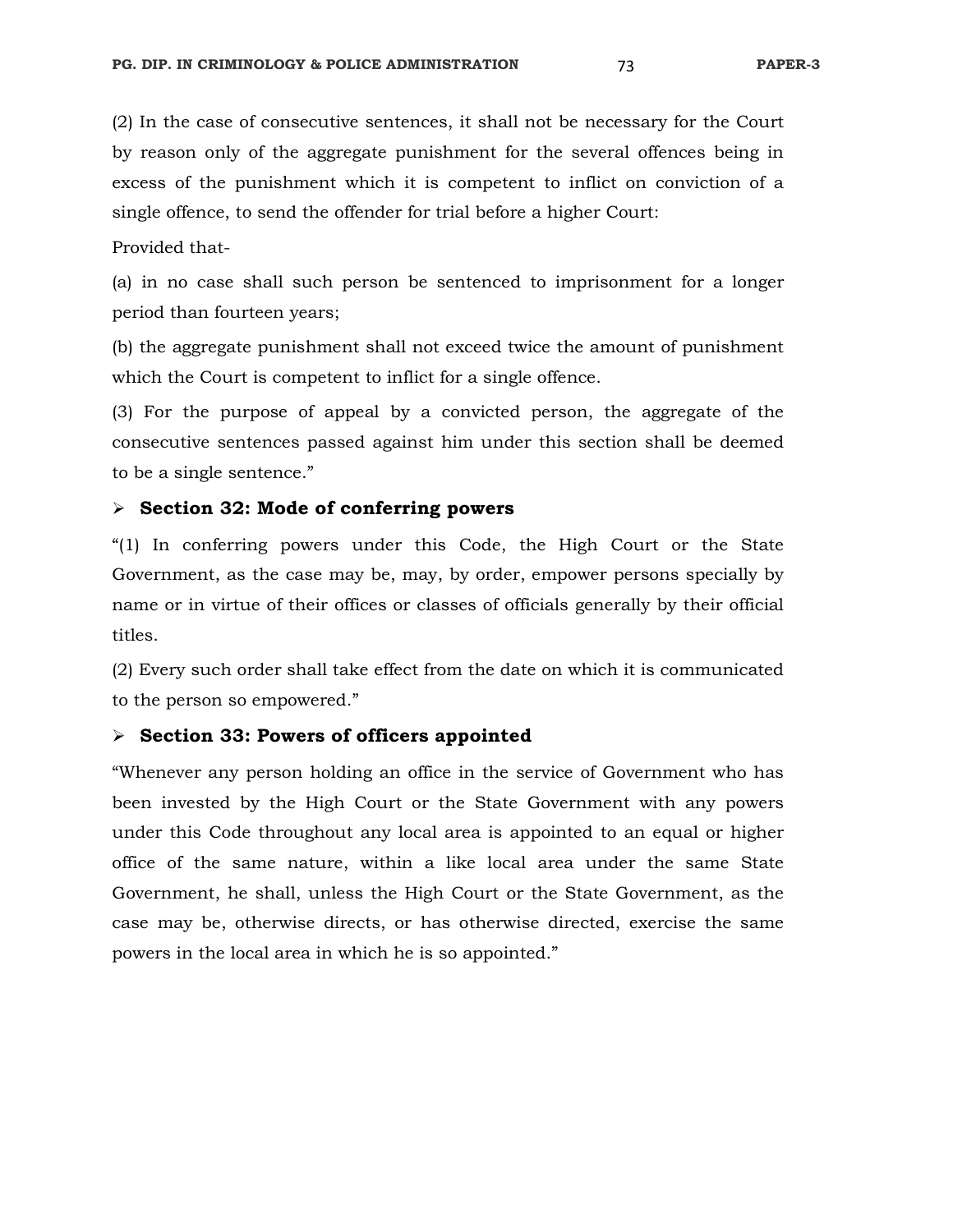"(1) The High Court or the State Government, as the case may be, may withdraw all or any of the powers conferred by it under this Code on any person or by any officer subordinate to it.

(2) Any powers conferred by the Chief Judicial Magistrate or by the District Magistrate may be withdrawn by the respective Magistrate by whom such powers were conferred."

# **Section 35: Powers of Judges and Magistrates exercisable by their successors-in-office**

"(1) Subject to the other provisions of this Code, the powers and duties of a Judge or Magistrate may be exercised or performed by his successor-in-office.

(2) When there is any doubt as to who is the successor-in-office of any Additional or Assistant Sessions Judge, the Sessions Judge shall determine by order in writing the Judge who shall, for the purposes of this Code or of any proceedings or order thereunder, be deemed to be the successor-in-office of such Additional or Assistant Sessions Judge.

(3) When there is any doubt as to who is the successor-in-office of any Magistrate, the Chief Judicial Magistrate, or the District Magistrate, as the case may be, shall determine by order in writing the Magistrate who shall, for the purpose of this Code or of any proceedings or order there under, be deemed to be the successor-in-office of such Magistrate."

Hence, the above description of the judiciary as a component of the criminal justice system shows that a well-defined hierarchy of criminal courts exists in India to administer criminal justice. The very fact that the Constitution itself contains elaborate provisions for the judiciary including the subordinate courts, indicates the importance the framers of the Constitution accorded to this important organ of criminal justice administration.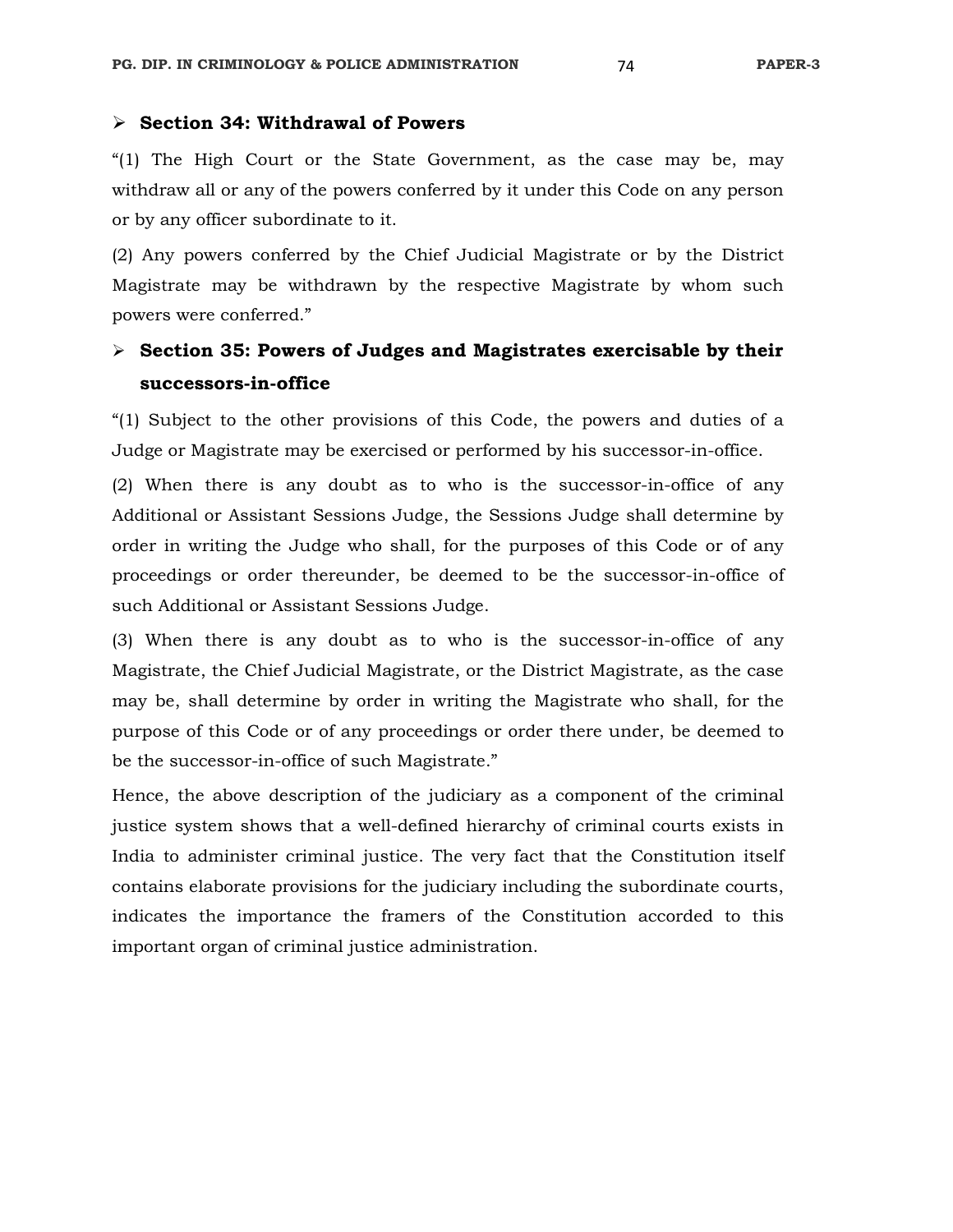- 1. R.V. Kelkar, "Criminal Procedure", Eastern Book Company, Lucknow, 1st edn., 1977, Reprinted 2011.
- 2. Durga Das Basu, "Criminal Procedure Code, 1973" LexisNexis Publication, Haryana, 5<sup>th</sup> edn., (Vol.2) 2014.
- 3. Sohoni's, "The Code of Criminal Procedure, 1973", The Law Book Company (P) Ltd., Allahabad, 19th edn., 1996.
- 4. Prof. S.N. Misra, "The Code of Criminal Procedure", Central Law Publication, Allahbad, 11th edn., 2004.
- 5. S.C. Sarkar, "The Law of Criminal Procedure", India Law House, New Delhi, 7th edn., Reprint 2001.
- 6. M.P Tandon, "The Code of Criminal Procedure" Allahabad Law Agency, Faridabad, Haryana, 12th edn., 2001.
- 7. K.D. Gaur, "Criminal Law, Criminology and Administration of Criminal Justice", Universal Law Publishing, Delhi, 3rd edn., 2015.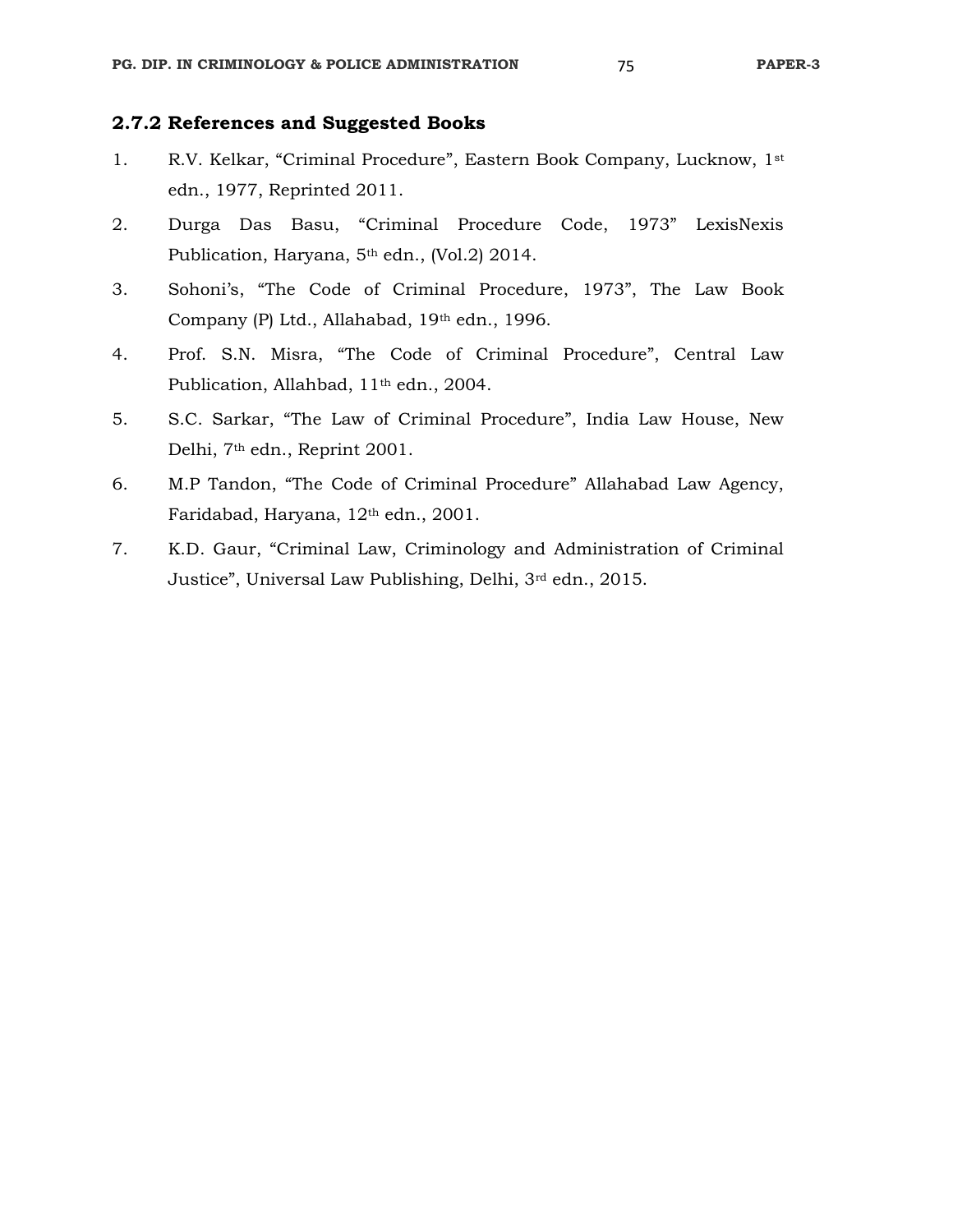#### **CRIMINAL LAW**

## **LESSON NO. 2.8 SECTION-D AUTHOR : DR. ARPINDER SINGH KHAIRA**

# **CONSTITUTIONAL PROTECTIONS AND CONVICTION**

#### **An Overview**

- 2.8.0 Introduction
- 2.8.1 Constitutional Protections and Conviction
	- 2.8.1.1 The Preamble
	- 2.8.1.2 Constitutional Protection in respect of conviction of offences: Article 20
	- 2.8.1.3 Constitutional Protection of Life and Personal Liberty: Article 21

2.8.2 References and Suggested Books

#### **2.8.0 Introduction**

The Criminal Justice System "revolves around the accused". The object of the criminal trial is to dispense justice according to law of the land. The accused person faces the accusation for commission of some offence. The Law is set in motion from the moment of receipt of information about commission of an offence by police and lodging First Information Report (hereinafter read as FIR) in the Police Station. The police is expected to investigate the commission of the offence in accordance with procedure established by law. The objective of investigation is to collect evidence and to trace out and arrest the offender to face the accusation. The conviction or acquittal of the accused depends on the gravity and reliability of evidence. The criminal justice system thus starts from the police station and ends up in jail where offender undergoes the sentence. The accused person is presumed to be innocent unless proved otherwise. This principle runs like a golden thread through the entire faerie of our criminal jurisprudence. Equally vital principle of criminal jurisprudence is that burden of proving beyond reasonable doubt the guilt of accused lies on the prosecution. These two cardinal principles are foundation of the criminal justice system and inherited from British legal system. The offenders are human beings and they deserve to be treated so. The attitudes of the society towards the offenders have also undergone a change with the passage of time. In ancient times accused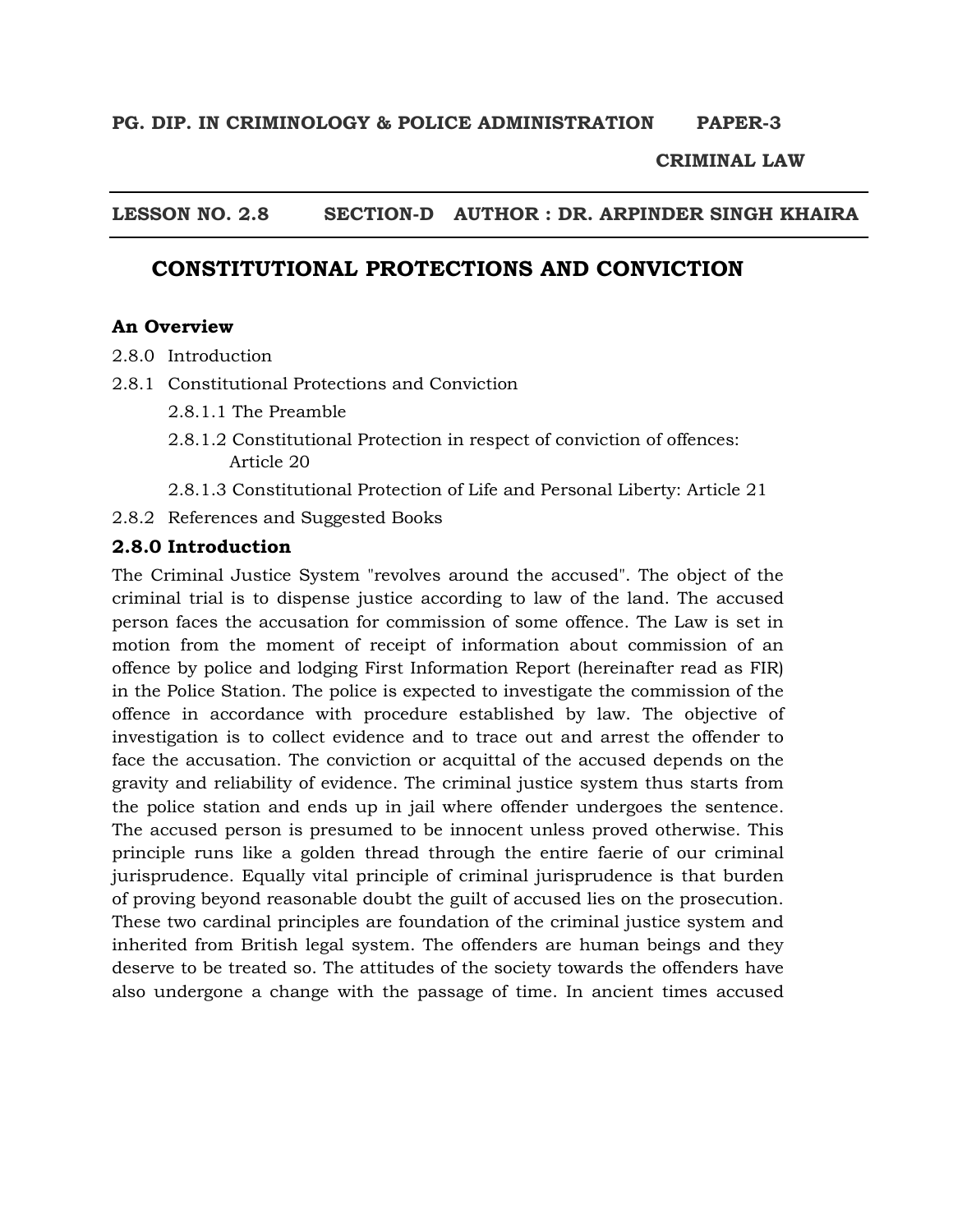persons were punished with all brutalities and treated like animals, though some rights were available to the accused person. Now person behind the bars have all Constitutional rights. The basic fundamental rights and freedom cannot be denied even to the person in police lock up or jail. The Magna Carta declared basic rights for the people of U. K. in 1215 but the concept of "human rights" at universal level came through the Universal Declaration of Human Rights in 1948 which affirmed the 'laith in fundamental human rights in the dignity and worth of human person, in the equal rights of man and woman. This Universal Declaration also affected the minds of makers of the Indian Constitution who were drafting the Constitution at the contemporary period. Therefore, all human rights find place in Part-Ill (Fundamental Rights) of Indian Constitution.

The term 'accused' is though used in the Constitution of India and the Code of Criminal Procedure, 1973, but it has not been defined. Term "accused of any offence" has been used in Article 20 (3) of the Constitution. It is clear that there is always a "accusation", against the "accused person." The accused had some basic rights and with the passage of time new rights have emerged. The system for dispensation of justice keeps on changing. In the beginning the objective of trial of the person accused of an offence, was to punish the offender. For some time, 'tooth for tooth and eye for eye' rule also prevailed. Now offenders are treated like sick human beings who can be reformed and rehabilitated. The accused is also a person and citizen, therefore, he cannot be denuded of Constitutional rights and fundamental freedoms.

The Constitution of India is the law of all laws in the land. It not only guides but also ensured strict compliance of all the directions it has provided in itself in the course of the implementation of all civil, criminal and other laws of the country. The Constitution of India has prescribed certain Constitutional standards by proclaiming these yardsticks in the form of fundamental rights of the accused persons. The Constitutional values are also reflected in the procedural and substantive penal laws in detail. They are to be understood not only in the form and manner in which they are chartered in the Constitution and the penal laws but they must also be seen and appreciated in the light of the interpretation of these rights as proclaimed from time to time by the Supreme Court of India. Though the prison has been a very sensitive issue in all the nations of the world but the systems and treatment varies from nation to nation governments along with the non-government organizations, institutions are trying to improve the conditions of inmates. Various attempts have been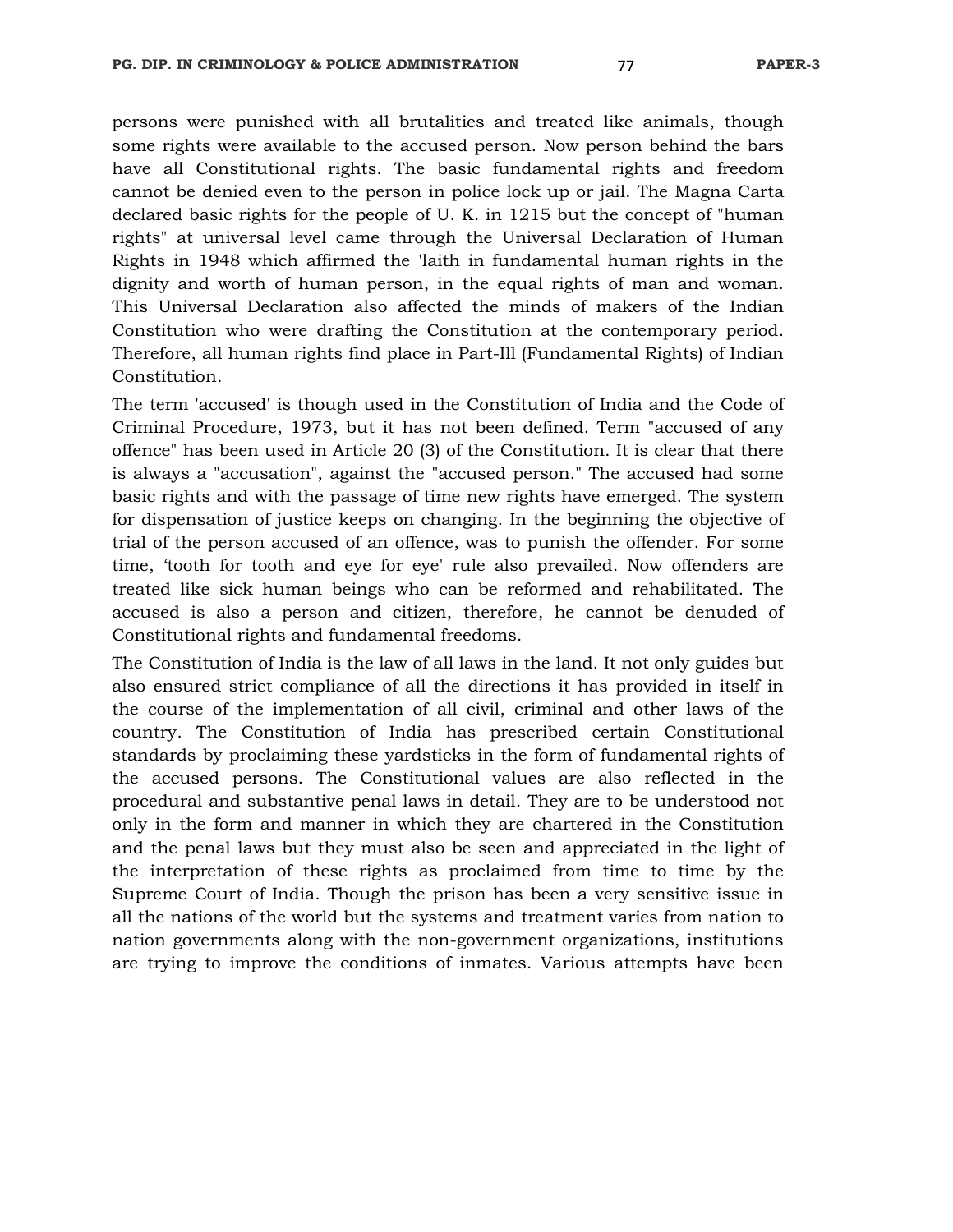made to protect the rights of the accused persons through Constitutional and other statutory provisions at both national and international level.

#### **2.8.1 Constitutional Protections and Conviction**

The fundamental rights guaranteed under the Indian Constitution are not absolute and many restrictions have been imposed on their enjoyment. Right to freedom of the person is one of the most important rights among the fundamental rights. When a person is convicted or put in the prison his status is different from that of an ordinary person. A prisoner cannot claim all the fundamental rights that are available for an ordinary person. However, certain rights which have been enumerated in the Constitution are available to the prisoners also because a prisoner remains a "person" inside the prison. The Supreme Court of India and various High Courts have also discussed these rights in their laudable decisions and in this context, following are the main Constitutional protections in respect of conviction:

#### **2.8.1.1 The Preamble**

The Preamble of the Constitution of India declares that "We the people of India have solemnly resolved to constitute India into sovereign, socialist, secular, democratic republic and to secure all its citizens:

Justice-social, economic and political;

Liberty-thought and expression, belief and faith;

Equality-of status and opportunity and to promote among them all;

Fraternity- assuring the dignity of individuals and unity and integrity of the nation.

It means that even the Constitution from its inception has kept individuals in mind before its promulgation as the Constitution is made to defend and protect its people and to establish peace and harmony in the society. Following rights are provided to accused person in the shape of fundamental rights.

# **Rights to Equality: Article 14**

According to Article 14 of the Indian Constitution, "The State shall not deny to any person equality before law or the equal protection of laws within the territory of India." This is one of the important provisions of the Indian Constitution which is generally applied by the courts in which the principle of equality is embodied. The rule that "like should be treated alike" and the concept of reasonable classification as contained in the Article 14 has been a very useful guide for the courts to determine the category of prisoners and their basis of classification in different categories.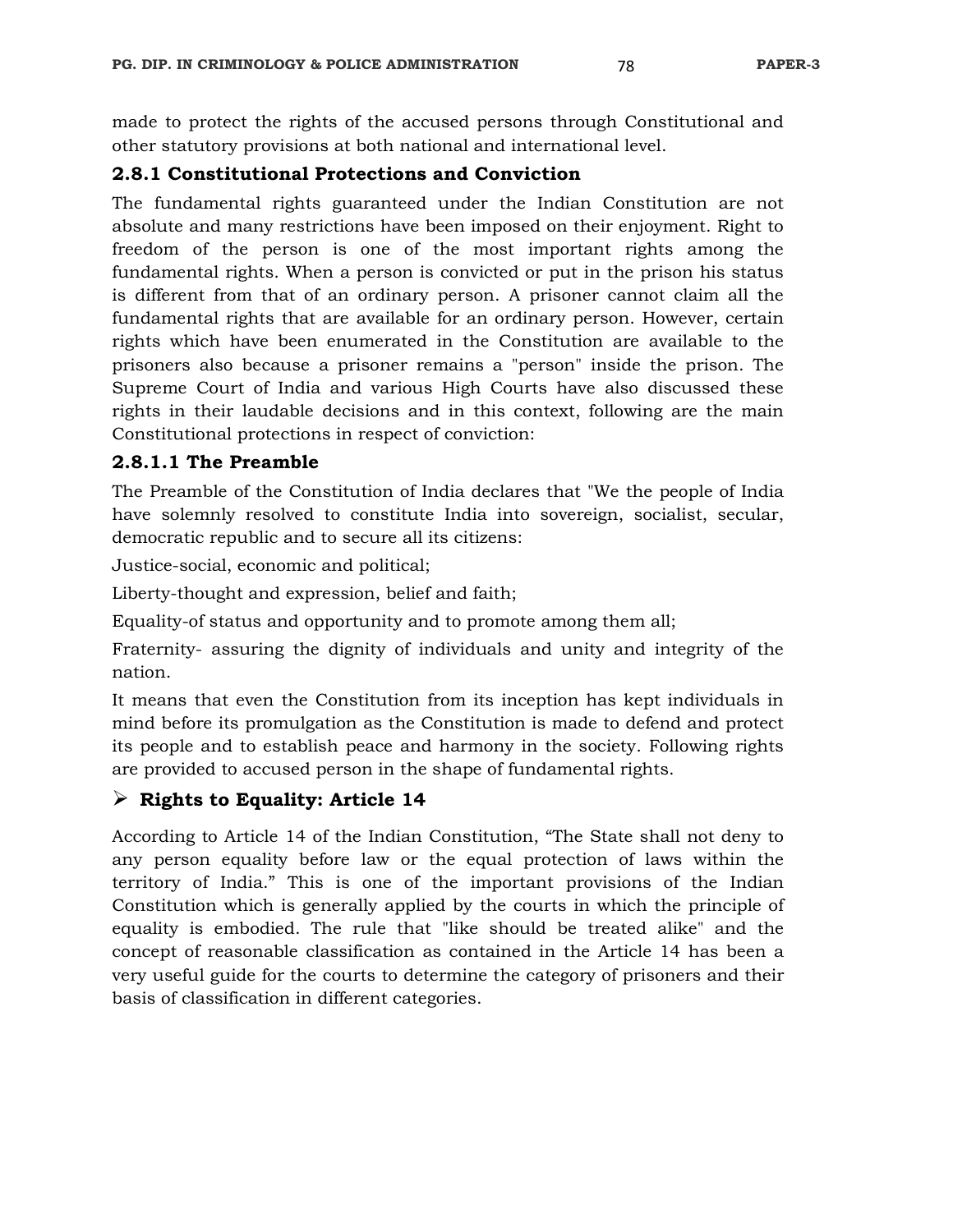# **2.8.1.2 Constitutional Protection in respect of conviction of offences: Article 20**

The Article 20 is one of the pillars of fundamental rights guaranteed by the Constitution of India. It mainly deals with protection of certain rights in case of conviction for offences. When an individual as well as corporations are accused of crimes, the provisions of Article 20 safeguard their rights and the Article 20 runs as under:

# **Article 20: Protection in respect of conviction for offence**

"(1) No person shall be convicted of any offence except for violation of the law in force at the time of the commission of the act charged as an offence, nor be subjected to a penalty greater than that which might have been inflicted under the law in force at the time of the commission of the offence.

(2) No person shall be prosecuted and punished for the same offence more than once.

(3) No person accused of any offence shall be compelled to be a witness against himself."

Thus, Article 20 of Indian Constitution provides the following safeguards to the persons accused of crimes:

(i) Protection against retrospective criminal law (Ex-post facto Law).

(ii) Immunity from double punishment (Double Jeopardy).

(iii) Immunity from being compelled to be a witness against himself (Selfincrimination).

# **Ex-post facto Law**

Article 20(1) states that, "No person shall be convicted of any offence except for violation of a law in force at the time of the commission of the act charged as an offence, nor be subjected to any greater penalty than that which might have been inflicted under the law in force at the time of the commission of an offence." Hence, this clause makes the provision regarding *ex post facto* law. The *ex-post facto* guarantee means that:

a. No person shall be convicted of an offence, if there was none in force, at the time of the commission of the impugned act, which is subsequently made to be an offence. In other words, it prohibits the creation of a new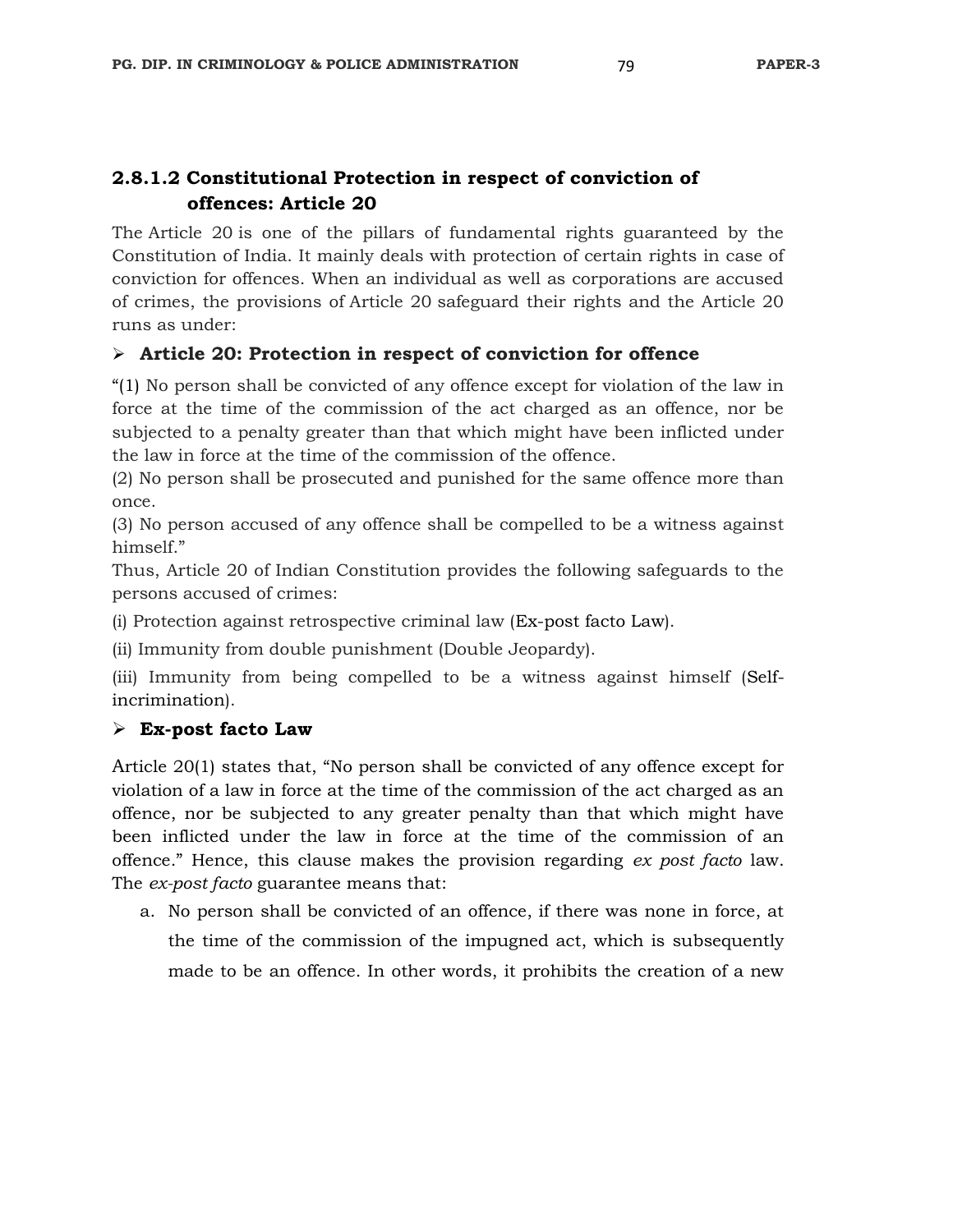offence, the punishment for which is prescribed retrospectively, as if it had been in existence before.

b. Any law so made retrospectively cannot be impeached solely on the ground that it is retrospective in nature and acts ex-post facto.

The term 'penalty' in Article 20(1) refers to a punishment for an offence. The clause has no application to cases of preventive detention. They are not to be covered under Article 20(1) as there is no formal accusations and there is no formal judicial proceedings for imposition of a penalty.

It is relevant to mention here that the thrust of Article 20 (1) is in the field of criminal law only, since the word 'offence' as defined in Article 367 read with section 3(38) of the General Clauses Act, 1897 can only denote an act or omission punishable by law.

#### **Double Jeopardy**

Article 20(2) of the Constitution of India guarantees that: "No person shall be prosecuted and punished for the same offence more than once." Thus, Article 20(2) of the Constitution of India is based on the celebrated maxim *Nimo bis debit puniri pro uno delicto,* which means that no one ought to be twice punished for one offence. The principle underlying the protection to an accused under Article 20(2) is also known as the

*autrefois* convict or Double Jeopardy. The genesis of this maxim can be well found in the English Common Law principles where it was felt that, "when a person has been convicted for an offence by a court of competent jurisdiction, the conviction is a bar to all further criminal proceedings for the same offence." For the protection of Article 20(2) three elements are necessary to be established:

- 1. A previous prosecution has taken place
- 2. A punishment has ensued or acquittal as well.
- 3. The punishment or acquittal is for the same offence.

It is important to mention here that, not only the Constitution of India, but section 26 of the General Clauses Act, 1897 and section 300 the Code of Criminal Procedure, 1973 have also recognized the same right of an accused person.

The Supreme Court of India, in the case of **State of Rajasthan v. Hat Singh (AIR 2003 SC 791)** has held that a subsequent trail or prosecution and punishments are not barred if the ingredients of the two offences are distinct.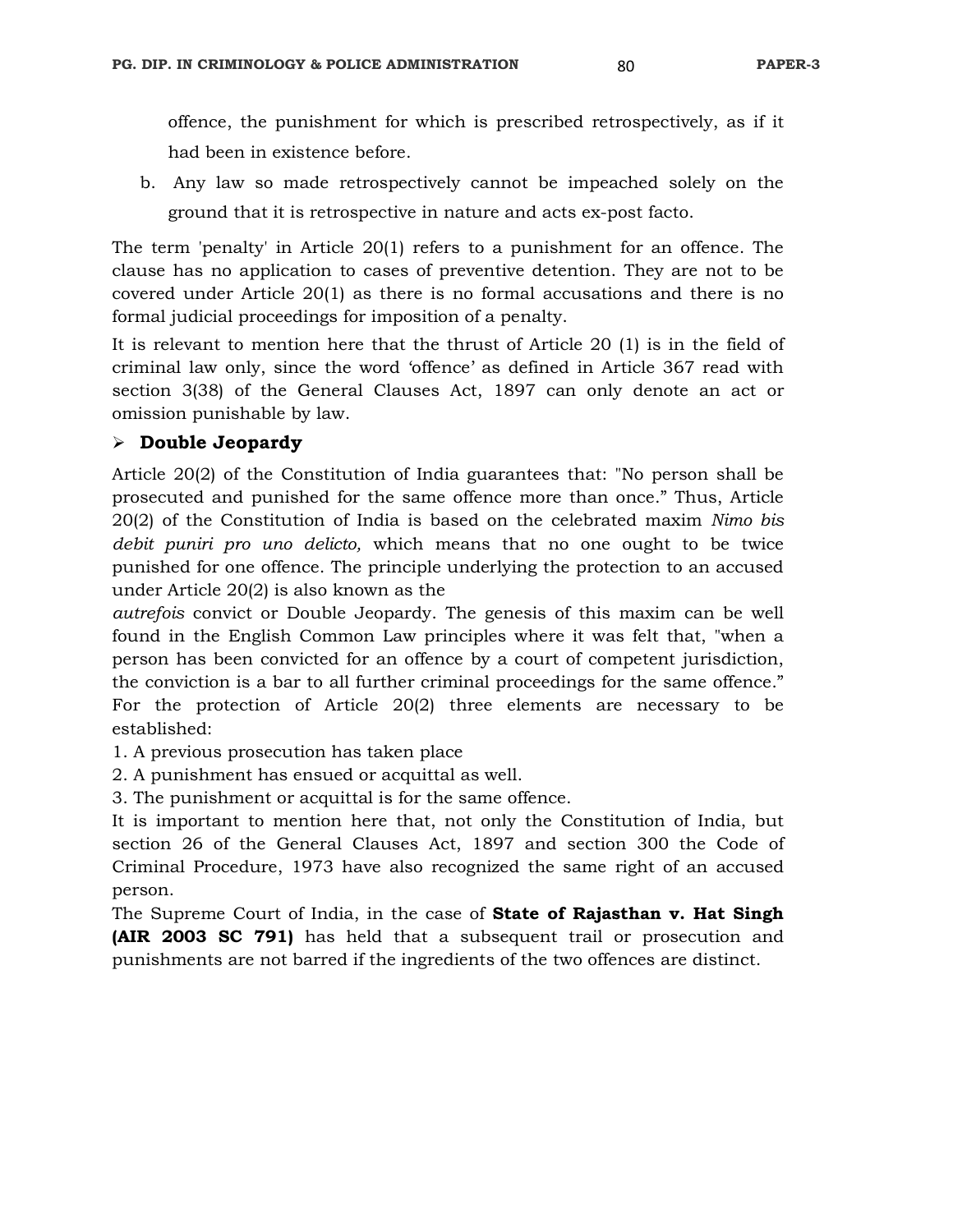# **Self-incrimination**

Article 20(3) of the Constitution of India states that, "no person accused of any offence shall be compelled to be a witness against himself."

The principle of immunity from self incrimination is the outcome of the doctrine of presumption of innocence of the accused. It is important to mention here that immunity under Article 20(3) does not extend to compulsory production of material objects or compulsion to give specimen writing, signature, finger impression, or compulsory exhibition of the body or giving of blood specimens. It is important to mention that compulsion in the present context means duress which must be proved and compulsion may be of many forms, may be physical or mental.

# **2.8.1.3 Constitutional Protection of Life and Personal Liberty:**

# **Article 21**

The right to personal liberty has now been given a very wide interpretation by the Supreme Court of India in several cases. Article 21 of the Indian Constitution contained the provision in this respect and Article 21 runs as under:

# **Article 21: Protection of life and personal liberty**

"No person shall be deprived of his life or personal liberty except according to procedure established by law".

Thus, this right is available not only for the free people but even to those behind bars or accused. The right to speedy trial, free legal aids, right against torture, and right against inhuman and degrading treatment accompany a person into the prison also.

So far as the rights of prisoners and accused are concerned, Article 21 of the Indian Constitution has been a major centre of litigation, because it embodies the principle of liberty. This provision has been used by the Supreme Court of India to protect certain important rights of the prisoners. After **Maneka Gandhi case (AIR 1978 SC 597)**, this Article has been used against the arbitrary actions of the executive especially the prison authorities. After that decision it has been established that there must be a fair and reasonable procedure for the deprivation of the life and the personal liberty of the individuals. The Supreme Court of India, by interpreting Article 21 of the Constitution, has developed the human rights theology for the preservation and protection of prisoner's rights to maintain human dignity. Although it has clearly been mentioned that the deprivation of Article 21 is justifiable according to procedure established by law, this procedure cannot be arbitrary, unfair or unreasonable. In the case of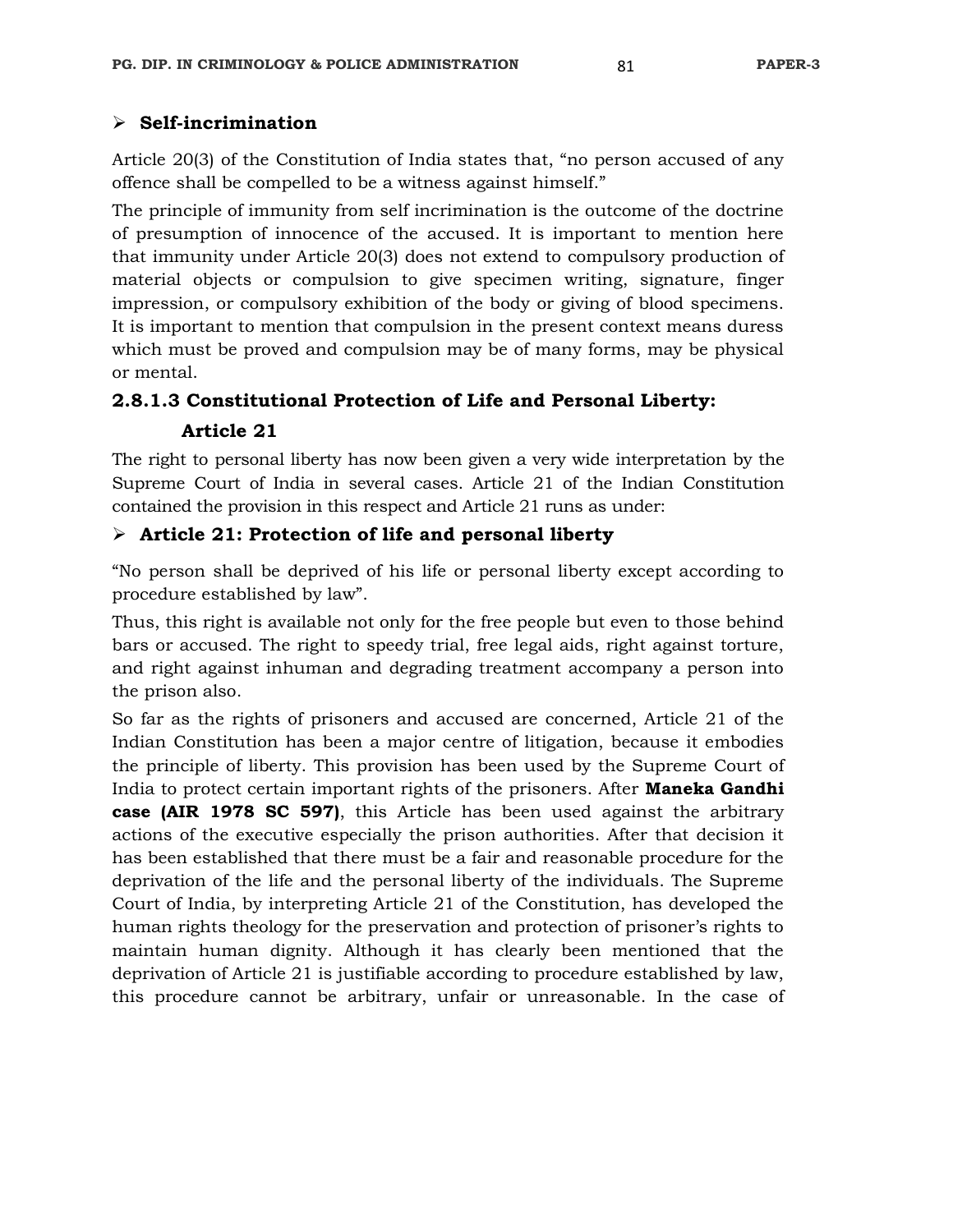**Maneka Gandhi v. Union of India (AIR 1978 SC 597),** the Apex Court opened up a new dimension and lay down that the procedure cannot be arbitrary, unfair or unreasonable. Article 21 imposed that the restriction upon the State where it is prescribed the procedures for depriving a person of his life or personal liberty. In **Sunil Batra v. Delhi Administration (AIR 1978 SC 1675)**, the Supreme Court held that an undertrial or convicted prisoner cannot be subjected to a physical or mental restraint. Similarly in the case of **Sher Singh v. State of Punjab (AIR 1983 SC 465),** the Supreme Court held that unjustifiable delay in execution of death sentence violates Article 21 of the Indian Constitution. In the case of **Attorney General of India v. Lachma Devi (AIR 1986 SC 467)** the Supreme Court held that public hanging (execution of death sentence) is violation of Article 21, which mandates the observance of a just, fair and reasonable procedure. Likewise in **D.K. Basu v. State of West Bengal (AIR 1997 SC 610),** the Supreme Court described that, "custodial death has been as one of the worst crime in a civilized society, governed by the rule of law".

Thus, Article 21, if read literally is a colourless Article, and but in wider sense, it would be satisfied, the moment it is established by the State that there is a law which provides a procedure which has been followed by the impugned action. Hence, right to life and the right to personal liberty in India have been guaranteed by the Constitutional provisions, which has received the widest possible interpretation. Under the canopy of Article 21, so many rights have found shelter, growth and nourishment. An intelligent citizen would like to be aware of the developments in this regard, as they have evolved from the judicial decisions.

#### **2.8.2 Reference and Suggested Books**

- 1. M. Hidayatullah, "Constitutional Law of India", Heinemann publishers, New Delhi,Vol.1, 1984).
- 2. M.P. Jain, "Indian Constitutional Law"*,* LexisNexis Butterworth Wadhwa, Nagpur, 6<sup>th</sup> edn., 2010.
- 3. T.K., Tope, "Constitutional Law of India", Eastern Book Company, Lucknow, 3rd edn., 2010.
- 4. Dr. J.N. Pandey, "Constitutional Law of India", Central Law Agency, Allahhbad, 52nd edn., 2015.
- 5. Dr. Durga Das Basu, "Introduction to the Constitution of India", LexisNexis Butterworths Wadhwa, Delhi, 20th edn., 2008.